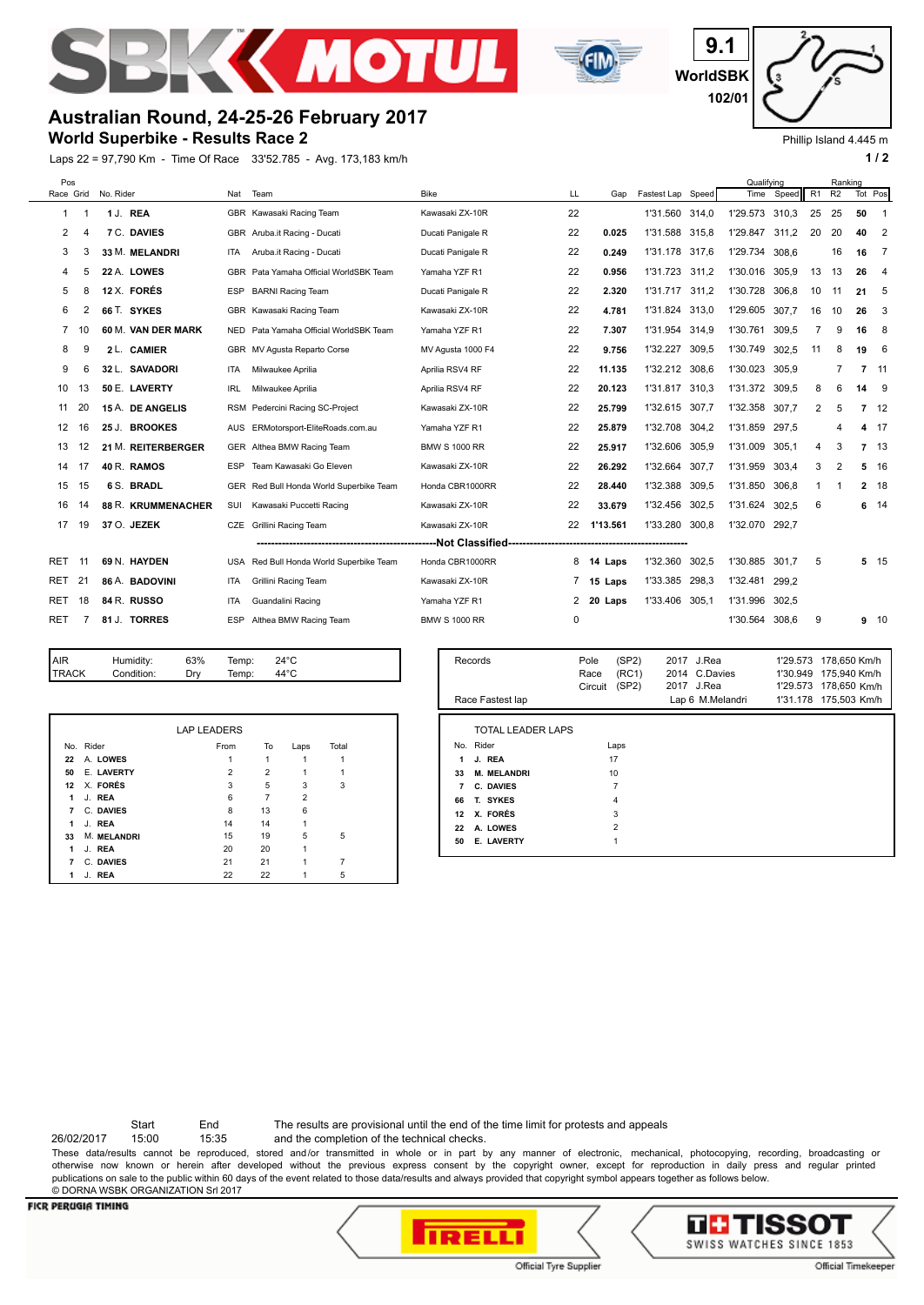





## **World Superbike - Results Race 2 Australian Round, 24-25-26 February 2017**

Phillip Island 4.445 m **2 / 2**

RACE HIGHLIGHTS

| 14.57.49 |             | Warm-up Lap Start                 |
|----------|-------------|-----------------------------------|
| 14.58.52 | 81 Torres   | Technical Problem - Turn Pit Exit |
| 15.00.34 | 81 Torres   | Out                               |
| 15.00.46 |             | Start                             |
| 15.02.09 |             | No Jump Start                     |
| 15.05.00 | 84 Russo    | Crashed - Turn 11                 |
| 15.06.23 | 84 Russo    | Out                               |
| 15.07.18 | 84 Russo    | <b>Medical Center</b>             |
| 15.12.21 | 86 Badovini | Crashed - Turn 6                  |
| 15.12.58 | 69 Hayden   | Crashed - Re Joined - Turn 10     |
| 15.13.11 | 86 Badovini | Out                               |
| 15.15.05 | 69 Hayden   | <b>Entered Pits</b>               |
| 15.16.18 | 69 Hayden   | Retired                           |
| 15.35.39 |             | End Of Session                    |
|          |             |                                   |

26/02/2017 15:00 15:35 and the completion of the technical checks. Start End The results are provisional until the end of the time limit for protests and appeals

These data/results cannot be reproduced, stored and/or transmitted in whole or in part by any manner of electronic, mechanical, photocopying, recording, broadcasting or otherwise now known or herein after developed without the previous express consent by the copyright owner, except for reproduction in daily press and regular printed publications on sale to the public within 60 days of the event related to those data/results and always provided that copyright symbol appears together as follows below. © DORNA WSBK ORGANIZATION Srl 2017



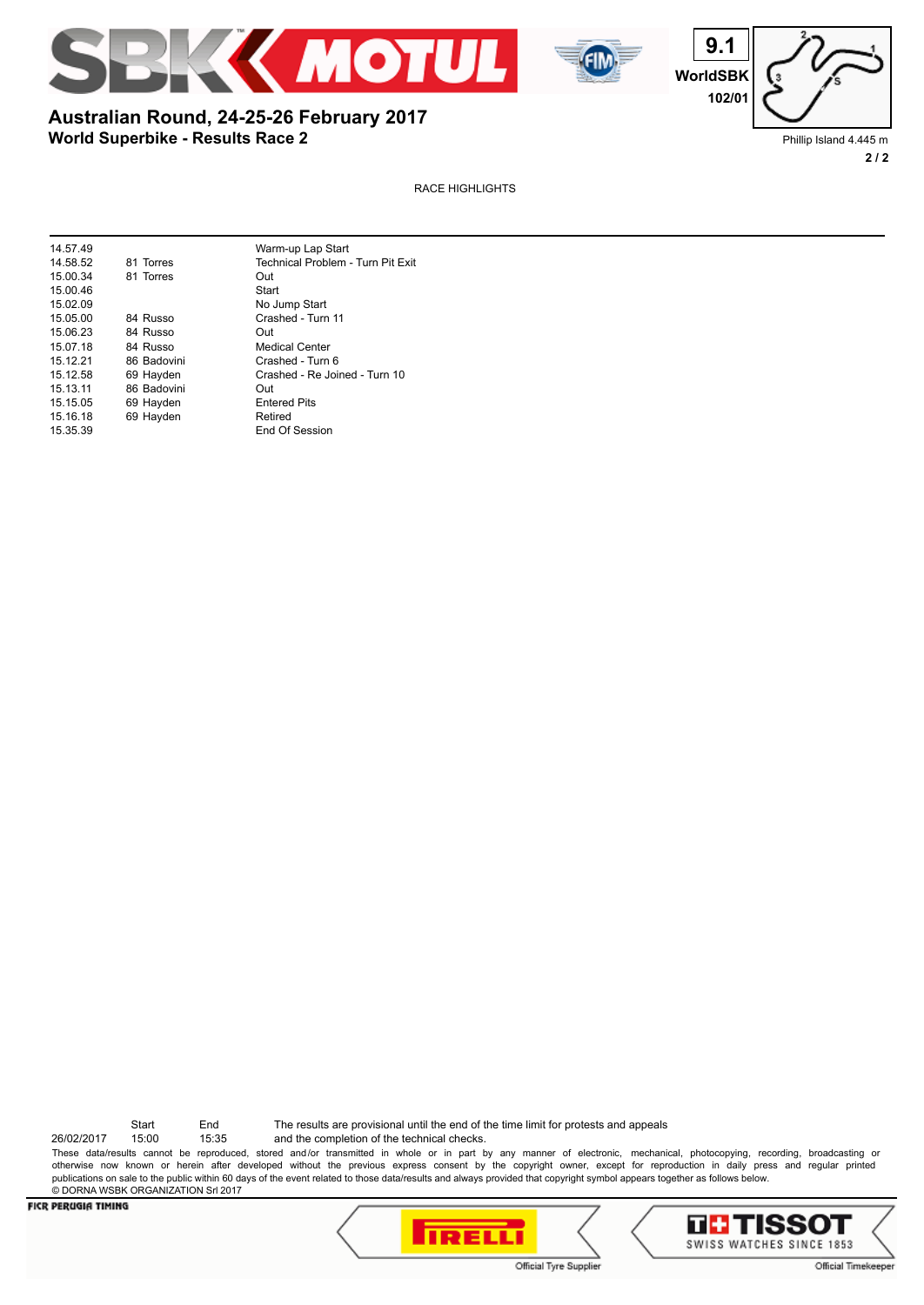



**WorldSBK 9.2 102/01**

Phillip Island 4.445 m

**1 / 3**

**World Superbike - Lap Chart Race 2 Australian Round, 24-25-26 February 2017** Lap

|                                 | 1  | 2  | 3                                        | 4                                        | 5                                        | 6              | 7              | 8                                        | 9            | 10             | 11             | 12                      | 13                                       | 14                                       | 15             | 16                                       | 17                                       | 18                                       | 19                                       | 20             | 21                                       | 22             |
|---------------------------------|----|----|------------------------------------------|------------------------------------------|------------------------------------------|----------------|----------------|------------------------------------------|--------------|----------------|----------------|-------------------------|------------------------------------------|------------------------------------------|----------------|------------------------------------------|------------------------------------------|------------------------------------------|------------------------------------------|----------------|------------------------------------------|----------------|
| $\mathbf{1}$                    | 22 | 50 | 12                                       | 12                                       | 12                                       |                |                | 7                                        |              |                |                |                         | 7                                        |                                          | 33             | 33                                       | 33                                       | 33                                       | 33                                       |                |                                          |                |
| $\mathbf 2$                     | 50 | 12 | 50                                       |                                          | 1                                        | 12             |                |                                          |              | 1              |                |                         | 33                                       | 33                                       | 1              |                                          |                                          |                                          |                                          |                |                                          |                |
| $\overline{3}$                  | 12 | 22 | 1                                        | 22                                       | 7                                        |                | 12             | 22                                       | 22           | 12             | 12             | 12                      | 1                                        |                                          | 7              |                                          | 7                                        | 7                                        |                                          | 22             | 22                                       | 33             |
| $\overline{4}$                  | 2  | 11 | 22                                       | 7                                        | 22                                       | 22             | 22             | 12                                       | 12           | 33             | 33             | 33                      | 12                                       | 12                                       | 12             | 22                                       | 22                                       | 22                                       | 22                                       | 12             | 33                                       | 22             |
| $\overline{5}$                  |    | 7  | 7                                        | 5d                                       | 33                                       | 33             | 33             | 33                                       | 33           | 22             | 22             | 22                      | 22                                       | 22                                       | 22             | 12                                       | 12                                       | 12                                       | 12                                       | 33             | 12                                       | 12             |
| 6                               | 7  | 2  | $\begin{array}{c}\n2 \\ 60\n\end{array}$ | 6d                                       | 50                                       | 50             | 66             | 66                                       | 66           | 66             | 66             | 66                      | 66                                       | 66                                       | 66             | 66                                       | 66                                       | 66                                       | 66                                       | 66             | 66                                       | 66             |
| $\overline{7}$                  | 60 | 60 |                                          | 33                                       | 60                                       | 60             | 60             | 60                                       | 60           | 60             | 60             | 60                      | 60                                       | 6d                                       | 60             | 60                                       | 6d                                       | 60                                       | 60                                       | 60             | 6d                                       | 60             |
| $\overline{8}$                  | 66 | 66 | 33                                       | $\begin{array}{c}\n2 \\ 66\n\end{array}$ | $\begin{array}{c}\n2 \\ 66\n\end{array}$ | 66             | 50             | 50                                       | $rac{2}{50}$ | $\frac{2}{50}$ | $\overline{a}$ | $\overline{\mathbf{c}}$ | $\begin{array}{c}\n2 \\ 32\n\end{array}$ | $\begin{array}{c}\n2 \\ 32\n\end{array}$ | $\frac{2}{32}$ | $\begin{array}{c}\n2 \\ 32\n\end{array}$ | $\begin{array}{c}\n2 \\ 32\n\end{array}$ | $\begin{array}{c}\n2 \\ 32\n\end{array}$ | $\begin{array}{c}\n2 \\ 32\n\end{array}$ | $\frac{2}{32}$ | $\begin{array}{c}\n2 \\ 32\n\end{array}$ | $\frac{2}{32}$ |
| $\overline{9}$                  | 21 | 33 | 66                                       |                                          |                                          | $\overline{a}$ | $\overline{a}$ | $\begin{array}{c}\n2 \\ 32\n\end{array}$ |              |                | 50             | 50                      |                                          |                                          |                |                                          |                                          |                                          |                                          |                |                                          |                |
| 10                              | 33 | 69 | 69                                       | 69                                       | 32                                       | 32             | 32             |                                          | 32           | 32             | 32             | 32                      | 50                                       | <b>50</b>                                | 50             | 50                                       | 5d                                       | 50                                       | 50                                       | 50             | 5d                                       | 50             |
| $\overline{11}$                 | 69 | 21 | 32                                       | 32                                       | 69                                       | 69             | 69             | 21                                       | 21           | 6              | 6              | 6                       | 6                                        | 21                                       | 21             | 21                                       | 21                                       | 15                                       | 21                                       | 21             | 21                                       | 15             |
| $\frac{12}{13}$                 | 32 | 32 | 21                                       | 21                                       | 6                                        | 6              | 6              | 6                                        | 25           | 21             | 25             | 25                      | 25                                       | 15                                       | 15             | 15                                       | 15                                       | 21                                       | 15                                       | 15             | 25                                       | 25             |
|                                 | 25 | 15 | 6                                        | 6                                        | 21                                       | 21             | 21             | 25                                       | 6            | 25             | 21             | 21                      | 21                                       | $\epsilon$                               | 6              | 6                                        | 40                                       | 40                                       | 40                                       | 40             | 15                                       | 21             |
| $\overline{14}$                 | 15 | 25 | 15                                       | 15                                       | 15                                       | 15             | 25             | 15                                       | 40           | 40             | 40             | 40                      | 15                                       | 25                                       | 25             | 40                                       | 6                                        | 6                                        | 6                                        | 25             | 40                                       | 40             |
| $\frac{15}{16}$ $\frac{17}{17}$ | 40 | 6  | 25                                       | 25                                       | 25                                       | 25             | 15             | 40                                       | 15           | 15             | 15             | 15                      | 40                                       | 4d                                       | 40             | 25                                       | 25                                       | 25                                       | 25                                       | 6              | 6                                        | 6              |
|                                 | 6  | 40 | 40                                       | 4d                                       | 40                                       | 40             | 40             | 37                                       | 37           | 37             | 88             | 88                      | 88                                       | 88                                       | 88             | 88                                       | 88                                       | 88                                       | 88                                       | 88             | 88<br>37                                 | 88             |
|                                 | 37 | 37 | 37                                       | 37                                       | 86                                       | 86             | 86             | 88                                       | 88           | 88             | 37             | 37                      | 37                                       | 37                                       | 37             | 37                                       | 37                                       | 37                                       | 37                                       | 37             |                                          | 37             |
| 18                              | 84 | 84 | 86                                       | 86                                       | 37                                       | 37             | 37             | 69                                       |              |                |                |                         |                                          |                                          |                |                                          |                                          |                                          |                                          |                |                                          |                |
| 19                              | 86 | 86 | 88                                       | 88                                       | 88                                       | 88             | 88             |                                          |              |                |                |                         |                                          |                                          |                |                                          |                                          |                                          |                                          |                |                                          |                |
| 20                              | 88 | 88 |                                          |                                          |                                          |                |                |                                          |              |                |                |                         |                                          |                                          |                |                                          |                                          |                                          |                                          |                |                                          |                |

|                 | <b>Final Result</b>       |            |
|-----------------|---------------------------|------------|
| 1               | 1 J. REA                  | Laps 22    |
| $\overline{2}$  | 7 C. DAVIES               | 0.025      |
| 3               | 33 M MFI ANDRI            | 0.249      |
| 4               | 22 A. LOWES               | 0.956      |
| 5               | 12 $\times$ FORES         | 2.320      |
| 6               | 66 T SYKFS                | 4.781      |
| 7               | 60 M VAN DER MARK         | 7.307      |
| 8               | $2 L$ CAMIER              | 9.756      |
| 9               | 32 L. SAVADORI            | 11.135     |
| 10              | 50 E. LAVERTY             | 20.123     |
| 11              | 15 A. DE ANGELIS          | 25.799     |
|                 | 12 25 J. BROOKES          | 25.879     |
| 13              | 21 M REITERBERGER         | 25.917     |
| 14              | 40 R. RAMOS               | 26.292     |
| 15              | 6 S. BRADL                | 28.440     |
| 16              | 88 R. KRUMMENACHER 33.679 |            |
| 17 <sup>7</sup> | 37 O. JEZEK               | 1'13.561   |
|                 | RET 69 N. HAYDEN          | 14 Laps    |
|                 | RET 86 A. BADOVINI        | 15 Laps    |
|                 | RET 84 R. RUSSO           | 20<br>Laps |
|                 | RET 81 J. TORRES          |            |

26/02/2017

These data/results cannot be reproduced, stored and/or transmitted in whole or in part by any manner of electronic, mechanical, photocopying, recording, broadcasting or otherwise now known or herein after developed without the previous express consent by the copyright owner, except for reproduction in daily press and regular printed publications on sale to the public within 60 days of the event related to those data/results and always provided that copyright symbol appears together as follows below. © DORNA WSBK ORGANIZATION Srl 2017



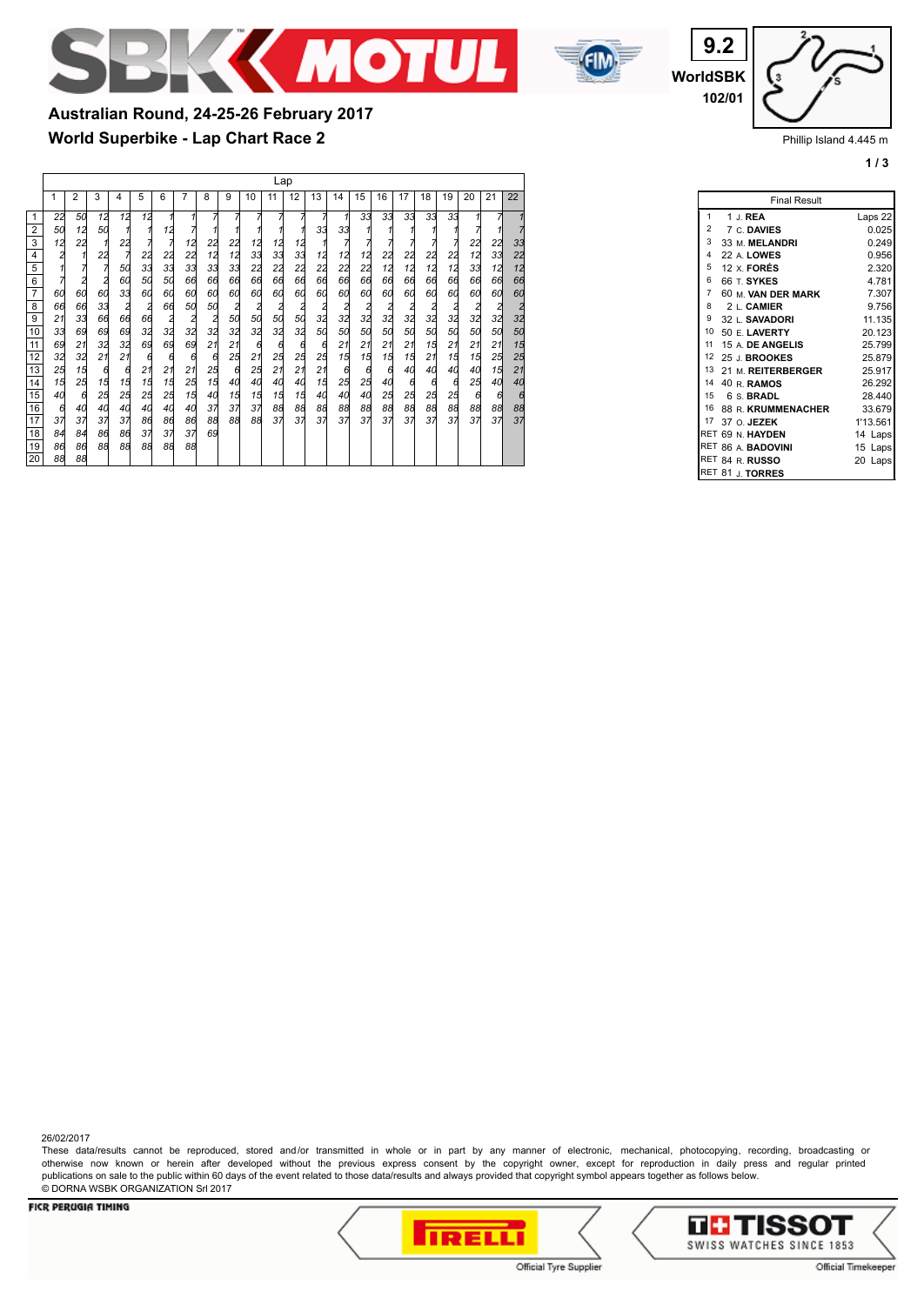

**Australian Round, 24-25-26 February 2017**



**WorldSBK 9.2 102/01**

**2 / 3**

|    | <b>World Superbike - Lap Chart Race 2</b> |        |              |                          |        |              |                             |        |                         | Phillip Island 4.445 m     |               |
|----|-------------------------------------------|--------|--------------|--------------------------|--------|--------------|-----------------------------|--------|-------------------------|----------------------------|---------------|
|    |                                           |        | 9            | 66 T.Sykes (GBR)         | 2.273  |              |                             |        | 16                      | 88 R.Krummenacher (SU      | 213<br>24.652 |
|    | Lap 1                                     |        | 10           | 69 N.Hayden (USA)        | 3.954  |              | Lap <sub>8</sub>            |        |                         | 17 37 O.Jezek (CZE)        | 25.458        |
| 1  | 22 A.Lowes (GBR)                          |        | 11           | 32 L.Savadori (ITA)      | 4.012  | 1            | 7 C.Davies (GBR)            |        |                         |                            |               |
| 2  | 50 E.Laverty (IRL)                        | 0.343  | 12           | 21 M.Reiterberger (GER)  | 4.690  | 2            | 1 J.Rea (GBR)               | 0.002  |                         | Lap 12                     |               |
| 3  | 12 X.Forés (ESP)                          | 0.448  | 13           | 6 S.Bradl (GER)          | 4.842  | 3            | 22 A.Lowes (GBR)            | 0.047  |                         | 7 C.Davies (GBR)           |               |
| 4  | 2 L.Camier (GBR)                          | 0.910  | 14           | 15 A.De Angelis (RSM)    | 4.886  |              | 4 12 X.Forés (ESP)          | 0.104  | $\mathbf{1}$<br>2       | 1 J.Rea $(GBR)$            | 0.036         |
| 5  | 1 J.Rea (GBR)                             | 1.029  | 15           | 25 J.Brookes (AUS)       | 5.169  | 5            | 33 M.Melandri (ITA)         | 0.198  | 3                       | 12 X.Forés (ESP)           | 0.097         |
| 6  | 7 C.Davies (GBR)                          | 1.336  | 16           | 40 R.Ramos (ESP)         | 5.981  | 6            | 66 T.Sykes (GBR)            | 2.327  | 4                       | 33 M.Melandri (ITA)        | 0.132         |
| 7  | 60 M.van der Mark (NED)                   | 1.391  | 17           | 37 O.Jezek (CZE)         | 8.566  | $\mathbf{7}$ | 60 M.van der Mark (NED)     | 2.832  | 5                       | 22 A.Lowes (GBR)           | 0.695         |
| 8  | 66 T.Sykes (GBR)                          | 1.840  | 18           | 86 A.Badovini (ITA)      | 8.883  | 8            | 50 E.Laverty (IRL)          | 3.683  | 6                       | 66 T.Sykes (GBR)           | 1.907         |
| 9  | 21 M.Reiterberger (GER)                   | 2.270  | 19           | 88 R.Krummenacher (SU    | 18.869 | 9            | 2 L.Camier (GBR)            | 4.024  | $\mathbf{7}$            | 60 M.van der Mark (NED)    | 3.279         |
| 10 | 33 M.Melandri (ITA)                       | 2.471  |              |                          |        |              | 10 32 L.Savadori (ITA)      | 4.955  | 8                       | 2 L.Camier (GBR)           | 5.710         |
| 11 | 69 N.Hayden (USA)                         | 2.494  |              | Lap 5                    |        | 11           | 21 M.Reiterberger (GER)     | 8.384  | 9                       | 50 E.Laverty (IRL)         | 7.056         |
|    | 12 32 L.Savadori (ITA)                    | 2.691  | $\mathbf{1}$ | 12 X.Forés (ESP)         |        | 12           | 6 S.Bradl (GER)             | 8.430  | 10                      | 32 L.Savadori (ITA)        | 7.099         |
| 13 | 25 J.Brookes (AUS)                        | 2.924  | 2            | 1 J.Rea $(GBR)$          | 0.135  |              | 13 25 J.Brookes (AUS)       | 8.561  | 11                      | 6 S.Bradl (GER)            | 13.260        |
| 14 | 15 A.De Angelis (RSM)                     | 3.090  | 3            | 7 C.Davies (GBR)         | 0.772  |              | 14 15 A.De Angelis (RSM)    | 9.033  |                         | 12 25 J.Brookes (AUS)      | 13.361        |
|    | 15 40 R.Ramos (ESP)                       | 3.496  | 4            | 22 A.Lowes (GBR)         | 0.927  |              | 15 40 R. Ramos (ESP)        | 9.157  |                         | 13 21 M.Reiterberger (GER) | 13.444        |
| 16 | 6 S.Bradl (GER)                           | 3.505  | 5            | 33 M.Melandri (ITA)      | 2.227  | 16           | 37 O.Jezek (CZE)            | 16.042 |                         | 14 40 R. Ramos (ESP)       | 13.660        |
| 17 | 37 O.Jezek (CZE)                          | 3.847  | 6            | 50 E.Laverty (IRL)       | 2.242  | 17           | 88 R.Krummenacher (SU       | 21.332 | 15                      | 15 A.De Angelis (RSM)      | 13.674        |
| 18 | 84 R. <b>Russo</b> (ITA)                  | 3.895  | 7            | 60 M.van der Mark (NED)  | 2.280  |              | 18 69 N.Hayden (USA)        | 45.120 |                         | 16 88 R.Krummenacher (SU   | 25.435        |
| 19 | 86 A.Badovini (ITA)                       | 3.943  | 8            | 2 L.Camier (GBR)         | 2.466  |              |                             |        |                         | 17 37 O.Jezek (CZE)        | 28.788        |
|    | 20 88 R.Krummenacher (SU                  | 5.850  | 9            | 66 T.Sykes (GBR)         | 2.492  |              | Lap 9                       |        |                         |                            |               |
|    |                                           |        | 10           | 32 L.Savadori (ITA)      | 4.571  | $\mathbf{1}$ | 7 C.Davies (GBR)            |        |                         |                            |               |
|    | Lap <sub>2</sub>                          |        | 11           | 69 N.Hayden (USA)        | 4.824  | 2            | 1 J.Rea (GBR)               | 0.131  |                         | Lap <sub>13</sub>          |               |
| 1  | 50 E.Laverty (IRL)                        |        | 12           | 6 S.Bradl (GER)          | 5.625  | 3            | 22 A.Lowes (GBR)            | 0.393  | $\mathbf{1}$            | 7 C.Davies (GBR)           |               |
| 2  | 12 X.Forés (ESP)                          | 0.005  | 13           | 21 M.Reiterberger (GER)  | 5.826  |              | 4 12 X.Forés (ESP)          | 0.455  | $\overline{\mathbf{c}}$ | 33 M.Melandri (ITA)        | 0.032         |
| 3  | 22 A.Lowes (GBR)                          | 0.008  | 14           | 15 A.De Angelis (RSM)    | 5.862  |              | 5 33 M. Melandri (ITA)      | 0.545  | 3                       | 1 J. $Rea$ (GBR)           | 0.130         |
| 4  | 1 J.Rea (GBR)                             | 0.429  | 15           | 25 J.Brookes (AUS)       | 5.998  | 6            | 66 T.Sykes (GBR)            | 2.262  |                         | 4 12 X.Forés (ESP)         | 0.284         |
| 5  | 7 C.Davies (GBR)                          | 0.766  | 16           | 40 R.Ramos (ESP)         | 6.742  | 7            | 60 M.van der Mark (NED)     | 2.869  | 5                       | 22 A.Lowes (GBR)           | 0.766         |
| 6  | 2 L.Camier (GBR)                          | 1.041  | 17           | 86 A.Badovini (ITA)      | 10.608 | 8            | 2 L.Camier (GBR)            | 4.512  | 6                       | 66 T.Sykes (GBR)           | 1.608         |
| 7  | 60 M.van der Mark (NED)                   | 1.185  | 18           | 37 O.Jezek (CZE)         | 10.623 | 9            | 50 E.Laverty (IRL)          | 4.650  | $\mathbf{7}$            | 60 M.van der Mark (NED)    | 3.524         |
| 8  | 66 T.Sykes (GBR)                          | 1.661  | 19           | 88 R.Krummenacher (SU    | 19.493 |              | 10 32 L.Savadori (ITA)      | 5.349  | 8                       | 2 L.Camier (GBR)           | 5.933         |
| 9  | 33 M.Melandri (ITA)                       | 1.686  |              |                          |        | 11           | 21 M.Reiterberger (GER)     | 9.491  | 9                       | 32 L.Savadori (ITA)        | 7.399         |
| 10 | 69 N.Hayden (USA)                         | 2.838  |              |                          |        |              | 12 25 J.Brookes (AUS)       | 9.566  | 10                      | 50 E.Laverty (IRL)         | 8.036         |
| 11 | 21 M.Reiterberger (GER)                   | 3.079  |              | Lap <sub>6</sub>         |        | 13           | 6 S.Bradl (GER)             | 9.604  | 11                      | 6 S.Bradl (GER)            | 14.527        |
|    | 12 32 L.Savadori (ITA)                    | 3.115  | 1            | 1 J.Rea (GBR)            |        | 14           | 40 R.Ramos (ESP)            | 10.021 |                         | 12 25 J.Brookes (AUS)      | 14.553        |
| 13 | 15 A.De Angelis (RSM)                     | 3.545  | 2            | 12 X.Forés (ESP)         | 0.156  |              | 15 15 A.De Angelis (RSM)    | 10.198 | 13                      | 21 M.Reiterberger (GER)    | 14.597        |
| 14 | 25 J.Brookes (AUS)                        | 3.812  | 3            | 7 C.Davies (GBR)         | 0.400  | 16           | 37 O.Jezek (CZE)            | 19.339 |                         | 14 15 A.De Angelis (RSM)   | 14.652        |
| 15 | 6 S.Bradl (GER)                           | 3.889  | 4            | 22 A.Lowes (GBR)         | 0.690  | 17           | 88 R.Krummenacher (SU       | 22.040 |                         | 15 40 R. Ramos (ESP)       | 15.111        |
| 16 | 40 R.Ramos (ESP)                          | 4.482  | 5            | 33 M.Melandri (ITA)      | 1.445  |              |                             |        | 16                      | 88 R.Krummenacher (SU      | 26.183        |
|    | 17 37 O.Jezek (CZE)                       | 4.967  | 6            | 50 E.Laverty (IRL)       | 2.955  |              |                             |        |                         | 17 37 O.Jezek (CZE)        | 37.391        |
| 18 | 84 R. <b>Russo</b> (ITA)                  | 5.141  | 7            | 60 M.van der Mark (NED)  | 2.968  |              | Lap 10                      |        |                         |                            |               |
| 19 | 86 A.Badovini (ITA)                       | 5.168  | 8            | 66 T.Sykes (GBR)         | 3.039  | $\mathbf{1}$ | 7 C.Davies (GBR)            |        |                         | Lap 14                     |               |
|    | 20 88 R.Krummenacher (SU                  | 6.146  | 9            | 2 L.Camier (GBR)         | 3.320  | 2            | 1 J.Rea $(GBR)$             | 0.025  |                         |                            |               |
|    |                                           |        | 10           | 32 L.Savadori (ITA)      | 4.870  |              | 3 12 X.Forés (ESP)          | 0.305  | 1                       | 1 J.Rea (GBR)              |               |
|    |                                           |        | 11           | 69 N.Hayden (USA)        | 5.314  | 4            | 33 M.Melandri (ITA)         | 0.330  | 2                       | 33 M.Melandri (ITA)        | 0.022         |
|    | Lap 3                                     |        | 12           | 6 S.Bradl (GER)          | 6.736  |              | 5 22 A.Lowes (GBR)          | 1.096  | 3                       | 7 C.Davies (GBR)           | 0.129         |
| 1  | 12 X.Forés (ESP)                          |        | 13           | 21 M.Reiterberger (GER)  | 7.095  | 6            | 66 T.Sykes (GBR)            | 2.184  | 4                       | 12 X.Forés (ESP)           | 0.208         |
| 2  | 50 E.Laverty (IRL)                        | 0.334  | 14           | 15 A.De Angelis (RSM)    | 7.152  | $\mathbf{7}$ | 60 M.van der Mark (NED)     | 2.940  | 5                       | 22 A.Lowes (GBR)           | 0.582         |
| 3  | 1 J.Rea (GBR)                             | 0.354  | 15           | 25 J.Brookes (AUS)       | 7.241  | 8            | 2 L.Camier (GBR)            | 4.880  | 6                       | 66 T.Sykes (GBR)           | 0.873         |
| 4  | 22 A.Lowes (GBR)                          | 0.616  | 16           | 40 R.Ramos (ESP)         | 7.595  | 9            | 50 E.Laverty (IRL)          | 5.252  | 7                       | 60 M.van der Mark (NED)    | 3.302         |
| 5  | 7 C.Davies (GBR)                          | 0.886  | 17           | 86 A.Badovini (ITA)      | 12.456 |              | 10 32 L.Savadori (ITA)      | 5.730  | 8                       | 2 L.Camier (GBR)           | 5.884         |
|    | 2 L.Camier (GBR)                          | 1.166  | 18           | 37 O.Jezek (CZE)         | 12.686 | 11           | 6 S.Bradl (GER)             | 10.818 | 9                       | 32 L.Savadori (ITA)        | 7.399         |
| 7  | 60 M.van der Mark (NED)                   | 1.286  |              | 19 88 R.Krummenacher (SU | 20.429 |              | 12 21 M.Reiterberger (GER)  | 10.818 |                         | 10 50 E.Laverty (IRL)      | 8.319         |
| 8  | 33 M.Melandri (ITA)                       | 1.371  |              |                          |        |              | 13 25 J.Brookes (AUS)       | 11.001 | 11                      | 21 M.Reiterberger (GER)    | 15.221        |
| 9  | 66 T.Sykes (GBR)                          | 1.746  |              | Lap 7                    |        | 14           | 40 R.Ramos (ESP)            | 11.248 |                         | 12 15 A.De Angelis (RSM)   | 15.253        |
| 10 | 69 N.Hayden (USA)                         | 3.259  |              |                          |        | 15           | 15 A.De Angelis (RSM)       | 11.397 | 13                      | 6 S.Bradl (GER)            | 15.417        |
| 11 | 32 L.Savadori (ITA)                       | 3.424  | 1            | 1 J.Rea (GBR)            |        | 16           | 37 O.Jezek (CZE)            | 22.254 | 14                      | 25 J.Brookes (AUS)         | 15.586        |
| 12 | 21 M.Reiterberger (GER)                   | 3.898  | 2            | 7 C.Davies (GBR)         | 0.347  | 17           | 88 R.Krummenacher (SU       | 23.271 | 15                      | 40 R.Ramos (ESP)           | 15.935        |
| 13 | 6 S.Bradl (GER)                           | 4.175  | 3            | 12 X.Forés (ESP)         | 0.619  |              |                             |        | 16                      | 88 R.Krummenacher (SU      | 26.499        |
|    | 14 15 A.De Angelis (RSM)                  | 4.185  | 4            | 22 A.Lowes (GBR)         | 0.783  |              | Lap 11                      |        |                         | 17 37 O.Jezek (CZE)        | 40.996        |
| 15 | 25 J.Brookes (AUS)                        | 4.467  | 5            | 33 M.Melandri (ITA)      | 0.881  |              |                             |        |                         |                            |               |
| 16 | 40 R.Ramos (ESP)                          | 5.044  | 6            | 66 T.Sykes (GBR)         | 3.131  | 1            | 7 C.Davies (GBR)            |        |                         | Lap $15$                   |               |
|    | 17 37 O.Jezek (CZE)                       | 6.604  | 7            | 60 M.van der Mark (NED)  | 3.442  | 2            | 1 J.Rea $(GBR)$             | 0.048  | 1                       | 33 M.Melandri (ITA)        |               |
| 18 | 86 A.Badovini (ITA)                       | 7.392  | 8            | 50 E.Laverty (IRL)       | 3.834  | 3            | 12 X.Forés (ESP)            | 0.220  | 2                       | 1 J.Rea $(GBR)$            | 0.318         |
|    | 19 88 R.Krummenacher (SU                  | 16.945 | 9            | 2 L.Camier (GBR)         | 4.096  | 4            | 33 M.Melandri (ITA)         | 0.307  | 3                       | 7 C.Davies (GBR)           | 0.462         |
|    |                                           |        | 10           | 32 L.Savadori (ITA)      | 5.355  | 5            | 22 A.Lowes (GBR)            | 0.805  | $\overline{4}$          | 12 X.Forés (ESP)           | 0.535         |
|    | Lap 4                                     |        | 11           | 69 N.Hayden (USA)        | 5.758  | 6            | 66 T.Sykes (GBR)            | 1.987  | 5                       | 22 A.Lowes (GBR)           | 0.812         |
|    |                                           |        | 12           | 6 S.Bradl (GER)          | 7.775  | 7            | 60 M.van der Mark (NED)     | 3.206  |                         | 66 T.Sykes (GBR)           | 1.433         |
| 1  | 12 X.Forés (ESP)                          |        | 13           | 21 M.Reiterberger (GER)  | 7.785  | 8            | 2 L.Camier (GBR)            | 5.508  | 6                       | 60 M.van der Mark (NED)    | 3.585         |
| 2  | 1 J.Rea (GBR)                             | 0.404  | 14           | 25 J.Brookes (AUS)       | 8.313  | 9            | 50 E.Laverty (IRL)          | 6.154  | 7                       |                            | 6.358         |
| 3  | 22 A.Lowes (GBR)                          | 1.022  | 15           | 15 A.De Angelis (RSM)    | 8.544  | 10           | 32 L.Savadori (ITA)         | 6.227  | 8                       | 2 L.Camier (GBR)           |               |
| 4  | 7 C.Davies (GBR)                          | 1.050  | 16           | 40 R.Ramos (ESP)         | 8.774  | 11           | 6 S.Bradl (GER)             | 12.070 | 9                       | 32 L.Savadori (ITA)        | 7.532         |
| 5  | 50 E.Laverty (IRL)                        | 1.281  | 17           | 86 A.Badovini (ITA)      | 14.270 | 12           | 25 J.Brookes (AUS)          | 12.140 | 10                      | 50 E.Laverty (IRL)         | 9.584         |
| 6  | 60 M.van der Mark (NED)                   | 1.380  | 18           | 37 O.Jezek (CZE)         | 14.580 |              | 13 21 M. Reiterberger (GER) | 12.422 | 11                      | 21 M.Reiterberger (GER)    | 16.582        |
| 7  | 33 M.Melandri (ITA)                       | 1.396  | 19           | 88 R.Krummenacher (SU    | 21.276 | 14           | 40 R.Ramos (ESP)            | 12.584 | 12                      | 15 A.De Angelis (RSM)      | 16.635        |
| 8  | 2 L.Camier (GBR)                          | 2.102  |              |                          |        |              | 15 15 A.De Angelis (RSM)    | 12.744 | 13                      | 6 S.Bradl (GER)            | 16.967        |

#### 26/02/2017

These data/results cannot be reproduced, stored and/or transmitted in whole or in part by any manner of electronic, mechanical, photocopying, recording, broadcasting or otherwise now known or herein after developed without the previous express consent by the copyright owner, except for reproduction in daily press and regular printed publications on sale to the public within 60 days of the event related to those data/results and always provided that copyright symbol appears together as follows below. © DORNA WSBK ORGANIZATION Srl 2017

#### **FICR PERUGIA TIMING**





Official Tyre Supplier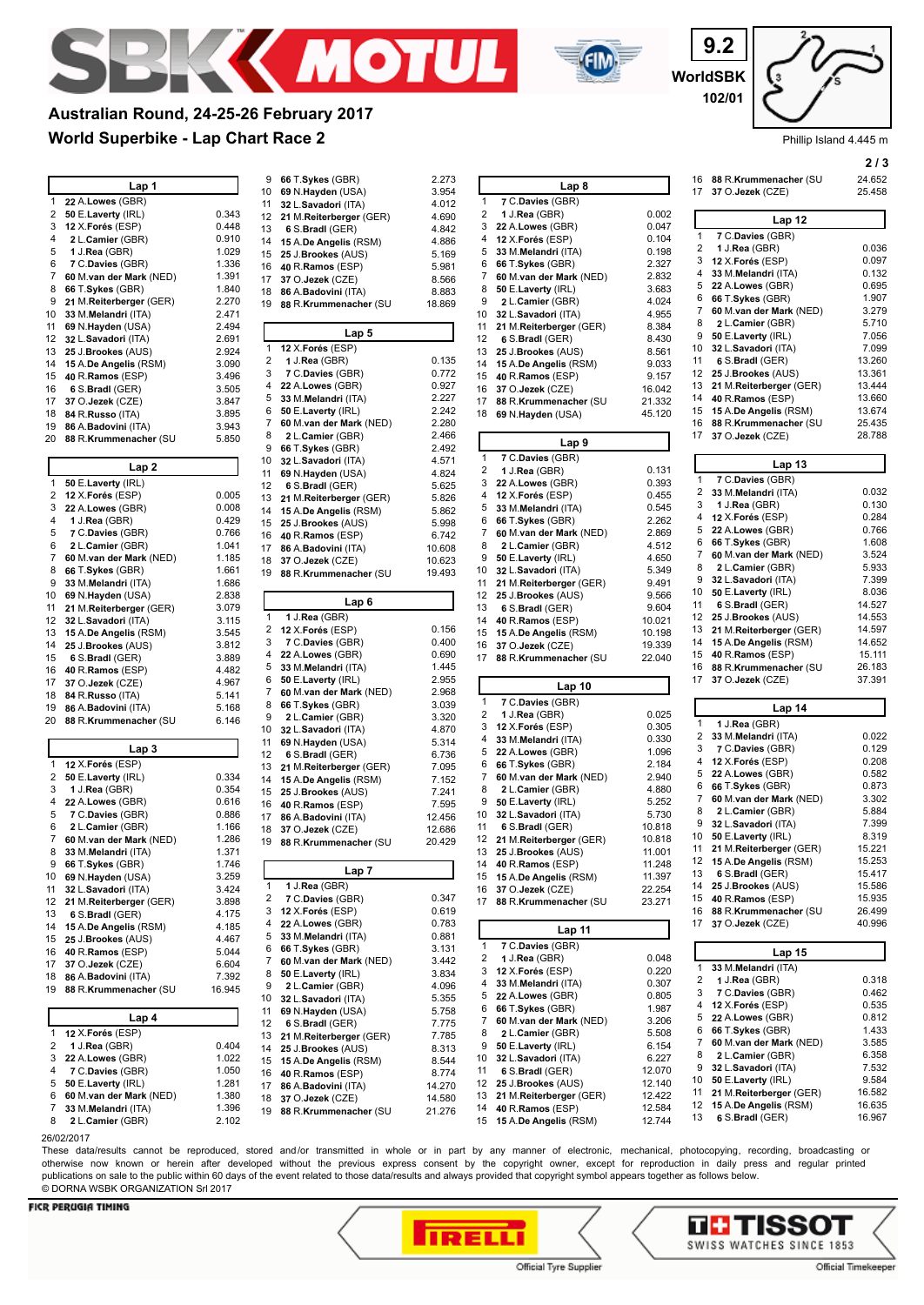



**WorldSBK 9.2 102/01**

Phillip Island 4.445 m

**3 / 3**

# **Australian Round, 24-25-26 February 2017**

## **World Superbike - Lap Chart Race 2**

| 14       | 25 J.Brookes (AUS)                            | 17.096           | 12       | 15 A.De Angelis (RSM)                            | 22.040             |
|----------|-----------------------------------------------|------------------|----------|--------------------------------------------------|--------------------|
| 15       | 40 R.Ramos (ESP)                              | 17.188           | 13       | 40 R.Ramos (ESP)                                 | 22.085             |
| 16       | 88 R.Krummenacher (SU                         | 27.300           | 14       | 6 S.Bradl (GER)                                  | 22.408             |
| 17       | 37 O.Jezek (CZE)                              | 44.340           | 15       | 25 J.Brookes (AUS)                               | 22.545             |
|          |                                               |                  | 16<br>17 | 88 R.Krummenacher (SU<br>37 O.Jezek (CZE)        | 30.601<br>59.298   |
|          | Lap 16                                        |                  |          |                                                  |                    |
| 1<br>2   | 33 M.Melandri (ITA)<br>1 J. $Rea$ (GBR)       | 0.440            |          | Lap20                                            |                    |
| 3        | 7 C.Davies (GBR)                              | 0.523            | 1        | 1 J.Rea (GBR)                                    |                    |
| 4        | 22 A.Lowes (GBR)                              | 0.945            | 2        | 7 C.Davies (GBR)                                 | 0.005              |
| 5        | 12 X.Forés (ESP)                              | 0.986            | 3        | 22 A.Lowes (GBR)                                 | 0.140              |
| 6        | 66 T.Sykes (GBR)                              | 1.703            | 4        | 12 X.Forés (ESP)                                 | 0.801              |
| 7        | 60 M.van der Mark (NED)                       | 4.075            | 5        | 33 M.Melandri (ITA)                              | 0.829              |
| 8        | 2 L.Camier (GBR)                              | 6.927            | 6        | 66 T.Sykes (GBR)                                 | 2.302              |
| 9        | 32 L.Savadori (ITA)                           | 7.879            | 7        | 60 M.van der Mark (NED)                          | 5.907              |
| 10       | 50 E.Laverty (IRL)                            | 11.081           | 8        | 2 L.Camier (GBR)                                 | 8.292              |
| 11       | 21 M.Reiterberger (GER)                       | 17.979           | 9        | 32 L.Savadori (ITA)                              | 9.188              |
| 12<br>13 | 15 A.De Angelis (RSM)                         | 18.157           | 10<br>11 | 50 E.Laverty (IRL)                               | 16.063             |
| 14       | 6 S.Bradl (GER)<br>40 R.Ramos (ESP)           | 18.303<br>18.413 | 12       | 21 M.Reiterberger (GER)<br>15 A.De Angelis (RSM) | 22.802<br>23.021   |
| 15       | 25 J.Brookes (AUS)                            | 18.522           | 13       | 40 R.Ramos (ESP)                                 | 23.029             |
| 16       | 88 R.Krummenacher (SU                         | 28.366           | 14       | 25 J.Brookes (AUS)                               | 23.164             |
| 17       | 37 O.Jezek (CZE)                              | 48.147           | 15       | 6 S.Bradl (GER)                                  | 24.031             |
|          |                                               |                  | 16       | 88 R.Krummenacher (SU                            | 31.137             |
|          | Lap 17                                        |                  | 17       | 37 O.Jezek (CZE)                                 | 1'02.576           |
| 1        | 33 M.Melandri (ITA)                           |                  |          |                                                  |                    |
| 2        | 1 J. $Rea$ (GBR)                              | 0.287            |          | Lap 21                                           |                    |
| 3        | 7 C.Davies (GBR)                              | 0.359            | 1        | 7 C.Davies (GBR)                                 |                    |
| 4        | 22 A.Lowes (GBR)                              | 0.632            | 2        | 1 J.Rea (GBR)                                    | 0.052              |
| 5        | 12 X.Forés (ESP)                              | 1.153            | 3        | 22 A.Lowes (GBR)                                 | 0.180              |
| 6        | 66 T.Sykes (GBR)                              | 2.273            | 4        | 33 M.Melandri (ITA)                              | 0.282              |
| 7        | 60 M.van der Mark (NED)                       | 4.727            | 5        | 12 X.Forés (ESP)                                 | 1.369              |
| 8        | 2 L.Camier (GBR)                              | 7.649            | 6        | 66 T.Sykes (GBR)                                 | 2.979              |
| 9<br>10  | 32 L.Savadori (ITA)                           | 8.467<br>12.362  | 7<br>8   | 60 M.van der Mark (NED)<br>2 L.Camier (GBR)      | 6.521<br>8.873     |
| 11       | 50 E.Laverty (IRL)<br>21 M.Reiterberger (GER) | 19.230           | 9        | 32 L.Savadori (ITA)                              | 9.725              |
| 12       | 15 A.De Angelis (RSM)                         | 19.261           | 10       | 50 E.Laverty (IRL)                               | 17.882             |
| 13       | 40 R.Ramos (ESP)                              | 19.714           | 11       | 21 M.Reiterberger (GER)                          | 24.042             |
| 14       | 6 S.Bradl (GER)                               | 19.880           | 12       | 25 J.Brookes (AUS)                               | 24.119             |
| 15       | 25 J.Brookes (AUS)                            | 20.032           | 13       | 15 A.De Angelis (RSM)                            | 24.240             |
| 16       | 88 R.Krummenacher (SU                         | 29.202           | 14       | 40 R.Ramos (ESP)                                 | 24.593             |
| 17       | 37 O.Jezek (CZE)                              | 52.035           | 15       | 6 S.Bradl (GER)                                  | 25.735             |
|          |                                               |                  | 16       | 88 R.Krummenacher (SU                            | 32.086             |
|          | Lap 18                                        |                  | 17       | 37 O.Jezek (CZE)                                 | 1'06.907           |
| 1        | 33 M.Melandri (ITA)                           |                  |          |                                                  |                    |
| 2        | 1 J.Rea (GBR)                                 | 0.188            |          | Lap 22                                           |                    |
| 3<br>4   | 7 C.Davies (GBR)                              | 0.351            | 1        | 1 J.Rea (GBR)                                    | 0.025              |
| 5        | 22 A.Lowes (GBR)                              | 0.620<br>1.213   | 2<br>3   | 7 C.Davies (GBR)<br>33 M.Melandri (ITA)          | 0.249              |
| 6        | 12 X.Forés (ESP)<br>66 T.Sykes (GBR)          | 2.557            | 4        | 22 A.Lowes (GBR)                                 | 0.956              |
| 7        | 60 M.van der Mark (NED)                       | 5.242            | 5        | 12 X.Forés (ESP)                                 | 2.320              |
| 8        | 2 L.Camier (GBR)                              | 8.172            | 6        | 66 T.Sykes (GBR)                                 | 4.781              |
| 9        | 32 L.Savadori (ITA)                           | 9.122            | 7        | 60 M.van der Mark (NED)                          | 7.307              |
| 10       | 50 E.Laverty (IRL)                            | 13.527           | 8        | 2 L.Camier (GBR)                                 | 9.756              |
| 11       | 15 A.De Angelis (RSM)                         | 20.734           | 9        | 32 L.Savadori (ITA)                              | 11.135             |
| 12       | 21 M.Reiterberger (GER)                       | 20.846           | 10       | 50 E.Laverty (IRL)                               | 20.123             |
| 13       | 40 R.Ramos (ESP)                              | 20.995           | 11       | 15 A.De Angelis (RSM)                            | 25.799             |
| 14       | 6 S.Bradl (GER)                               | 21.202           | 12       | 25 J.Brookes (AUS)                               | 25.879             |
| 15       | 25 J.Brookes (AUS)                            | 21.355           | 13       | 21 M.Reiterberger (GER)                          | 25.917             |
| 16       | 88 R.Krummenacher (SU                         | 30.075           | 14       | 40 R.Ramos (ESP)                                 | 26.292             |
| 17       | 37 O.Jezek (CZE)                              | 56.040           | 15       | 6 S.Bradl (GER)                                  | 28.440             |
|          |                                               |                  | 16<br>17 | 88 R.Krummenacher (SU<br>37 O.Jezek (CZE)        | 33.679<br>1'13.561 |
|          | Lap 19                                        |                  |          |                                                  |                    |
| 1<br>2   | 33 M.Melandri (ITA)<br>1 J.Rea (GBR)          | 0.062            |          |                                                  |                    |
| 3        | 7 C.Davies (GBR)                              | 0.100            |          |                                                  |                    |
|          |                                               |                  |          |                                                  |                    |

| 14 | 6 S.Bradl (GER)         | 22.408   |
|----|-------------------------|----------|
| 15 | 25 J.Brookes (AUS)      | 22.545   |
| 16 | 88 R.Krummenacher (SU   | 30.601   |
| 17 | 37 O.Jezek (CZE)        | 59.298   |
|    | Lap <sub>20</sub>       |          |
| 1  | 1 J.Rea (GBR)           |          |
| 2  | 7 C.Davies (GBR)        | 0.005    |
| 3  | 22 A.Lowes (GBR)        | 0.140    |
| 4  | 12 X.Forés (ESP)        | 0.801    |
| 5  | 33 M.Melandri (ITA)     | 0.829    |
| 6  | 66 T.Sykes (GBR)        | 2.302    |
| 7  | 60 M.van der Mark (NED) | 5.907    |
| 8  | 2 L.Camier (GBR)        | 8.292    |
| 9  | 32 L.Savadori (ITA)     | 9.188    |
| 10 | 50 E.Laverty (IRL)      | 16.063   |
| 11 | 21 M.Reiterberger (GER) | 22.802   |
| 12 | 15 A.De Angelis (RSM)   | 23.021   |
| 13 | 40 R.Ramos (ESP)        | 23.029   |
| 14 | 25 J.Brookes (AUS)      | 23.164   |
| 15 | 6 S.Bradl (GER)         | 24.031   |
| 16 | 88 R.Krummenacher (SU   | 31.137   |
| 17 | 37 O.Jezek (CZE)        |          |
|    |                         | 1'02.576 |
|    | Lap 21                  |          |
| 1  | 7 C.Davies (GBR)        |          |
| 2  | 1 J.Rea (GBR)           | 0.052    |
| 3  | 22 A.Lowes (GBR)        | 0.180    |
| 4  | 33 M.Melandri (ITA)     | 0.282    |
| 5  | 12 X.Forés (ESP)        | 1.369    |
| 6  | 66 T.Sykes (GBR)        | 2.979    |
| 7  | 60 M.van der Mark (NED) | 6.521    |
| 8  | 2 L.Camier (GBR)        | 8.873    |
| 9  | 32 L.Savadori (ITA)     | 9.725    |
| 10 | 50 E.Laverty (IRL)      | 17.882   |
| 11 | 21 M.Reiterberger (GER) | 24.042   |
| 12 | 25 J.Brookes (AUS)      | 24.119   |
| 13 | 15 A.De Angelis (RSM)   | 24.240   |
| 14 | 40 R.Ramos (ESP)        | 24.593   |
| 15 | 6 S.Bradl (GER)         | 25.735   |
| 16 | 88 R.Krummenacher (SU   | 32.086   |
| 17 | 37 O.Jezek (CZE)        | 1'06.907 |

|    | Lap 22                  |          |
|----|-------------------------|----------|
| 1  | 1 J.Rea (GBR)           |          |
| 2  | 7 C.Davies (GBR)        | 0.025    |
| 3  | 33 M.Melandri (ITA)     | 0.249    |
| 4  | 22 A.Lowes (GBR)        | 0.956    |
| 5  | 12 X.Forés (ESP)        | 2.320    |
| 6  | 66 T.Svkes (GBR)        | 4.781    |
| 7  | 60 M.van der Mark (NED) | 7.307    |
| 8  | 2 L.Camier (GBR)        | 9.756    |
| 9  | 32 L.Savadori (ITA)     | 11.135   |
| 10 | 50 E.Laverty (IRL)      | 20.123   |
| 11 | 15 A.De Angelis (RSM)   | 25.799   |
| 12 | 25 J.Brookes (AUS)      | 25.879   |
| 13 | 21 M.Reiterberger (GER) | 25.917   |
| 14 | 40 R.Ramos (ESP)        | 26.292   |
| 15 | 6 S.Bradl (GER)         | 28.440   |
| 16 | 88 R.Krummenacher (SU   | 33.679   |
| 17 | 37 O.Jezek (CZE)        | 1'13.561 |

## 26/02/2017

**21 M.Reiterberger** (GER)

 **7** C.**Davies** (GBR) 0.100 **22** A.**Lowes** (GBR) 0.439 **12** X.**Forés** (ESP) 0.742 **66** T.**Sykes** (GBR) 2.401 **60** M.**van der Mark** (NED) 5.536 **2 L.Camier** (GBR) 8.194<br>9 **32 L.Savadori** (ITA) 9.119 **32 L.Savadori** (ITA) 9.119<br>10 **50 E.Laverty** (IRL) 14.440 **50 E.Laverty** (IRL) 14.440<br>**21 M.Reiterberger** (GER) 21.696

These data/results cannot be reproduced, stored and/or transmitted in whole or in part by any manner of electronic, mechanical, photocopying, recording, broadcasting or otherwise now known or herein after developed without the previous express consent by the copyright owner, except for reproduction in daily press and regular printed publications on sale to the public within 60 days of the event related to those data/results and always provided that copyright symbol appears together as follows below. © DORNA WSBK ORGANIZATION Srl 2017



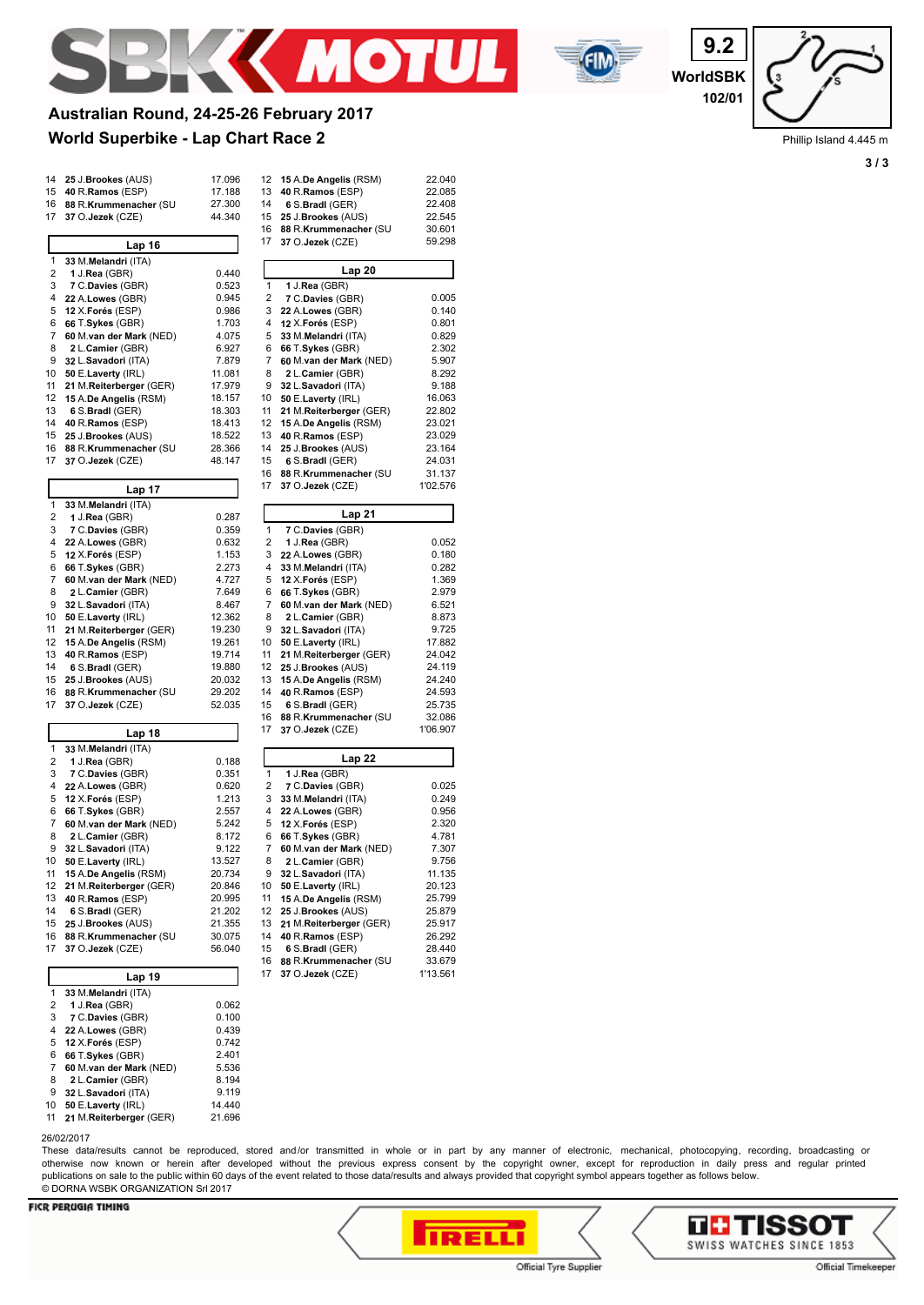



**9.3 WorldSBK 102/01**

## **World Superbike - Best Sector & Speed Race 2** Phillip Island 4.445 m **Australian Round, 24-25-26 February 2017**

|                                                           | <b>RESULTS</b>                            |                          |                               |                        |                                   | <b>SPEED</b>                            |                                      |                  |  |  |
|-----------------------------------------------------------|-------------------------------------------|--------------------------|-------------------------------|------------------------|-----------------------------------|-----------------------------------------|--------------------------------------|------------------|--|--|
| 1 J. REA<br>$\mathbf{1}$                                  | Kawasaki ZX-10R                           |                          | Laps 22                       | $\mathbf{1}$           | 33 M. MELANDRI                    | Ducati Panigale R                       |                                      | 317.6            |  |  |
| 7 C. DAVIES<br>$\overline{c}$                             | Ducati Panigale R                         |                          | 0.025                         | $\overline{2}$         | 7 C. DAVIES                       | Ducati Panigale R                       |                                      | 315.8            |  |  |
| 33 M. MELANDRI<br>3                                       | Ducati Panigale R                         |                          | 0.249                         | 3                      | 60 M. VAN DER MARK                | Yamaha YZF R1                           | 314.9<br>314.0                       |                  |  |  |
| 22 A. LOWES<br>4                                          | Yamaha YZF R1                             |                          | 0.956                         | $\boldsymbol{4}$       | 1 J. REA                          |                                         | Kawasaki ZX-10R                      |                  |  |  |
| 12 X. FORÉS<br>5<br>66 T. SYKES<br>6                      | Ducati Panigale R<br>Kawasaki ZX-10R      |                          | 2.320<br>4.781                | 5<br>6                 | 66 T. SYKES<br>22 A. LOWES        |                                         | Kawasaki ZX-10R<br>Yamaha YZF R1     |                  |  |  |
| 60 M. VAN DER MARK<br>7                                   | Yamaha YZF R1                             |                          | 7.307                         | $\overline{7}$         | 12 $\times$ FORES                 | Ducati Panigale R                       |                                      | 311,2<br>311,2   |  |  |
| 2 L. CAMIER<br>8                                          | MV Agusta 1000 F4                         |                          | 9.756                         | 8                      | 50 E. LAVERTY                     | Aprilia RSV4 RF                         |                                      | 310.3            |  |  |
| 32 L. SAVADORI<br>g                                       | Aprilia RSV4 RF                           |                          | 11.135                        | 9                      | 6 S. BRADL                        |                                         | Honda CBR1000RR                      | 309.5            |  |  |
| 50 E. LAVERTY<br>10                                       | Aprilia RSV4 RF                           |                          | 20.123                        | 10                     | 2 L. CAMIER                       |                                         | MV Agusta 1000 F4                    | 309.5            |  |  |
| 15 A. DE ANGELIS<br>11                                    | Kawasaki ZX-10R                           |                          | 25.799                        | 11                     | 32 L. <b>SAVADORI</b>             | Aprilia RSV4 RF                         |                                      | 308.6            |  |  |
| 25 J. BROOKES<br>12<br>21 M. REITERBERGER                 | Yamaha YZF R1<br><b>BMW S 1000 RR</b>     |                          | 25.879<br>25.917              | 12                     | 15 A. DE ANGELIS                  | Kawasaki ZX-10R                         |                                      | 307.7<br>307.7   |  |  |
| 13<br>40 R. RAMOS<br>14                                   | Kawasaki ZX-10R                           |                          | 26.292                        | 13<br>14               | 40 R. RAMOS<br>21 M. REITERBERGER | Kawasaki ZX-10R<br><b>BMW S 1000 RR</b> |                                      | 305.9            |  |  |
| 6 S. BRADL<br>15                                          | Honda CBR1000RR                           |                          | 28.440                        | 15                     | 84 R. RUSSO                       | Yamaha YZF R1                           |                                      | 305.1            |  |  |
| 88 R. KRUMMENACHER<br>16                                  | Kawasaki ZX-10R                           |                          | 33.679                        | 16                     | 25 J. BROOKES                     | Yamaha YZF R1                           |                                      | 304.2            |  |  |
| 37 O. JEZEK<br>17                                         | Kawasaki ZX-10R                           |                          | 1'13.561                      | 17                     | 88 R. KRUMMENACHER                | Kawasaki ZX-10R                         |                                      | 302.5            |  |  |
| 69 N. HAYDEN<br><b>RET</b>                                | Honda CBR1000RR                           |                          | 14 Laps                       | 18                     | 69 N. HAYDEN                      |                                         | Honda CBR1000RR                      | 302.5            |  |  |
| 86 A. BADOVINI<br>RET<br>84 R. RUSSO                      | Kawasaki ZX-10R<br>Yamaha YZF R1          |                          | 15 Laps<br>20 Laps            | 19                     | 37 O. JEZEK<br>86 A. BADOVINI     | Kawasaki ZX-10R                         |                                      | 300.8            |  |  |
| RET<br>81 J. TORRES<br>RET                                | <b>BMW S 1000 RR</b>                      |                          |                               | 20                     |                                   | Kawasaki ZX-10R                         |                                      | 298,3            |  |  |
|                                                           |                                           |                          |                               |                        |                                   |                                         |                                      |                  |  |  |
| <b>SEG. 1</b>                                             | <b>SEG. 2</b>                             |                          | SEG. 3                        |                        | <b>SEG. 4</b>                     |                                         | <b>SEG. 5</b>                        |                  |  |  |
| 33 M. MELANDRI<br>3.099<br>$\mathcal I$                   | 1 J. REA<br>$\mathbf{1}$                  | 18.535                   | 33 M. MELANDRI                | 26.365                 | 12 X. FORÉS<br>$\mathbf{1}$       | 17.346<br>$\mathbf{1}$                  | 33 M. MELANDRI                       | 25.420           |  |  |
| 3.139<br>60 M. VAN DER MAR<br>2                           | $\overline{2}$<br>7 C. DAVIES             | 18.554<br>$\overline{c}$ | 1 J. REA                      | 26.449                 | 1 J. REA<br>$\overline{c}$        | 17.360<br>$\overline{c}$                | 1 J. REA                             | 25.536           |  |  |
| 7 C. DAVIES<br>3.141<br>3                                 | 60 M. VAN DER MAR<br>3                    | 18.571<br>3              | 7 C. DAVIES                   | 26.462                 | 22 A. LOWES<br>3                  | 17.375<br>3                             | 12 X. FORÉS                          | 25.598           |  |  |
| 1 J. REA<br>3.148<br>4                                    | 50 E. LAVERTY<br>4                        | 18.588                   | 50 E. LAVERTY                 | 26.463                 | 66 T. SYKES<br>$\overline{4}$     | 17.430<br>$\boldsymbol{4}$              | 60 M. VAN DER MAR                    | 25.605           |  |  |
| 3.154<br><b>66 T. SYKES</b><br>5                          | 5<br>33 M. MELANDRI                       | 18.598<br>5              | <b>22 A. LOWES</b>            | 26.466                 | 5<br>33 M. MELANDRI               | 17.436<br>5                             | 2 L. CAMIER                          | 25.655           |  |  |
| 12 X. FORÉS<br>3.166<br>6                                 | <b>12 X. FORÉS</b><br>6                   | 18,608<br>6              | 66 T. SYKES                   | 26.534                 | 7 C. DAVIES<br>6                  | 17.443<br>6                             | 66 T. SYKES                          | 25.690           |  |  |
| 3.182<br>50 E. LAVERTY                                    | 22 A. LOWES<br>$\overline{7}$             | 18.620<br>7              | 2 L. CAMIER                   | 26.650                 | 60 M. VAN DER MAR<br>-7           | 17.450<br>7                             | 50 E. LAVERTY                        | 25.695           |  |  |
| 22 A. LOWES<br>3.182<br>8                                 | 88 R. KRUMMENAC<br>8                      | 18.644<br>8              | 12 X. FORÉS                   | 26.651                 | 6 S. BRADL<br>8                   | 17.494<br>8                             | 22 A. LOWES                          | 25.697           |  |  |
| 6 S. BRADL<br>3.187<br>9                                  | 15 A. DE ANGELIS<br>9                     | 18.670<br>9              | 60 M. VAN DER MAR             | 26.709                 | 2 L. CAMIER<br>9                  | 17.495<br>9                             | 7 C. DAVIES                          | 25.699           |  |  |
| 3.205<br>32 L. SAVADORI<br>10                             | 32 L. SAVADORI<br>10                      | 18.683 10                | 69 N. HAYDEN                  | 26.711 10              | 50 E. LAVERTY                     | 17.505 10                               | 32 L. SAVADORI                       | 25.778           |  |  |
| 3.208<br>15 A. DE ANGELIS<br>-11                          | 66 T. SYKES<br>11                         | 18.687 11                | 32 L. SAVADORI                | 26.770 11              | 32 L. SAVADORI                    | 17.520 11                               | 6 S. BRADL                           | 25.828           |  |  |
| $3.213$ $12$<br>40 R. RAMOS<br>12                         | 6 S. BRADL                                | 18.705 12                | 40 R. RAMOS                   | 26.772 12              | 69 N. HAYDEN                      | 17.550 12                               | 25 J. BROOKES                        | 25.842           |  |  |
| 2 L. CAMIER<br>3.215<br>13                                | 2 L. CAMIER<br>13                         | 18.737 13                | 88 R. KRUMMENAC               | 26.800 13              | 88 R. KRUMMENAC                   | 17.563 13                               | 88 R. KRUMMENAC                      | 25.857           |  |  |
| 21 M. REITERBERG<br>3.224<br>14                           | 25 J. BROOKES<br>14                       | 18.776 14                | 21 M. REITERBERG              | 26.860 14              | 15 A. DE ANGELIS                  | 17.582 14                               | 69 N. HAYDEN                         | 25.878           |  |  |
| $3.237$ $15$<br>84 R. RUSSO<br>15                         | 69 N. HAYDEN                              | 18.802 15                | 6 S. BRADL                    | 26.923 15              | 21 M. REITERBERG                  | 17.599 15                               | 15 A. DE ANGELIS                     | 25.884           |  |  |
|                                                           |                                           |                          |                               | 26.971 16              |                                   | 17.607 16                               | 86 A. BADOVINI                       | 25.913           |  |  |
| 69 N. HAYDEN<br>3.246<br>16                               | 21 M. REITERBERG<br>16                    | 18.817 16                | 25 J. BROOKES                 |                        | 40 R. RAMOS                       |                                         |                                      |                  |  |  |
| 3.258 17<br>86 A. BADOVINI<br>17                          | 40 R. RAMOS                               | 18.855 17                | 15 A. DE ANGELIS              | 27.018 17              | 86 A. BADOVINI                    | 17.608 17                               | 21 M. REITERBERG                     | 25.958           |  |  |
| 25 J. BROOKES<br>3.263<br>18                              | 37 O. JEZEK<br>18                         | 19.002 18                | 37 O. JEZEK                   | 27.041 18              | 25 J. BROOKES                     | 17.641 18                               | 40 R. RAMOS                          | 26.008           |  |  |
| 88 R. KRUMMENAC<br>3.267<br>19<br>3.275<br>20 37 O. JEZEK | 84 R. RUSSO<br>19<br>20<br>86 A. BADOVINI | 19.010 19<br>19.100 20   | 86 A. BADOVINI<br>84 R. RUSSO | 27.087 19<br>27.163 20 | 84 R. RUSSO<br>37 O. JEZEK        | 17.773 20                               | 17.672 19 37 O. JEZEK<br>84 R. RUSSO | 26.079<br>26.125 |  |  |

26/02/2017

These data/results cannot be reproduced, stored and/or transmitted in whole or in part by any manner of electronic, mechanical, photocopying, recording, broadcasting or otherwise now known or herein after developed without the previous express consent by the copyright owner, except for reproduction in daily press and regular printed publications on sale to the public within 60 days of the event related to those data/results and always provided that copyright symbol appears together as follows below. © DORNA WSBK ORGANIZATION Srl 2017



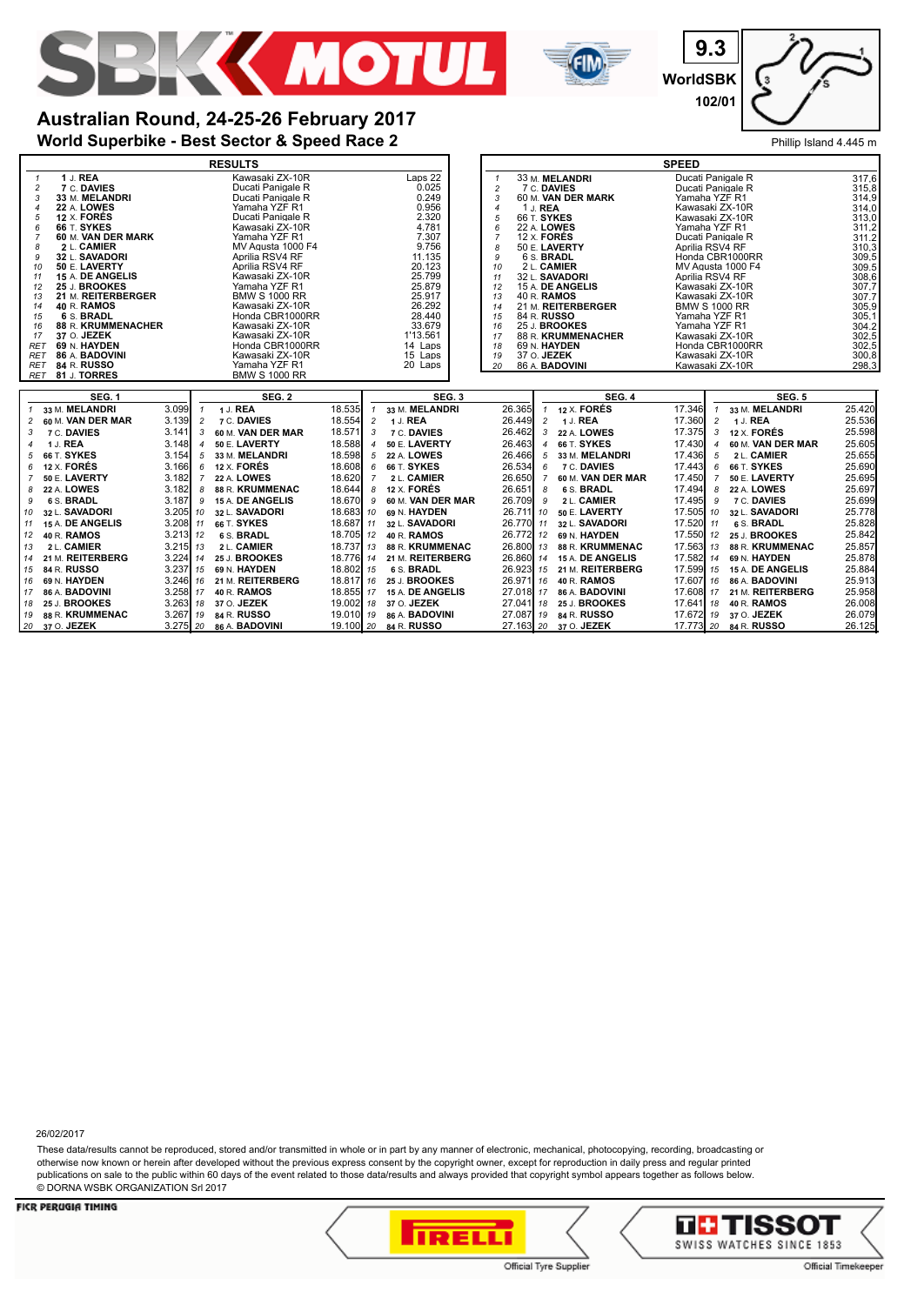



**WorldSBK 9.4 102/01**

Phillip Island 4.445 m

## **World Superbike - Chronological Analysis Race 2 Australian Round, 24-25-26 February 2017**

|                                         | Start at 15:00'16.047 |                  |                  |                        |                           |                      |                |                                    |                                         |                |                  |                  |                        |                               |                      |                | 1/3                          |
|-----------------------------------------|-----------------------|------------------|------------------|------------------------|---------------------------|----------------------|----------------|------------------------------------|-----------------------------------------|----------------|------------------|------------------|------------------------|-------------------------------|----------------------|----------------|------------------------------|
|                                         |                       |                  |                  |                        |                           |                      |                |                                    | $\overline{c}$                          | 3.324          | 18.726           | 26.651           | 17.559                 | 25.908                        | 1'32.168             | 296,7          | 15:03'25.405                 |
|                                         |                       |                  | Seg. 3           | 1 J. REA (1'31.560)    |                           |                      |                |                                    | 3<br>4                                  | 3.370<br>3.238 | 19.229<br>18.931 | 26.759<br>26.782 | 17.611<br>17.586       | 25.741<br>25.875              | 1'32.710<br>1'32.412 | 288.0<br>304,2 | 15:04'58.115<br>15:06'30.527 |
| Lap                                     | Seg. 1                | Seg. 2           |                  | Seg. 4                 | Seg. 5                    | Lap Time             | km/h           | Local Time                         | 5                                       | 3.271          | 18.851           | 26.636           | 17.523                 | 25.728                        | 1'32.009             | 301,7          | 15:08'02.536                 |
| $\mathbf{1}$<br>$\overline{\mathbf{c}}$ | 3.156                 | 18.700           | 27.077<br>26.476 | 17.480<br>17.457       | 25.536<br>25.771          | 1'38.219<br>1'31.560 | 314.0          | 15:01'54.266<br>15:03'25.826       | 6                                       | 3.241          | 18.620           | 26.563           | 17.555                 | 25.744                        | 1'31.723             | 305,1          | 15:09'34.259                 |
| 3                                       | 3.181                 | 18.855           | 26.750           | 17.546                 | 25.695                    | 1'32.027             | 313,0          | 15:04'57.853                       | $\overline{7}$<br>8                     | 3.205<br>3.199 | 18.656<br>18.701 | 26.834<br>26.675 | 17.500<br>17.494       | 25.814<br>25.904              | 1'32.009<br>1'31.973 | 309,5<br>307.7 | 15:11'06.268<br>15:12'38.241 |
| $\overline{4}$                          | 3.259                 | 18.805           | 26.689           | 17.514                 | 25.789                    | 1'32.056             | 302,5          | 15:06'29.909                       | 9                                       | 3.259          | 19.046           | 26.686           | 17.523                 | 25.914                        | 1'32.428             | 299,2          | 15:14'10.669                 |
| 5<br>6                                  | 3.236<br>3.190        | 18.535<br>18.705 | 26.711<br>26.599 | 17.548<br>17.474       | 25.805<br>25.857          | 1'31.835<br>1'31.825 | 305,1<br>307,7 | 15:08'01.744<br>15:09'33.569       | 10                                      | 3.239          | 18.976           | 27.154           | 17.544                 | 25.854                        | 1'32.767             | 301,7          | 15:15'43.436                 |
|                                         | 3.273                 | 18.572           | 26.657           | 17.543                 | 25.871                    | 1'31.916             | 301.7          | 15:11'05.485                       | 11<br>12                                | 3.217<br>3.198 | 18.699<br>18.669 | 26.580<br>26.852 | 17.516<br>17.495       | 25.718<br>25.828              | 1'31.730<br>1'32.042 | 306,8<br>309,5 | 15:17'15.166<br>15:18'47.208 |
| 8                                       | 3.288                 | 18.713           | 26.788           | 17.681                 | 26.241                    | 1'32.711             | 300,8          | 15:12'38.196                       | 13                                      | 3.223          | 18.808           | 26.926           | 17.526                 | 25.902                        | 1'32.385             | 305.9          | 15:20'19.593                 |
| 9<br>10                                 | 3.307<br>3.190        | 18.879<br>18.770 | 26.611<br>26.653 | 17.589<br>17.596       | 25.825<br>25.749          | 1'32.211<br>1'31.958 | 299,2<br>308,6 | 15:14'10.407<br>15:15'42.365       | 14                                      | 3.213          | 18.751           | 27.162           | 17.558                 | 25.820                        | 1'32.504             | 307,7          | 15:21'52.097                 |
| 11                                      | 3.292                 | 18.799           | 26.669           | 17.414                 | 25.870                    | 1'32.044             | 300,0          | 15:17'14.409                       | 15<br>16                                | 3.182<br>3.184 | 19.047<br>18.788 | 26.922<br>26.699 | 17.461<br>17.459       | 25.697<br>25.955              | 1'32.309<br>1'32.085 | 311.2<br>310,3 | 15:23'24.406<br>15:24'56.491 |
| 12                                      | 3.284                 | 18.891           | 26.610           | 17.360                 | 25.995                    | 1'32.140             | 299.2          | 15:18'46.549                       | 17                                      | 3.217          | 18.829           | 26.597           | 17.397                 | 25.705                        | 1'31.745             | 305,9          | 15:26'28.236                 |
| 13<br>14                                | 3.304<br>3.167        | 19.035<br>18.874 | 26.802<br>26.685 | 17.535<br>17.715       | 25.732<br>26.117          | 1'32.408<br>1'32.558 | 295,9<br>310,3 | 15:20'18.957<br>15:21'51.515       | 18                                      | 3.202          | 18.858           | 26.778           | 17.530                 | 25.802                        | 1'32.170             | 307.7          | 15:28'00.406                 |
| 15                                      | 3.316                 | 19.132           | 26.449           | 17.520                 | 25.980                    | 1'32.397             | 297,5          | 15:23'23.912                       | 19<br>20                                | 3.193<br>3.205 | 18.883<br>18.797 | 26.727<br>26.664 | 17.671<br>17.579       | 25.951<br>25.867              | 1'32.425<br>1'32.112 | 310,3<br>308,6 | 15:29'32.831<br>15:31'04.943 |
| 16                                      | 3.200                 | 18.850           | 26.571           | 17.551                 | 25.902                    | 1'32.074             | 309,5          | 15:24'55.986                       | 21                                      | 3.225          | 18.940           | 26.701           | 17.608                 | 25.766                        | 1'32.240             | 303,4          | 15:32'37.183                 |
| 17<br>18                                | 3.202<br>3.195        | 18.734<br>18.903 | 26.535<br>26.563 | 17.521<br>17.523       | 25.913<br>25.899          | 1'31.905<br>1'32.083 | 310.3<br>308,6 | 15:26'27.891<br>15:27'59.974       | 22                                      | 3.190          | 18.896           | 27.088           | 17.502                 | 25.929                        | 1'32.605             | 308,6          | 15:34'09.788                 |
| 19                                      | 3.210                 | 18.969           | 26.718           | 17.671                 | 25.912                    | 1'32.480             | 306,8          | 15:29'32.454                       |                                         |                |                  |                  | 12 X. FORES (1'31.717) |                               |                      |                |                              |
| 20                                      | 3.148                 | 18.789           | 26.712           | 17.693                 | 26.007                    | 1'32.349             | 311,2          | 15:31'04.803                       | Lap                                     | Seg. 1         | Seg. 2           | Seg. 3           | Seg. 4                 | Seg. 5                        | <b>Lap Time</b>      | km/h           | Local Time                   |
| 21<br>22                                | 3.267<br>3.206        | 18.923<br>18.723 | 26.737<br>26.479 | 17.489<br>17.435       | 25.836<br>25.934          | 1'32.252<br>1'31.777 | 301,7<br>305.9 | 15:32'37.055<br>15:34'08.832       | $\mathbf{1}$                            |                |                  | 27.218           | 17.399                 | 25.612                        | 1'37.638             |                | 15:01'53.685                 |
|                                         |                       |                  |                  |                        |                           |                      |                |                                    | $\overline{c}$                          | 3.198          | 18.679           | 26.674           | 17.568                 | 25.598                        | 1'31.717             | 305,9          | 15:03'25.402                 |
|                                         |                       |                  |                  | 7 C. DAVIES (1'31.588) |                           |                      |                |                                    | 3                                       | 3.283          | 18.677           | 26.807           | 17.467                 | 25.863                        | 1'32.097             | 298,3          | 15:04'57.499                 |
| Lap                                     | Seg. 1                | Seg. 2           | Seg. 3           | Seg. 4                 | Seg. 5                    | Lap Time             | km/h           | Local Time                         | 4<br>5                                  | 3.303<br>3.308 | 18.608<br>18.658 | 26.662<br>26.678 | 17.514<br>17.498       | 25.919<br>25.962              | 1'32.006<br>1'32.104 | 298,3<br>297,5 | 15:06'29.505<br>15:08'01.609 |
| 1                                       |                       |                  | 27.023           | 17.766                 | 25.709                    | 1'38.526             |                | 15:01'54.573                       | 6                                       | 3.301          | 18.874           | 26.768           | 17.422                 | 25.751                        | 1'32.116             | 299.2          | 15:09'33.725                 |
| 2<br>3                                  | 3.165<br>3.160        | 18.567<br>18.791 | 26.558<br>26.834 | 17.514<br>17.574       | 25.786<br>25.863          | 1'31.590<br>1'32.222 | 314,0<br>314,9 | 15:03'26.163<br>15:04'58.385       | 7                                       | 3.268          | 18.682           | 26.974           | 17.544                 | 25.911                        | 1'32.379             | 300,8          | 15:11'06.104                 |
| $\overline{\mathcal{A}}$                | 3.153                 | 18.870           | 26.803           | 17.581                 | 25.763                    | 1'32.170             | 315.8          | 15:06'30.555                       | 8<br>9                                  | 3.247<br>3.286 | 18.627<br>19.215 | 27.064<br>26.797 | 17.346<br>17.394       | 25.910<br>25.741              | 1'32.194<br>1'32.433 | 302,5<br>288,8 | 15:12'38.298<br>15:14'10.731 |
| 5                                       | 3.201                 | 18.766           | 26.496           | 17.569                 | 25.794                    | 1'31.826             | 307.7          | 15:08'02.381                       | 10                                      | 3.173          | 18.903           | 26.651           | 17.428                 | 25.759                        | 1'31.914             | 305,1          | 15:15'42.645                 |
| 6<br>7                                  | 3.218<br>3.168        | 18.554<br>18.731 | 26.558<br>26.643 | 17.559<br>17.576       | 25.699<br>25.745          | 1'31.588<br>1'31.863 | 307,7<br>314,0 | 15:09'33.969<br>15:11'05.832       | 11                                      | 3.239          | 18.950           | 26.712           | 17.391                 | 25.644                        | 1'31.936             | 302.5          | 15:17'14.581                 |
| 8                                       | 3.227                 | 18.730           | 26.659           | 17.634                 | 26.112                    | 1'32.362             | 306,8          | 15:12'38.194                       | 12<br>13                                | 3.216<br>3.236 | 18.716<br>19.138 | 26.861<br>26.933 | 17.431<br>17.429       | 25.805<br>25.765              | 1'32.029<br>1'32.501 | 305,1<br>292,7 | 15:18'46.610<br>15:20'19.111 |
| 9                                       | 3.257                 | 18.722           | 26.524           | 17.599                 | 25.980                    | 1'32.082             | 304,2          | 15:14'10.276                       | 14                                      | 3.187          | 18.955           | 27.058           | 17.489                 | 25.923                        | 1'32.612             | 307,7          | 15:21'51.723                 |
| 10<br>11                                | 3.270<br>3.258        | 18.707<br>18.670 | 26.485<br>26.462 | 17.663<br>17.570       | 25.939<br>26.061          | 1'32.064<br>1'32.021 | 303.4<br>303,4 | 15:15'42.340<br>15:17'14.361       | 15                                      | 3.218          | 19.151           | 26.947           | 17.408                 | 25.682                        | 1'32.406             | 302,5          | 15:23'24.129                 |
| 12                                      | 3.255                 | 18.673           | 26.488           | 17.571                 | 26.165                    | 1'32.152             | 304,2          | 15:18'46.513                       | 16<br>17                                | 3.166<br>3.178 | 18.951<br>18.973 | 26.969<br>26.910 | 17.383<br>17.372       | 25.934<br>25.792              | 1'32.403<br>1'32.225 | 311.2<br>307,7 | 15:24'56.532<br>15:26'28.757 |
| 13                                      | 3.261                 | 18.729           | 26.720           | 17.603                 | 26.001                    | 1'32.314             | 304,2          | 15:20'18.827                       | 18                                      | 3.245          | 18.795           | 26.827           | 17.551                 | 25.824                        | 1'32.242             | 303,4          | 15:28'00.999                 |
| 14<br>15                                | 3.268<br>3.227        | 19.087<br>19.325 | 26.856<br>26.552 | 17.618<br>17.520       | 25.988<br>25.788          | 1'32.817<br>1'32.412 | 301.7<br>301.7 | 15:21'51.644<br>15:23'24.056       | 19                                      | 3.251          | 18.719           | 26.794           | 17.444                 | 25.927                        | 1'32.135             | 303,4          | 15:29'33.134                 |
| 16                                      | 3.150                 | 18.892           | 26.620           | 17.504                 | 25.847                    | 1'32.013             | 315,8          | 15:24'56.069                       | 20<br>21                                | 3.264<br>3.258 | 18.750<br>19.094 | 26.813<br>26.899 | 17.445<br>17.591       | 26.198<br>25.926              | 1'32.470<br>1'32.768 | 300.8<br>301.7 | 15:31'05.604<br>15:32'38.372 |
| 17                                      | 3.144                 | 18.831           | 26.599           | 17.506                 | 25.814                    | 1'31.894             | 313,0          | 15:26'27.963                       | 22                                      | 3.259          | 18.790           | 27.035           | 17.554                 | 26.142                        | 1'32.780             | 302,5          | 15:34'11.152                 |
| 18<br>19                                | 3.141<br>3.154        | 19.017<br>19.036 | 26.572<br>26.668 | 17.503<br>17.663       | 25.941<br>25.834          | 1'32.174<br>1'32.355 | 313,0<br>314.9 | 15:28'00.137<br>15:29'32.492       |                                         |                |                  |                  | 66 T. SYKES (1'31.824) |                               |                      |                |                              |
| 20                                      | 3.151                 | 18.866           | 26.693           | 17.704                 | 25.902                    | 1'32.316             | 311.2          | 15:31'04.808                       | Lap                                     | Seg. 1         | Seg. 2           | Seg. 3           | Seg. 4                 | Seg. 5                        | <b>Lap Time</b>      | km/h           | Local Time                   |
| 21                                      | 3.244                 | 18.821           | 26.492           | 17.668                 | 25.970                    | 1'32.195             | 302,5<br>302,5 | 15:32'37.003                       |                                         |                |                  |                  |                        |                               |                      |                |                              |
| 22                                      | 3.258                 | 18.805           | 26.543           | 17.443                 | 25.805                    | 1'31.854             |                | 15:34'08.857                       | $\mathbf{1}$<br>$\overline{c}$          | 3.201          | 18.761           | 27.262<br>26.787 | 17.663<br>17.542       | 25.829<br>25.690              | 1'39.030<br>1'31.981 | 309,5          | 15:01'55.077<br>15:03'27.058 |
|                                         |                       |                  |                  |                        | 33 M. MELANDRI (1'31.178) |                      |                |                                    | 3                                       | 3.201          | 19.032           | 26.623           | 17.505                 | 25.826                        | 1'32.187             | 308.6          | 15:04'59.245                 |
| Lap                                     | Seg. 1                | Seg. 2           | Seg. 3           | Seg. 4                 | Seg. 5                    | <b>Lap Time</b>      | km/h           | Local Time                         | 4<br>5                                  | 3.184<br>3.194 | 18.797<br>18.985 | 26.934<br>26.729 | 17.706<br>17.548       | 25.912<br>25.867              | 1'32.533<br>1'32.323 | 311,2<br>305,1 | 15:06'31.778<br>15:08'04.101 |
| $\mathbf{1}$                            |                       |                  | 27.941           | 17.681                 | 25.658                    | 1'39.661             |                | 15:01'55.708                       | 6                                       | 3.154          | 19.008           | 26.858           | 17.481                 | 26.006                        | 1'32.507             | 307,7          | 15:09'36.608                 |
| $\sqrt{2}$<br>3                         | 3.182<br>3.161        | 18.749<br>18.693 | 26.546<br>26.676 | 17.478<br>17.504       | 25.420<br>25.753          | 1'31.375<br>1'31.787 | 310.3<br>311,2 | 15:03'27.083<br>15:04'58.870       | 7                                       | 3.185          | 18.687           | 26.654           | 17.556                 | 25.926                        | 1'32.008             | 305,1          | 15:11'08.616                 |
| 4                                       | 3.124                 | 18.808           | 26.797           | 17.604                 | 25.698                    | 1'32.031             | 314,0          | 15:06'30.901                       | 8<br>g                                  | 3.266<br>3.254 | 18.725<br>18.786 | 26.571<br>26.633 | 17.463<br>17.526       | 25.880<br>25.818              | 1'31.905<br>1'32.017 | 302.5<br>302,5 | 15:12'40.521<br>15:14'12.538 |
| 5                                       | 3.138                 | 19.034           | 26.678           | 17.555                 | 26.530                    | 1'32.935             | 311,2          | 15:08'03.836                       | 10                                      | 3.246          | 18.753           | 26.650           | 17.430                 | 25.907                        | 1'31.986             | 304,2          | 15:15'44.524                 |
| $\overline{7}$                          | 3.220<br>3.183        | 18.598<br>18.630 | 26.365<br>26.574 | 17.502<br>17.520       | 25.493<br>25.445          | 1'31.178<br>1'31.352 | 305,9          | 15:09'35.014<br>311.2 15:11'06.366 | 11                                      | 3.226          | 18.713           | 26.534           | 17.546                 | 25.805                        | 1'31.824             | 305,1          | 15:17'16.348                 |
| 8                                       | 3.103                 | 18.857           | 26.857           | 17.582                 | 25.627                    | 1'32.026             |                | 317,6 15:12'38.392                 | 12<br>13                                | 3.229<br>3.236 | 18.819<br>18.808 | 26.646<br>26.649 | 17.531<br>17.513       | 25.847<br>25.809              | 1'32.072<br>1'32.015 | 305,9<br>304.2 | 15:18'48.420<br>15:20'20.435 |
| 9                                       | 3.143                 | 19.379           | 26.803           | 17.479                 | 25.625                    | 1'32.429             |                | 304,2 15:14'10.821                 | 14                                      | 3.223          | 18.765           | 26.641           | 17.545                 | 25.779                        | 1'31.953             | 306,8          | 15:21'52.388                 |
| 10<br>11                                | 3.143<br>3.167        | 18.984<br>18.813 | 26.788<br>27.017 | 17.456<br>17.436       | 25.478<br>25.565          | 1'31.849<br>1'31.998 | 298,3<br>309,5 | 15:15'42.670<br>15:17'14.668       | 15                                      | 3.169          | 18.893           | 26.955           | 17.602                 | 26.020                        | 1'32.639             | 313,0          | 15:23'25.027                 |
| 12                                      | 3.119                 | 18.903           | 26.818           | 17.480                 | 25.657                    | 1'31.977             | 312.1          | 15:18'46.645                       | 16<br>17                                | 3.223<br>3.234 | 18.857<br>18.865 | 26.703<br>27.028 | 17.554<br>17.526       | 25.885<br>25.975              | 1'32.222<br>1'32.628 | 305,9<br>304,2 | 15:24'57.249<br>15:26'29.877 |
| 13                                      | 3.163                 | 18.799           | 26.856           | 17.591                 | 25.805                    | 1'32.214             | 308,6          | 15:20'18.859                       | 18                                      | 3.234          | 18.913           | 26.771           | 17.598                 | 25.950                        | 1'32.466             | 304.2          | 15:28'02.343                 |
| 14<br>15                                | 3.227<br>3.255        | 18.985<br>18.817 | 26.745<br>26.521 | 17.698<br>17.658       | 26.023<br>25.806          | 1'32.678<br>1'32.057 | 303,4          | 15:21'51.537<br>301,7 15:23'23.594 | 19                                      | 3.244          | 18.832           | 26.715           | 17.658                 | 26.001                        | 1'32.450             | 304,2          | 15:29'34.793                 |
| 16                                      | 3.251                 | 18.908           | 26.516           | 17.629                 | 25.648                    | 1'31.952             | 303,4          | 15:24'55.546                       | 20<br>21                                | 3.241<br>3.239 | 18.768<br>18.894 | 26.657<br>26.917 | 17.618<br>17.666       | 26.028<br>26.161              | 1'32.312<br>1'32.877 | 304,2<br>304,2 | 15:31'07.105<br>15:32'39.982 |
| 17                                      | 3.245                 | 18.825           | 26.571           | 17.615                 | 25.802                    | 1'32.058             | 303.4          | 15:26'27.604                       | 22                                      | 3.249          | 18.864           | 26.956           | 17.921                 | 26.641                        | 1'33.631             | 303,4          | 15:34'13.613                 |
| 18<br>19                                | 3.246<br>3.254        | 18.871<br>18.881 | 26.548<br>26.741 | 17.679<br>17.763       | 25.838<br>25.967          | 1'32.182<br>1'32.606 | 304,2<br>303,4 | 15:27'59.786<br>15:29'32.392       |                                         |                |                  |                  |                        |                               |                      |                |                              |
| 20                                      | 3.237                 | 18.979           | 27.000           | 17.714                 | 26.310                    | 1'33.240             | 304,2          | 15:31'05.632                       |                                         |                |                  |                  |                        | 60 M. VAN DER MARK (1'31.954) |                      |                |                              |
| 21                                      | 3.168                 | 18.804           | 26.569           | 17.503                 | 25.609                    | 1'31.653             | 309,5          | 15:32'37.285                       | Lap                                     | Seg. 1         | Seg. 2           | Seg. 3           | Seg. 4                 | Seg. 5                        | Lap Time             | km/h           | Local Time                   |
| 22                                      | 3.099                 | 18.757           | 26.898           | 17.492                 | 25.550                    | 1'31.796             | 317.6          | 15:34'09.081                       | $\mathbf{1}$<br>$\overline{\mathbf{c}}$ | 3.139          | 18.993           | 27.251<br>26.709 | 17.628<br>17.508       | 25.628<br>25.605              | 1'38.581<br>1'31.954 | 314,9          | 15:01'54.628<br>15:03'26.582 |
|                                         |                       |                  |                  | 22 A. LOWES (1'31.723) |                           |                      |                |                                    | 3                                       | 3.172          | 18.666           | 27.032           | 17.555                 | 25.778                        | 1'32.203             | 313,0          | 15:04'58.785                 |
| Lap                                     | Seg. 1                | Seg. 2           | Seg. 3           | Seg. 4                 | Seg. 5                    | Lap Time             | km/h           | Local Time                         | 4                                       | 3.158          | 18.727           | 26.822           | 17.544                 | 25.849                        | 1'32.100             | 314.9          | 15:06'30.885                 |
| $\mathbf{1}$                            |                       |                  | 26.466           | 17.375                 | 25.760                    | 1'37.190             |                | 15:01'53.237                       | 5                                       | 3.166          | 18.945           | 27.037           | 17.562                 | 26.294                        | 1'33.004             | 310,3          | 15:08'03.889                 |

26/02/2017 **P = Pits In/Out - C = Lap-Time Cancelled**

These data/results cannot be reproduced, stored and/or transmitted in whole or in part by any manner of electronic, mechanical, photocopying, recording, broadcasting or otherwise now known or herein after developed without the previous express consent by the copyright owner, except for reproduction in daily press and regular printed publications on sale to the public within 60 days of the event related to those data/results and always provided that copyright symbol appears together as follows below. © DORNA WSBK ORGANIZATION Srl 2017

### **FICR PERUGIA TIMING**





Official Timekeeper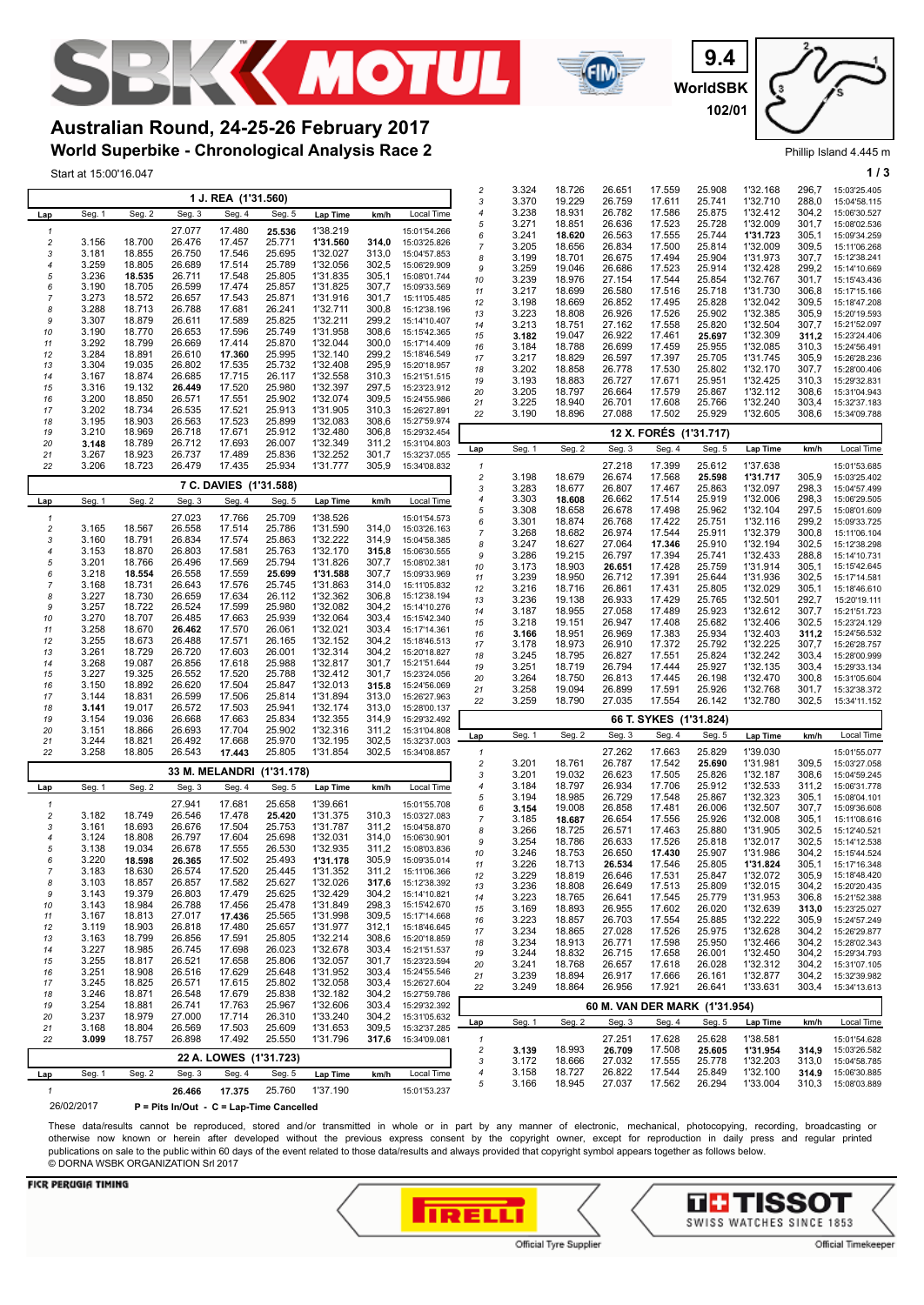





## **World Superbike - Chronological Analysis Race 2 Australian Round, 24-25-26 February 2017**

|                              | Start at 15:00'16.047 |                  |                  |                        |                                          |                      |                |                                          |                         |                |                  |                  |                      |                               |                      |                | 213                          |
|------------------------------|-----------------------|------------------|------------------|------------------------|------------------------------------------|----------------------|----------------|------------------------------------------|-------------------------|----------------|------------------|------------------|----------------------|-------------------------------|----------------------|----------------|------------------------------|
| 6                            | 3.238                 | 18.990           | 26.821           | 17.450                 | 26.149                                   | 1'32.648             | 304,2          | 15:09'36.537                             | 11                      | 3.238          | 19.024           | 26.838           | 17.783               | 26.040                        | 1'32.923             | 305,1          | 15:17'20.515                 |
| 7                            | 3.274                 | 18.831           | 26.835           | 17.485                 | 25.965                                   | 1'32.390             | 298,3          | 15:11'08.927                             | 12                      | 3.241          | 18.955           | 26.889           | 17.871               | 26.098                        | 1'33.054             | 305,1          | 15:18'53.569                 |
| 8<br>9                       | 3.228                 | 18.644<br>18.621 | 26.769<br>26.816 | 17.552<br>17.559       | 25.906<br>25.878                         | 1'32.099<br>1'32.119 | 305.9<br>304,2 | 15:12'41.026<br>15:14'13.145             | 13                      | 3.244<br>3.230 | 19.257<br>19.037 | 26.930<br>26.903 | 17.777<br>17.792     | 26.086<br>26.009              | 1'33.294<br>1'32.971 | 304.2<br>305,1 | 15:20'26.863<br>15:21'59.834 |
| 10                           | 3.245<br>3.240        | 18.635           | 26.738           | 17.612                 | 25.910                                   | 1'32.135             | 305,9          | 15:15'45.280                             | 14<br>15                | 3.254          | 19.179           | 26.876           | 17.878               | 26.157                        | 1'33.344             | 302,5          | 15:23'33.178                 |
| 11                           | 3.248                 | 18.647           | 26.785           | 17.657                 | 25.950                                   | 1'32.287             | 305,1          | 15:17'17.567                             | 16                      | 3.264          | 19.132           | 27.011           | 17.925               | 26.117                        | 1'33.449             | 301,7          | 15:25'06.627                 |
| 12                           | 3.255                 | 18.571           | 26.836           | 17.569                 | 25.994                                   | 1'32.225             | 303,4          | 15:18'49.792                             | 17                      | 3.260          | 19.138           | 26.966           | 17.882               | 26.093                        | 1'33.339             | 301,7          | 15:26'39.966                 |
| 13                           | 3.273                 | 18.750           | 26.843           | 17.618                 | 26.075                                   | 1'32.559             | 300.8          | 15:20'22.351                             | 18                      | 3.268          | 19.101           | 26.947           | 17.897               | 26.134                        | 1'33.347             | 301.7          | 15:28'13.313                 |
| 14<br>15                     | 3.280<br>3.272        | 18.698<br>18.631 | 26.854<br>26.836 | 17.688<br>17.629       | 25.946<br>25.994                         | 1'32.466<br>1'32.362 | 300,0<br>302,5 | 15:21'54.817<br>15:23'27.179             | 19<br>20                | 3.255<br>3.261 | 19.128<br>19.232 | 26.940<br>27.173 | 17.937<br>18.079     | 26.259<br>26.289              | 1'33.519<br>1'34.034 | 302,5<br>302,5 | 15:29'46.832<br>15:31'20.866 |
| 16                           | 3.259                 | 18.676           | 26.824           | 17.672                 | 26.011                                   | 1'32.442             | 303,4          | 15:24'59.621                             | 21                      | 3.266          | 19.215           | 27.133           | 18.049               | 26.356                        | 1'34.019             | 301,7          | 15:32'54.885                 |
| 17                           | 3.277                 | 18.825           | 26.904           | 17.641                 | 26.063                                   | 1'32.710             | 300,8          | 15:26'32.331                             | 22                      | 3.270          | 19.271           | 27.154           | 18.054               | 26.321                        | 1'34.070             | 300,8          | 15:34'28.955                 |
| 18                           | 3.277                 | 18.706           | 26.822           | 17.770<br>17.755       | 26.122                                   | 1'32.697<br>1'32.900 | 301.7<br>298,3 | 15:28'05.028                             |                         |                |                  |                  | 15 A. DE ANGELIS     | (1'32.615)                    |                      |                |                              |
| 19<br>20                     | 3.302<br>3.303        | 18.805<br>18.757 | 26.887<br>26.859 | 17.649                 | 26.151<br>26.214                         | 1'32.782             | 298,3          | 15:29'37.928<br>15:31'10.710             | Lap                     | Seg. 1         | Seg. 2           | Seg. 3           | Seg. 4               | Seg. 5                        | <b>Lap Time</b>      | km/h           | <b>Local Time</b>            |
| 21                           | 3.301                 | 18.732           | 26.950           | 17.704                 | 26.127                                   | 1'32.814             | 299,2          | 15:32'43.524                             |                         |                |                  |                  |                      |                               |                      |                |                              |
| 22                           | 3.303                 | 18.748           | 26.828           | 17.682                 | 26.054                                   | 1'32.615             | 297,5          | 15:34'16.139                             | 1<br>2                  | 3.267          | 18.670           | 27.699<br>27.025 | 17.803<br>17.666     | 25.953<br>25.987              | 1'40.280<br>1'32.615 | 303,4          | 15:01'56.327<br>15:03'28.942 |
|                              |                       |                  |                  | 2 L. CAMIER (1'32.227) |                                          |                      |                |                                          | 3                       | 3.277          | 18.722           | 27.026           | 17.620               | 26.097                        | 1'32.742             | 302,5          | 15:05'01.684                 |
| Lap                          | Seg. 1                | Seg. 2           | Seg. 3           | Seg. 4                 | Seg. 5                                   | Lap Time             | km/h           | Local Time                               | $\overline{4}$          | 3.278          | 18.892           | 27.045           | 17.608               | 25.884                        | 1'32.707             | 301,7          | 15:06'34.391                 |
|                              |                       |                  | 27.168           | 17.521                 | 25.655                                   | 1'38.100             |                |                                          | 5                       | 3.208<br>3.225 | 18.973<br>19.082 | 27.141<br>27.140 | 17.582<br>17.719     | 26.176<br>26.084              | 1'33.080<br>1'33.250 | 305.9<br>303.4 | 15:08'07.471<br>15:09'40.721 |
| 1<br>$\overline{\mathbf{c}}$ | 3.276                 | 19.046           | 26.778           | 17.495                 | 25.696                                   | 1'32.291             | 302,5          | 15:01'54.147<br>15:03'26.438             | 6<br>$\overline{7}$     | 3.246          | 18.877           | 27.426           | 17.712               | 26.047                        | 1'33.308             | 305,1          | 15:11'14.029                 |
| 3                            | 3.215                 | 18.875           | 26.792           | 17.592                 | 25.753                                   | 1'32.227             | 309.5          | 15:04'58.665                             | 8                       | 3.267          | 18.778           | 27.151           | 17.674               | 26.328                        | 1'33.198             | 305,1          | 15:12'47.227                 |
| 4                            | 3.225                 | 18.857           | 27.308           | 17.619                 | 25.933                                   | 1'32.942             | 308,6          | 15:06'31.607                             | 9                       | 3.290          | 18.905           | 27.206           | 17.775               | 26.071                        | 1'33.247             | 300,8          | 15:14'20.474                 |
| 5<br>6                       | 3.273<br>3.249        | 18.790<br>19.128 | 26.765<br>26.979 | 17.658<br>17.623       | 25.982<br>25.835                         | 1'32.468<br>1'32.814 | 303.4<br>293.5 | 15:08'04.075<br>15:09'36.889             | 10<br>11                | 3.283<br>3.224 | 19.227<br>19.128 | 27.076<br>27.250 | 17.630<br>17.684     | 26.047<br>26.082              | 1'33.263<br>1'33.368 | 300.8<br>307.7 | 15:15'53.737<br>15:17'27.105 |
| 7                            | 3.230                 | 18.966           | 26.853           | 17.687                 | 25.956                                   | 1'32.692             | 305,9          | 15:11'09.581                             | 12                      | 3.243          | 19.010           | 27.217           | 17.593               | 26.019                        | 1'33.082             | 304,2          | 15:19'00.187                 |
| 8                            | 3.266                 | 18.803           | 26.980           | 17.641                 | 25.947                                   | 1'32.637             | 303,4          | 15:12'42.218                             | 13                      | 3.252          | 19.155           | 27.235           | 17.616               | 26.034                        | 1'33.292             | 300,8          | 15:20'33.479                 |
| 9                            | 3.290                 | 18.803           | 26.716           | 17.695                 | 26.066                                   | 1'32.570             | 300,8          | 15:14'14.788                             | 14                      | 3.226          | 19.098           | 27.142           | 17.669               | 26.154                        | 1'33.289             | 300,8          | 15:22'06.768                 |
| 10                           | 3.300<br>3.305        | 18.792<br>18.823 | 26.660<br>26.885 | 17.739<br>17.674       | 25.941<br>25.962                         | 1'32.432<br>1'32.649 | 300.0<br>300,0 | 15:15'47.220<br>15:17'19.869             | 15                      | 3.330<br>3.335 | 19.140<br>18.942 | 27.182<br>27.134 | 17.743<br>17.705     | 26.066<br>26.358              | 1'33.461<br>1'33.474 | 293.5<br>295,1 | 15:23'40.229<br>15:25'13.703 |
| 11<br>12                     | 3.310                 | 18.762           | 26.661           | 17.672                 | 25.949                                   | 1'32.354             | 298,3          | 15:18'52.223                             | 16<br>17                | 3.307          | 18.933           | 27.074           | 17.685               | 26.163                        | 1'33.162             | 298,3          | 15:26'46.865                 |
| 13                           | 3.313                 | 18.879           | 26.650           | 17.732                 | 25.963                                   | 1'32.537             | 300,0          | 15:20'24.760                             | 18                      | 3.341          | 19.034           | 27.138           | 17.777               | 26.365                        | 1'33.655             | 294,3          | 15:28'20.520                 |
| 14                           | 3.320                 | 18.835           | 26.761           | 17.695                 | 26.028                                   | 1'32.639             | 300,8          | 15:21'57.399                             | 19                      | 3.365          | 19.137           | 27.376           | 17.702               | 26.332                        | 1'33.912             | 291,1          | 15:29'54.432                 |
| 15                           | 3.308                 | 18.804<br>18.792 | 26.751<br>26.842 | 17.705<br>17.643       | 25.985<br>25.931                         | 1'32.553<br>1'32.521 | 299.2<br>298,3 | 15:23'29.952                             | 20                      | 3.297<br>3.398 | 19.211<br>19.041 | 27.018<br>27.096 | 17.672<br>17.681     | 26.194<br>26.203              | 1'33.392<br>1'33.419 | 298.3<br>288,8 | 15:31'27.824                 |
| 16<br>17                     | 3.313<br>3.323        | 18.824           | 26.792           | 17.714                 | 26.127                                   | 1'32.780             | 297,5          | 15:25'02.473<br>15:26'35.253             | 21<br>22                | 3.273          | 19.116           | 27.086           | 17.688               | 26.225                        | 1'33.388             | 301,7          | 15:33'01.243<br>15:34'34.631 |
| 18                           | 3.313                 | 18.838           | 26.684           | 17.666                 | 26.204                                   | 1'32.705             | 297,5          | 15:28'07.958                             |                         |                |                  |                  |                      |                               |                      |                |                              |
| 19                           | 3.316                 | 18.737           | 26.745           | 17.711                 | 26.119                                   | 1'32.628             | 298,3          | 15:29'40.586                             |                         |                |                  |                  | <b>25 J. BROOKES</b> | (1'32.708)                    |                      |                |                              |
| 20<br>21                     | 3.325<br>3.312        | 18.791<br>18.848 | 26.668<br>26.731 | 17.614<br>17.748       | 26.111<br>26.142                         | 1'32.509<br>1'32.781 | 297.5<br>299,2 | 15:31'13.095<br>15:32'45.876             | Lap                     | Seg. 1         | Seg. 2           | Seg. 3           | Seg. 4               | Seg. 5                        | <b>Lap Time</b>      | km/h           | Local Time                   |
| 22                           | 3.314                 | 18.834           | 26.698           | 17.751                 | 26.115                                   | 1'32.712             | 298,3          | 15:34'18.588                             | 1                       |                |                  | 27.531           | 17.914               | 25.975                        | 1'40.114             |                | 15:01'56.161                 |
|                              |                       |                  |                  |                        |                                          |                      |                |                                          | 2                       | 3.263<br>3.313 | 19.022<br>18.867 | 27.182<br>26.976 | 17.739<br>17.651     | 25.842<br>25.950              | 1'33.048<br>1'32.757 | 303,4<br>297.5 | 15:03'29.209<br>15:05'01.966 |
|                              |                       |                  |                  | 32 L. SAVADORI         | (1'32.212)                               |                      |                |                                          | 3<br>4                  | 3.268          | 18.836           | 27.007           | 17.692               | 25.905                        | 1'32.708             | 304,2          | 15:06'34.674                 |
| Lap                          | Seg. 1                | Seg. 2           | Seg. 3           | Seg. 4                 | Seg. 5                                   | <b>Lap Time</b>      | km/h           | Local Time                               | 5                       | 3.319          | 18.801           | 27.048           | 17.664               | 26.101                        | 1'32.933             | 297,5          | 15:08'07.607                 |
| 1                            |                       |                  | 27.509           | 17.739                 | 26.225                                   | 1'39.881             |                | 15:01'55.928                             | 6                       | 3.299          | 18.964           | 27.235           | 17.669               | 26.036                        | 1'33.203             | 299,2          | 15:09'40.810                 |
| 2<br>3                       | 3.227<br>3.205        | 18.904<br>19.005 | 27.016<br>26.788 | 17.629<br>17.635       | 25.808<br>25.778                         | 1'32.584<br>1'32.411 | 295,1<br>308.6 | 15:03'28.512<br>15:05'00.923             | 7<br>8                  | 3.297<br>3.335 | 18.924<br>18.776 | 27.077<br>27.029 | 17.689<br>17.641     | 26.001<br>26.176              | 1'32.988<br>1'32.957 | 298,3<br>298.3 | 15:11'13.798<br>15:12'46.755 |
| 4                            | 3.249                 | 18.877           | 26.857           | 17.678                 | 25.933                                   | 1'32.594             | 297,5          | 15:06'33.517                             | g                       | 3.312          | 18.879           | 27.059           | 17.718               | 26.119                        | 1'33.087             | 300,8          | 15:14'19.842                 |
| 5                            | 3.244                 | 18.880           | 26.987           | 17.547                 | 26.005                                   | 1'32.663             | 301,7          | 15:08'06.180                             | 10                      | 3.321          | 19.182           | 27.165           | 17.711               | 26.120                        | 1'33.499             | 296,7          | 15:15'53.341                 |
| 6                            | 3.280                 | 18.805           | 26.780           | 17.520                 | 25.874                                   | 1'32.259             | 300,8          | 15:09'38.439                             | 11                      | 3.335          | 19.059           | 26.987           | 17.762               | 26.017                        | 1'33.160             | 295,9          | 15:17'26.501                 |
| 7<br>8                       | 3.267<br>3.292        | 18.749<br>18.683 | 26.951<br>26.770 | 17.565<br>17.609       | 25.869<br>25.955                         | 1'32.401<br>1'32.309 | 302,5<br>300.8 | 15:11'10.840<br>15:12'43.149             | 12<br>13                | 3.342<br>3.343 | 18.991<br>18.990 | 27.068<br>27.101 | 17.690<br>17.795     | 26.282<br>26.277              | 1'33.373<br>1'33.506 | 295,9<br>295.1 | 15:18'59.874<br>15:20'33.380 |
| g                            | 3.267                 | 18.811           | 26.838           | 17.624                 | 25.936                                   | 1'32.476             | 302,5          | 15:14'15.625                             | 14                      | 3.399          | 19.360           | 27.174           | 17.697               | 26.091                        | 1'33.721             | 290,3          | 15:22'07.101                 |
| 10                           | 3.269                 | 18.794           | 26.894           | 17.613                 | 25.875                                   | 1'32.445             | 301,7          | 15:15'48.070                             | 15                      | 3.323          | 19.109           | 27.178           | 17.768               | 26.211                        | 1'33.589             | 298,3          | 15:23'40.690                 |
| 11                           | 3.239                 | 18.906           | 26.877           | 17.713                 | 25.783                                   | 1'32.518             | 305,1          | 15:17'20.588                             | 16                      | 3.281          | 19.183           | 27.014           | 17.674               | 26.226                        | 1'33.378             | 300,8          | 15:25'14.068                 |
| 12<br>13                     | 3.218<br>3.236        | 19.096<br>18.977 | 26.995<br>26.925 | 17.790<br>17.597       | 25.925<br>25.879                         | 1'33.024<br>1'32.614 | 304,2<br>303.4 | 15:18'53.612<br>15:20'26.226             | 17<br>18                | 3.278<br>3.288 | 19.124<br>19.106 | 27.134<br>27.158 | 17.684<br>17.785     | 26.348<br>26.168              | 1'33.568<br>1'33.505 | 299,2<br>300.8 | 15:26'47.636<br>15:28'21.141 |
| 14                           | 3.292                 | 18.946           | 26.945           | 17.670                 | 25.835                                   | 1'32.688             | 300,0          | 15:21'58.914                             | 19                      | 3.301          | 19.022           | 27.333           | 17.770               | 26.370                        | 1'33.796             | 300,0          | 15:29'54.937                 |
| 15                           | 3.277                 | 18.778           | 26.785           | 17.586                 | 25.786                                   | 1'32.212             |                | 300,8 15:23'31.126                       | 20                      | 3.286          | 19.103           | 27.051           | 17.643               | 25.947                        | 1'33.030             | 299,2          | 15:31'27.967                 |
| 16                           | 3.269                 | 18.713           | 26.905           | 17.602                 | 25.810                                   | 1'32.299             |                | 301,7 15:25'03.425                       | 21                      | 3.265          | 18.916           | 26.971           | 17.742               | 26.261                        | 1'33.155             | 299,2          | 15:33'01.122                 |
| 17<br>18                     | 3.269<br>3.283        | 18.915<br>19.171 | 26.860<br>26.892 | 17.697<br>17.598       | 25.905<br>25.893                         | 1'32.646<br>1'32.837 |                | 301,7 15:26'36.071<br>299.2 15:28'08.908 | 22                      | 3.302          | 19.083           | 27.064           | 17.757               | 26.383                        | 1'33.589             | 298,3          | 15:34'34.711                 |
| 19                           | 3.302                 | 18.855           | 26.918           | 17.648                 | 25.880                                   | 1'32.603             | 298,3          | 15:29'41.511                             |                         |                |                  |                  |                      | 21 M. REITERBERGER (1'32.606) |                      |                |                              |
| 20                           | 3.275                 | 18.823           | 26.822           | 17.645                 | 25.915                                   | 1'32.480             | 300,0          | 15:31'13.991                             | Lap                     | Seg. 1         | Seg. 2           | Seg. 3           | Seg. 4               | Seg. 5                        | Lap Time             | km/h           | Local Time                   |
| 21                           | 3.287                 | 18.866           | 26.894           | 17.756                 | 25.934                                   | 1'32.737             | 300,8          | 15:32'46.728                             | $\mathbf{1}$            |                |                  | 27.220           | 17.638               | 26.074                        | 1'39.460             |                | 15:01'55.507                 |
| 22                           | 3.253                 | 18.936           | 27.017           | 17.880                 | 26.153                                   | 1'33.239             | 302,5          | 15:34'19.967                             | $\overline{\mathbf{c}}$ | 3.244          | 18.817           | 27.343           | 17.599               | 25.966                        | 1'32.969             | 305,1          | 15:03'28.476                 |
|                              |                       |                  |                  |                        | 50 E. LAVERTY (1'31.817)                 |                      |                |                                          | 3                       | 3.224          | 18.858           | 27.184           | 17.631               | 26.024                        | 1'32.921             | 302,5          | 15:05'01.397                 |
| Lap                          | Seg. 1                | Seg. 2           | Seg. 3           | Seg. 4                 | Seg. 5                                   | <b>Lap Time</b>      | km/h           | Local Time                               | 4<br>5                  | 3.250<br>3.258 | 18.917<br>18.894 | 26.860<br>26.932 | 17.606<br>17.723     | 26.165<br>26.433              | 1'32.798<br>1'33.240 | 304,2<br>303,4 | 15:06'34.195                 |
| $\mathbf{1}$                 |                       |                  | 26.463           | 17.505                 | 25.695                                   | 1'37.533             |                | 15:01'53.580                             | 6                       | 3.225          | 19.009           | 27.134           | 17.694               | 26.167                        | 1'33.229             | 299.2          | 15:08'07.435<br>15:09'40.664 |
| $\sqrt{2}$                   | 3.228                 | 18.588           | 26.658           | 17.582                 | 25.761                                   | 1'31.817             | 306,8          | 15:03'25.397                             | 7                       | 3.229          | 18.823           | 26.931           | 17.665               | 25.958                        | 1'32.606             | 305,9          | 15:11'13.270                 |
| 3                            | 3.288                 | 18.823           | 26.887           | 17.539                 | 25.899                                   | 1'32.436             | 298,3          | 15:04'57.833                             | 8                       | 3.250          | 18.952           | 26.976           | 17.737               | 26.393                        | 1'33.308             | 303,4          | 15:12'46.578                 |
| $\overline{4}$<br>5          | 3.266<br>3.182        | 19.116<br>18.874 | 26.632<br>26.810 | 18.044<br>17.559       | 25.895<br>26.640                         | 1'32.953<br>1'33.065 | 302,5<br>310.3 | 15:06'30.786<br>15:08'03.851             | 9<br>10                 | 3.266<br>3.289 | 18.848<br>19.054 | 27.035<br>26.979 | 17.778<br>17.733     | 26.262<br>26.336              | 1'33.189<br>1'33.391 | 302,5<br>300,0 | 15:14'19.767<br>15:15'53.158 |
| 6                            | 3.242                 | 18.909           | 26.668           | 17.674                 | 26.180                                   | 1'32.673             | 303.4          | 15:09'36.524                             | 11                      | 3.327          | 19.158           | 27.228           | 17.752               | 26.160                        | 1'33.625             | 295.1          | 15:17'26.783                 |
| 7                            | 3.298                 | 19.025           | 26.842           | 17.776                 | 25.854                                   | 1'32.795             | 294,3          | 15:11'09.319                             | 12                      | 3.229          | 18.944           | 27.161           | 17.608               | 26.232                        | 1'33.174             | 303,4          | 15:18'59.957                 |
| 8                            | 3.233                 | 18.850           | 26.896           | 17.633                 | 25.946                                   | 1'32.558             | 306,8          | 15:12'41.877                             | 13                      | 3.259          | 19.268           | 27.085           | 17.681               | 26.174                        | 1'33.467             | 296,7          | 15:20'33.424                 |
| 9<br>10                      | 3.224<br>3.226        | 18.980<br>18.961 | 27.132<br>26.800 | 17.743<br>17.729       | 25.970<br>25.950                         | 1'33.049<br>1'32.666 | 305,9          | 15:14'14.926<br>304,2 15:15'47.592       | 14<br>15                | 3.252<br>3.342 | 19.022<br>19.059 | 26.952<br>27.021 | 17.758<br>17.792     | 26.328<br>26.226              | 1'33.312<br>1'33.440 | 297,5<br>291,9 | 15:22'06.736<br>15:23'40.176 |
|                              | 26/02/2017            |                  |                  |                        | P = Pits In/Out - C = Lap-Time Cancelled |                      |                |                                          |                         |                |                  |                  |                      |                               |                      |                |                              |
|                              |                       |                  |                  |                        |                                          |                      |                |                                          |                         |                |                  |                  |                      |                               |                      |                |                              |

These data/results cannot be reproduced, stored and/or transmitted in whole or in part by any manner of electronic, mechanical, photocopying, recording, broadcasting or otherwise now known or herein after developed without the previous express consent by the copyright owner, except for reproduction in daily press and regular printed publications on sale to the public within 60 days of the event related to those data/results and always provided that copyright symbol appears together as follows below. © DORNA WSBK ORGANIZATION Srl 2017



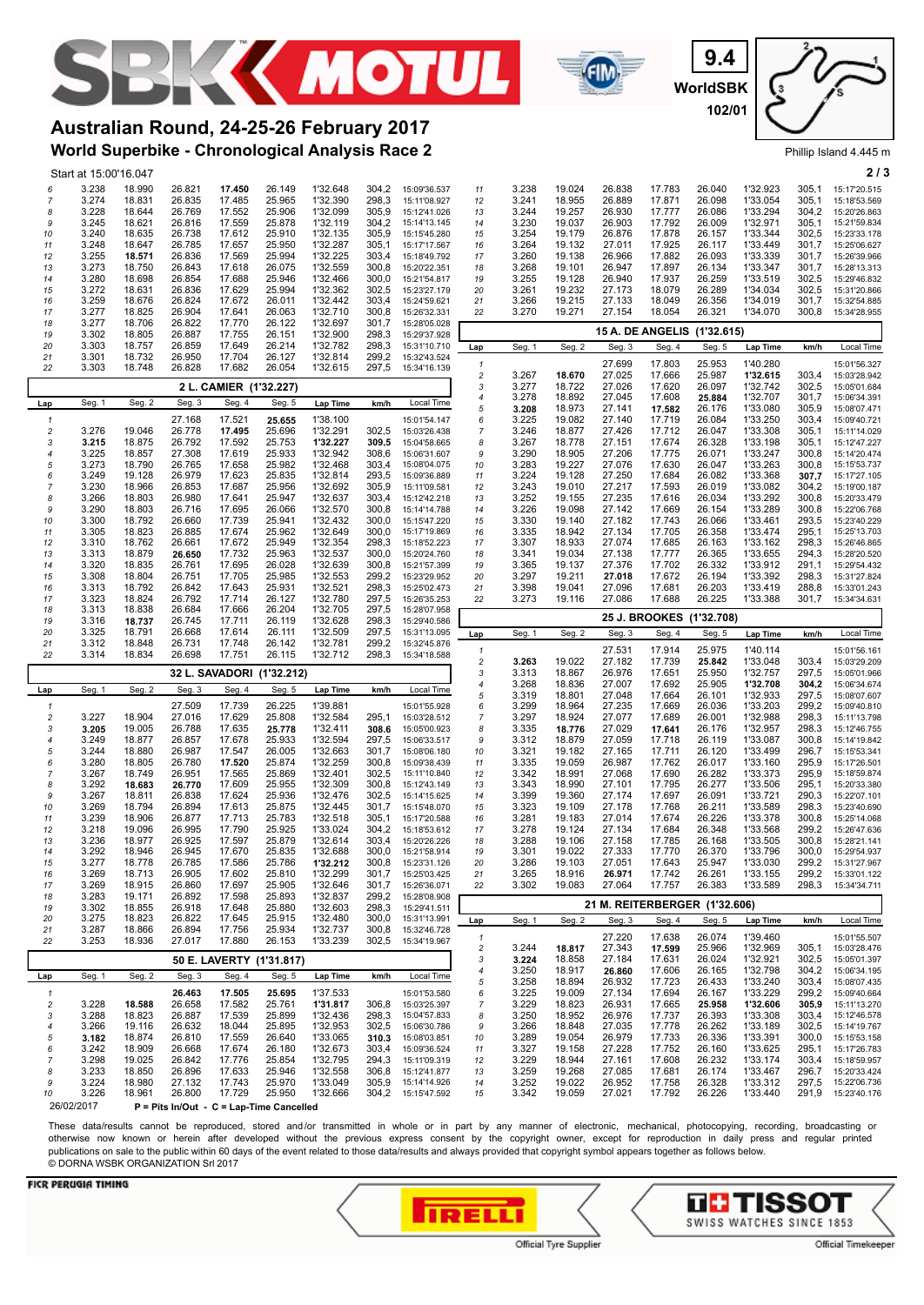



**WorldSBK 9.4 102/01**

Phillip Island 4.445 m

## **World Superbike - Chronological Analysis Race 2 Australian Round, 24-25-26 February 2017**

|  | Start at 15:00'16.047 |  |
|--|-----------------------|--|

|                         | Start at 15:00'16.047 |                  |                  |                                          |                  |                      |                |                              |                              |                |                  |                  |                        |                           |                      |                | 313                          |
|-------------------------|-----------------------|------------------|------------------|------------------------------------------|------------------|----------------------|----------------|------------------------------|------------------------------|----------------|------------------|------------------|------------------------|---------------------------|----------------------|----------------|------------------------------|
| 16                      | 3.301                 | 18.941           | 26.945           | 17.820                                   | 26.342           | 1'33.349             | 297,5          | 15:25'13.525                 | 21                           | 3.319          | 18.950           | 26.968           | 17.796                 | 26.116                    | 1'33.149             | 295,9          | 15:33'09.089                 |
| 17                      | 3.294                 | 18.912           | 26.947           | 17.836                                   | 26.320           | 1'33.309             | 297,5          | 15:26'46.834                 | 22                           | 3.315          | 18.887           | 27.057           | 17.789                 | 26.374                    | 1'33.422             | 295,9          | 15:34'42.511                 |
| 18                      | 3.309                 | 19.206           | 27.286           | 17.712                                   | 26.285           | 1'33.798             | 295.9          | 15:28'20.632                 |                              |                |                  |                  | 37 O. JEZEK (1'33.280) |                           |                      |                |                              |
| 19<br>20                | 3.253<br>3.290        | 18.983<br>19.044 | 27.133<br>27.032 | 17.832<br>17.812                         | 26.255<br>26.339 | 1'33.456<br>1'33.517 | 299,2<br>298,3 | 15:29'54.088<br>15:31'27.605 |                              |                |                  |                  |                        |                           |                      |                |                              |
| 21                      | 3.306                 | 19.078           | 26.951           | 17.834                                   | 26.271           | 1'33.440             | 297,5          | 15:33'01.045                 | Lap                          | Seg. 1         | Seg. 2           | Seg. 3           | Seg. 4                 | Seg. 5                    | Lap Time             | km/h           | Local Time                   |
| 22                      | 3.295                 | 19.065           | 27.035           | 17.773                                   | 26.536           | 1'33.704             | 298,3          | 15:34'34.749                 | 1                            |                |                  | 27.725           | 17.894                 | 26.214                    | 1'41.037             |                | 15:01'57.084                 |
|                         |                       |                  |                  | 40 R. RAMOS (1'32.664)                   |                  |                      |                |                              | $\overline{\mathbf{c}}$<br>3 | 3.275<br>3.334 | 19.112<br>19.002 | 27.041<br>27.345 | 17.773<br>17.819       | 26.079<br>26.239          | 1'33.280<br>1'33.739 | 300,8<br>295,9 | 15:03'30.364<br>15:05'04.103 |
|                         |                       |                  |                  |                                          |                  |                      |                |                              | 4                            | 3.379          | 19.093           | 27.244           | 17.799                 | 26.453                    | 1'33.968             | 291,1          | 15:06'38.071                 |
| Lap                     | Seg. 1                | Seg. 2           | Seg. 3           | Seg. 4                                   | Seg. 5           | Lap Time             | km/h           | Local Time                   | 5                            | 3.411          | 19.221           | 27.093           | 18.033                 | 26.403                    | 1'34.161             | 288,8          | 15:08'12.232                 |
| 1                       |                       |                  | 27.739           | 17.924                                   | 26.107           | 1'40.686             |                | 15:01'56.733                 | 6                            | 3.426          | 19.257           | 27.287           | 17.834                 | 26.219                    | 1'34.023             | 285.7          | 15:09'46.255                 |
| $\overline{\mathbf{c}}$ | 3.286                 | 19.282           | 26.863           | 17.646                                   | 26.069           | 1'33.146             | 301,7          | 15:03'29.879                 | 7                            | 3.352          | 19.134           | 27.184           | 17.775                 | 26.365                    | 1'33.810             | 294,3          | 15:11'20.065                 |
| 3<br>4                  | 3.306<br>3.278        | 18.967           | 26.776<br>26.856 | 17.607                                   | 26.008           | 1'32.664<br>1'32.943 | 300,0<br>300,8 | 15:05'02.543                 | 8<br>9                       | 3.337<br>3.437 | 19.082<br>19.379 | 27.333<br>27.546 | 17.990                 | 26.429                    | 1'34.171<br>1'35.379 | 295,1<br>285,7 | 15:12'54.236                 |
| 5                       | 3.319                 | 19.017<br>18.974 | 26.772           | 17.635<br>17.675                         | 26.157<br>26.125 | 1'32.865             | 298,3          | 15:06'35.486<br>15:08'08.351 | 10                           | 3.450          | 19.297           | 27.445           | 18.189<br>18.070       | 26.828<br>26.717          | 1'34.979             | 284,2          | 15:14'29.615<br>15:16'04.594 |
| 6                       | 3.324                 | 18.900           | 26.907           | 17.655                                   | 26.027           | 1'32.813             | 297.5          | 15:09'41.164                 | 11                           | 3.440          | 19.370           | 27.275           | 18.625                 | 26.515                    | 1'35.225             | 284.2          | 15:17'39.819                 |
| 7                       | 3.289                 | 19.015           | 27.010           | 17.739                                   | 26.042           | 1'33.095             | 301,7          | 15:11'14.259                 | 12                           | 3.412          | 19.322           | 27.568           | 18.270                 | 26.910                    | 1'35.482             | 288,0          | 15:19'15.301                 |
| 8                       | 3.275                 | 18.855           | 26.993           | 17.669                                   | 26.300           | 1'33.092             | 302,5          | 15:12'47.351                 | 13                           | 3.455          | 19.340           | 27.453           | 18.106                 | 32.563                    | 1'40.917             | 282,7          | 15:20'56.218                 |
| 9                       | 3.234                 | 18.961           | 26.805           | 17.693                                   | 26.253           | 1'32.946             | 305,9          | 15:14'20.297                 | 14                           | 3.480          | 19.811           | 27.706           | 18.409                 | 26.887                    | 1'36.293             | 281,3          | 15:22'32.511                 |
| 10<br>11                | 3.309<br>3.289        | 19.166<br>19.316 | 26.905<br>26.957 | 17.795<br>17.723                         | 26.116<br>26.072 | 1'33.291<br>1'33.357 | 299.2<br>301.7 | 15:15'53.588<br>15:17'26.945 | 15<br>16                     | 3.462<br>3.458 | 19.437<br>19.541 | 27.463<br>27.594 | 18.260<br>18.323       | 26.801<br>26.843          | 1'35.423<br>1'35.759 | 282.0<br>282.7 | 15:24'07.934<br>15:25'43.693 |
| 12                      | 3.268                 | 19.059           | 27.016           | 17.736                                   | 26.149           | 1'33.228             | 302,5          | 15:19'00.173                 | 17                           | 3.473          | 19.583           | 27.677           | 18.329                 | 26.884                    | 1'35.946             | 280,5          | 15:27'19.639                 |
| 13                      | 3.296                 | 19.249           | 27.262           | 17.764                                   | 26.194           | 1'33.765             | 295,1          | 15:20'33.938                 | 18                           | 3.459          | 19.578           | 27.715           | 18.339                 | 27.096                    | 1'36.187             | 281,3          | 15:28'55.826                 |
| 14                      | 3.270                 | 19.107           | 27.210           | 17.713                                   | 26.212           | 1'33.512             | 302,5          | 15:22'07.450                 | 19                           | 3.465          | 19.511           | 27.627           | 18.422                 | 26.839                    | 1'35.864             | 282,0          | 15:30'31.690                 |
| 15                      | 3.295                 | 19.112           | 27.059           | 17.770                                   | 26.096           | 1'33.332             | 298.3          | 15:23'40.782                 | 20                           | 3.459          | 19.448           | 27.630           | 18.385                 | 26.767                    | 1'35.689             | 282.0          | 15:32'07.379                 |
| 16<br>17                | 3.213<br>3.232        | 19.070<br>19.175 | 26.931<br>27.028 | 17.729<br>17.695                         | 26.234<br>26.229 | 1'33.177<br>1'33.359 | 307.7<br>306,8 | 15:25'13.959<br>15:26'47.318 | 21<br>22                     | 3.458<br>3.482 | 19.720<br>19.781 | 27.705<br>28.304 | 18.550<br>19.138       | 27.098<br>27.778          | 1'36.531<br>1'38.483 | 282.0<br>279,8 | 15:33'43.910<br>15:35'22.393 |
| 18                      | 3.323                 | 19.291           | 26.897           | 17.758                                   | 26.194           | 1'33.463             | 296,7          | 15:28'20.781                 |                              |                |                  |                  |                        |                           |                      |                |                              |
| 19                      | 3.272                 | 19.144           | 27.063           | 17.748                                   | 26.469           | 1'33.696             | 301,7          | 15:29'54.477                 |                              |                |                  |                  |                        | 69 N. HAYDEN (1'32.360)   |                      |                |                              |
| 20                      | 3.266                 | 19.089           | 26.865           | 17.783                                   | 26.352           | 1'33.355             | 296.7          | 15:31'27.832                 | Lap                          | Seg. 1         | Seg. 2           | Seg. 3           | Seg. 4                 | Seg. 5                    | <b>Lap Time</b>      | km/h           | Local Time                   |
| 21                      | 3.394                 | 19.311           | 27.033           | 17.760                                   | 26.266           | 1'33.764             | 290,3          | 15:33'01.596                 | $\mathbf{1}$                 |                |                  | 27.509           | 17.605                 | 25.951                    | 1'39.684             |                | 15:01'55.731                 |
| 22                      | 3.303                 | 18.986           | 27.010           | 17.776                                   | 26.453           | 1'33.528             | 300,0          | 15:34'35.124                 | $\sqrt{2}$                   | 3.246          | 18.880           | 26.860           | 17.613                 | 25.905                    | 1'32.504             | 299,2          | 15:03'28.235                 |
|                         |                       |                  |                  | 6 S. BRADL (1'32.388)                    |                  |                      |                |                              | 3                            | 3.282          | 18.857           | 26.711           | 17.598                 | 26.075                    | 1'32.523             | 297.5          | 15:05'00.758                 |
| Lap                     | Seg. 1                | Seg. 2           | Seg. 3           | Seg. 4                                   | Seg. 5           | <b>Lap Time</b>      | km/h           | Local Time                   | 4                            | 3.295          | 18.853           | 26.773           | 17.684                 | 26.096                    | 1'32.701             | 299,2          | 15:06'33.459                 |
|                         |                       |                  |                  |                                          |                  |                      |                |                              | 5                            | 3.300          | 19.179           | 26.973           | 17.643                 | 25.879                    | 1'32.974             | 295,1          | 15:08'06.433                 |
| 1<br>$\sqrt{2}$         | 3.236                 | 18.771           | 28.135<br>26.976 | 17.771<br>17.733                         | 26.078           | 1'40.695<br>1'32.544 | 300,0          | 15:01'56.742                 | 6<br>7                       | 3.254<br>3.271 | 18.831<br>18.808 | 26.808<br>26.853 | 17.622<br>17.550       | 25.935                    | 1'32.450             | 302.5<br>300,8 | 15:09'38.883                 |
| 3                       | 3.187                 | 18.705           | 26.981           | 17.494                                   | 25.828<br>26.021 | 1'32.388             | 305.9          | 15:03'29.286<br>15:05'01.674 | 8                            | 3.272          | 18.802           | 26.785           | 17.586                 | 25.878<br>1'05.626        | 1'32.360<br>2'12.071 | 301.7          | 15:11'11.243<br>15:13'23.314 |
| 4                       | 3.266                 | 18.807           | 26.951           | 17.643                                   | 26.006           | 1'32.673             | 303,4          | 15:06'34.347                 |                              |                |                  |                  |                        |                           |                      |                |                              |
| 5                       | 3.201                 | 18.909           | 26.963           | 17.652                                   | 26.162           | 1'32.887             | 309,5          | 15:08'07.234                 |                              |                |                  |                  |                        | 86 A. BADOVINI (1'33.385) |                      |                |                              |
| 6                       | 3.276                 | 19.023           | 26.947           | 17.695                                   | 26.130           | 1'33.071             | 302,5          | 15:09'40.305                 | Lap                          | Seg. 1         | Seg. 2           | Seg. 3           | Seg. 4                 | Seg. 5                    | Lap Time             | km/h           | Local Time                   |
| 7<br>8                  | 3.287<br>3.306        | 18.920<br>19.038 | 26.925<br>27.067 | 17.695<br>17.683                         | 26.128<br>26.270 | 1'32.955<br>1'33.364 | 302,5<br>296.7 | 15:11'13.260<br>15:12'46.624 | 1                            |                |                  | 27.979           | 17.892                 | 25.944                    | 1'41.133             |                | 15:01'57.180                 |
| 9                       | 3.287                 | 18.946           | 27.286           | 17.685                                   | 26.052           | 1'33.256             | 299,2          | 15:14'19.880                 | $\overline{c}$               | 3.269          | 19.369           | 27.226           | 17.608                 | 25.913                    | 1'33.385             | 297,5          | 15:03'30.565                 |
| 10                      | 3.262                 | 19.119           | 27.059           | 17.601                                   | 26.237           | 1'33.278             | 300,0          | 15:15'53.158                 | 3                            | 3.258          | 19.180           | 27.663           | 17.785                 | 26.440                    | 1'34.326             | 298.3          | 15:05'04.891                 |
| 11                      | 3.294                 | 18.999           | 26.959           | 17.798                                   | 26.223           | 1'33.273             | 298,3          | 15:17'26.431                 | 4                            | 3.322          | 19.150           | 27.087           | 17.757                 | 26.181                    | 1'33.497             | 296,7          | 15:06'38.388                 |
| 12                      | 3.305                 | 19.016           | 26.923           | 17.827                                   | 26.271           | 1'33.342             | 298,3          | 15:18'59.773                 | 5<br>6                       | 3.327<br>3.382 | 19.100<br>19.154 | 27.094<br>27.096 | 18.073<br>17.845       | 26.235<br>26.331          | 1'33.829<br>1'33.808 | 295.1<br>289,5 | 15:08'12.217<br>15:09'46.025 |
| 13                      | 3.319<br>3.374        | 19.030<br>19.331 | 27.036<br>27.097 | 17.855<br>17.700                         | 26.341<br>26.076 | 1'33.581<br>1'33.578 | 294.3<br>288,8 | 15:20'33.354<br>15:22'06.932 | 7                            | 3.374          | 19.108           | 27.122           | 17.815                 | 26.311                    | 1'33.730             | 291,1          | 15:11'19.755                 |
| 14<br>15                | 3.237                 | 19.263           | 27.140           | 17.737                                   | 26.252           | 1'33.629             | 297,5          | 15:23'40.561                 |                              |                |                  |                  |                        |                           |                      |                |                              |
| 16                      | 3.250                 | 18.966           | 27.029           | 17.711                                   | 26.332           | 1'33.288             | 304,2          | 15:25'13.849                 |                              |                |                  |                  | 84 R. RUSSO (1'33.406) |                           |                      |                |                              |
| 17                      | 3.225                 | 19.119           | 27.072           | 17.738                                   | 26.481           | 1'33.635             | 304,2          | 15:26'47.484                 | Lap                          | Seg. 1         | Seg. 2           | Seg. 3           | Seg. 4                 | Seg. 5                    | Lap Time             | km/h           | Local Time                   |
| 18                      | 3.204                 | 19.152           | 27.279           | 17.702                                   | 26.167           | 1'33.504             | 305.9          | 15:28'20.988                 | $\mathbf{1}$                 |                |                  | 28.037           | 17.830                 | 26.158                    | 1'41.085             |                | 15:01'57.132                 |
| 19                      | 3.211                 | 19.196           | 27.313           | 17.746                                   | 26.346           | 1'33.812<br>1'34.034 | 307,7          | 15:29'54.800                 | $\overline{2}$               | 3.237          | 19.209           | 27.163           | 17.672                 | 26.125                    | 1'33.406             | 305.1          | 15:03'30.538                 |
| 20<br>21                | 3.221<br>3.275        | 19.236<br>19.114 | 27.354<br>27.164 | 17.768<br>17.887                         | 26.455<br>26.464 | 1'33.904             | 305,9<br>302,5 | 15:31'28.834<br>15:33'02.738 |                              |                |                  |                  |                        |                           |                      |                |                              |
| 22                      | 3.267                 | 19.258           | 27.266           | 18.010                                   | 26.733           | 1'34.534             | 302,5          | 15:34'37.272                 |                              |                |                  |                  |                        |                           |                      |                |                              |
|                         |                       |                  |                  |                                          |                  |                      |                |                              |                              |                |                  |                  |                        |                           |                      |                |                              |
|                         |                       |                  |                  | 88 R. KRUMMENACHER (1'32.456)            |                  |                      |                |                              |                              |                |                  |                  |                        |                           |                      |                |                              |
| Lap                     | Seg. 1                | Seg.             | Seg. 3           | Seg. 4                                   | Seg. 5           | Lap Time             | km/h           | Local Time                   |                              |                |                  |                  |                        |                           |                      |                |                              |
| 1                       |                       |                  | 26.800           | 17.563                                   | 25.869           | 1'43.040             |                | 15:01'59.087                 |                              |                |                  |                  |                        |                           |                      |                |                              |
| $\sqrt{2}$              | 3.273                 | 18.644           | 27.063           | 17.619                                   | 25.857           | 1'32.456             | 302,5          | 15:03'31.543                 |                              |                |                  |                  |                        |                           |                      |                |                              |
| 3<br>4                  | 3.267<br>3.358        | 18.664<br>19.758 | 27.025<br>27.102 | 17.792<br>17.646                         | 36.153<br>26.066 | 1'42.901<br>1'33.930 | 300,0<br>291,9 | 15:05'14.444<br>15:06'48.374 |                              |                |                  |                  |                        |                           |                      |                |                              |
| 5                       | 3.336                 | 18.770           | 26.829           | 17.641                                   | 26.152           | 1'32.728             | 295,1          | 15:08'21.102                 |                              |                |                  |                  |                        |                           |                      |                |                              |
| 6                       | 3.332                 | 18.891           | 26.878           | 17.701                                   | 26.094           | 1'32.896             | 295.1          | 15:09'53.998                 |                              |                |                  |                  |                        |                           |                      |                |                              |
| 7                       | 3.339                 | 18.758           | 26.938           | 17.695                                   | 26.033           | 1'32.763             | 294,3          | 15:11'26.761                 |                              |                |                  |                  |                        |                           |                      |                |                              |
| 8                       | 3.323                 | 18.748           | 26.895           | 17.700                                   | 26.099           | 1'32.765             | 295,1          | 15:12'59.526                 |                              |                |                  |                  |                        |                           |                      |                |                              |
| 9                       | 3.324                 | 18.824           | 27.013<br>27.132 | 17.619<br>17.702                         | 26.010           | 1'32.790<br>1'33.295 | 295,9          | 15:14'32.316                 |                              |                |                  |                  |                        |                           |                      |                |                              |
| 10<br>11                | 3.310<br>3.308        | 18.800<br>18.855 | 26.994           | 18.102                                   | 26.351<br>26.143 | 1'33.402             | 296,7<br>298.3 | 15:16'05.611<br>15:17'39.013 |                              |                |                  |                  |                        |                           |                      |                |                              |
| 12                      | 3.340                 | 18.876           | 26.932           | 17.722                                   | 26.065           | 1'32.935             | 294,3          | 15:19'11.948                 |                              |                |                  |                  |                        |                           |                      |                |                              |
| 13                      | 3.328                 | 18.944           | 27.027           | 17.650                                   | 26.113           | 1'33.062             | 295,1          | 15:20'45.010                 |                              |                |                  |                  |                        |                           |                      |                |                              |
| 14                      | 3.326                 | 18.891           | 27.002           | 17.661                                   | 26.124           | 1'33.004             | 295,1          | 15:22'18.014                 |                              |                |                  |                  |                        |                           |                      |                |                              |
| 15                      | 3.324                 | 18.872           | 26.981           | 17.595                                   | 26.108           | 1'32.880             | 295,1          | 15:23'50.894                 |                              |                |                  |                  |                        |                           |                      |                |                              |
| 16<br>17                | 3.347<br>3.327        | 18.935<br>18.744 | 26.903<br>26.890 | 17.731<br>17.717                         | 26.102<br>26.216 | 1'33.018<br>1'32.894 | 293.5<br>294,3 | 15:25'23.912<br>15:26'56.806 |                              |                |                  |                  |                        |                           |                      |                |                              |
| 18                      | 3.331                 | 18.759           | 27.156           | 17.685                                   | 26.124           | 1'33.055             | 295,1          | 15:28'29.861                 |                              |                |                  |                  |                        |                           |                      |                |                              |
| 19                      | 3.322                 | 18.921           | 27.019           | 17.682                                   | 26.188           | 1'33.132             | 295,1          | 15:30'02.993                 |                              |                |                  |                  |                        |                           |                      |                |                              |
| 20                      | 3.326                 | 18.861           | 26.911           | 17.729                                   | 26.120           | 1'32.947             | 294,3          | 15:31'35.940                 |                              |                |                  |                  |                        |                           |                      |                |                              |
|                         | 26/02/2017            |                  |                  | P = Pits In/Out - C = Lap-Time Cancelled |                  |                      |                |                              |                              |                |                  |                  |                        |                           |                      |                |                              |
|                         |                       |                  |                  |                                          |                  |                      |                |                              |                              |                |                  |                  |                        |                           |                      |                |                              |

These data/results cannot be reproduced, stored and/or transmitted in whole or in part by any manner of electronic, mechanical, photocopying, recording, broadcasting or otherwise now known or herein after developed without the previous express consent by the copyright owner, except for reproduction in daily press and regular printed publications on sale to the public within 60 days of the event related to those data/results and always provided that copyright symbol appears together as follows below. © DORNA WSBK ORGANIZATION Srl 2017

### **FICR PERUGIA TIMING**





Official Timekeeper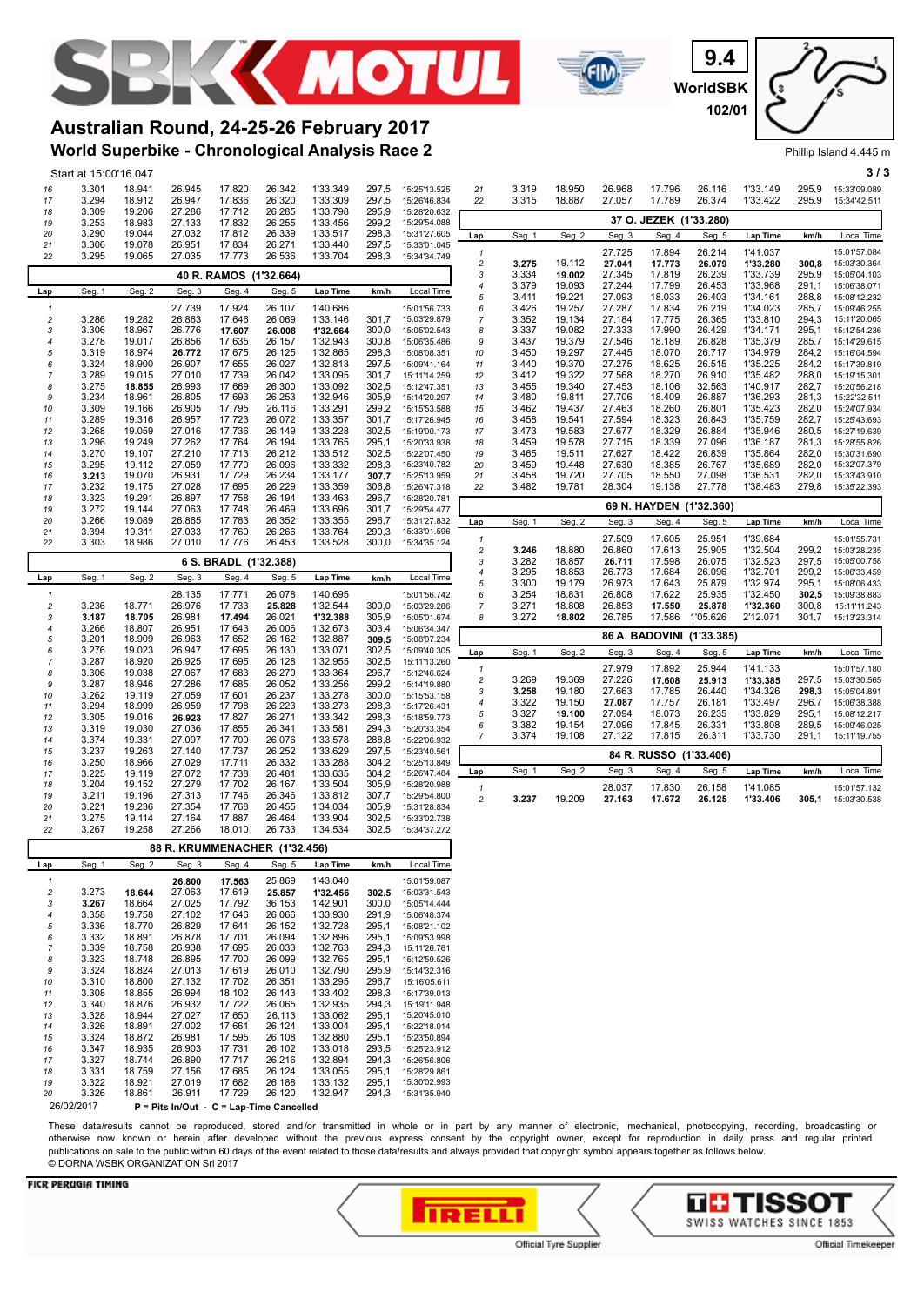

#### 26/02/2017

These data/results cannot be reproduced, stored and/or transmitted in whole or in part by any manner of electronic, mechanical, photocopying, recording, broadcasting or otherwise now known or herein after developed without the previous express consent by the copyright owner, except for reproduction in daily press and regular printed publications on sale to the public within 60 days of the event related to those data/results and always provided that copyright symbol appears together as follows below. © DORNA WSBK ORGANIZATION Srl 2017



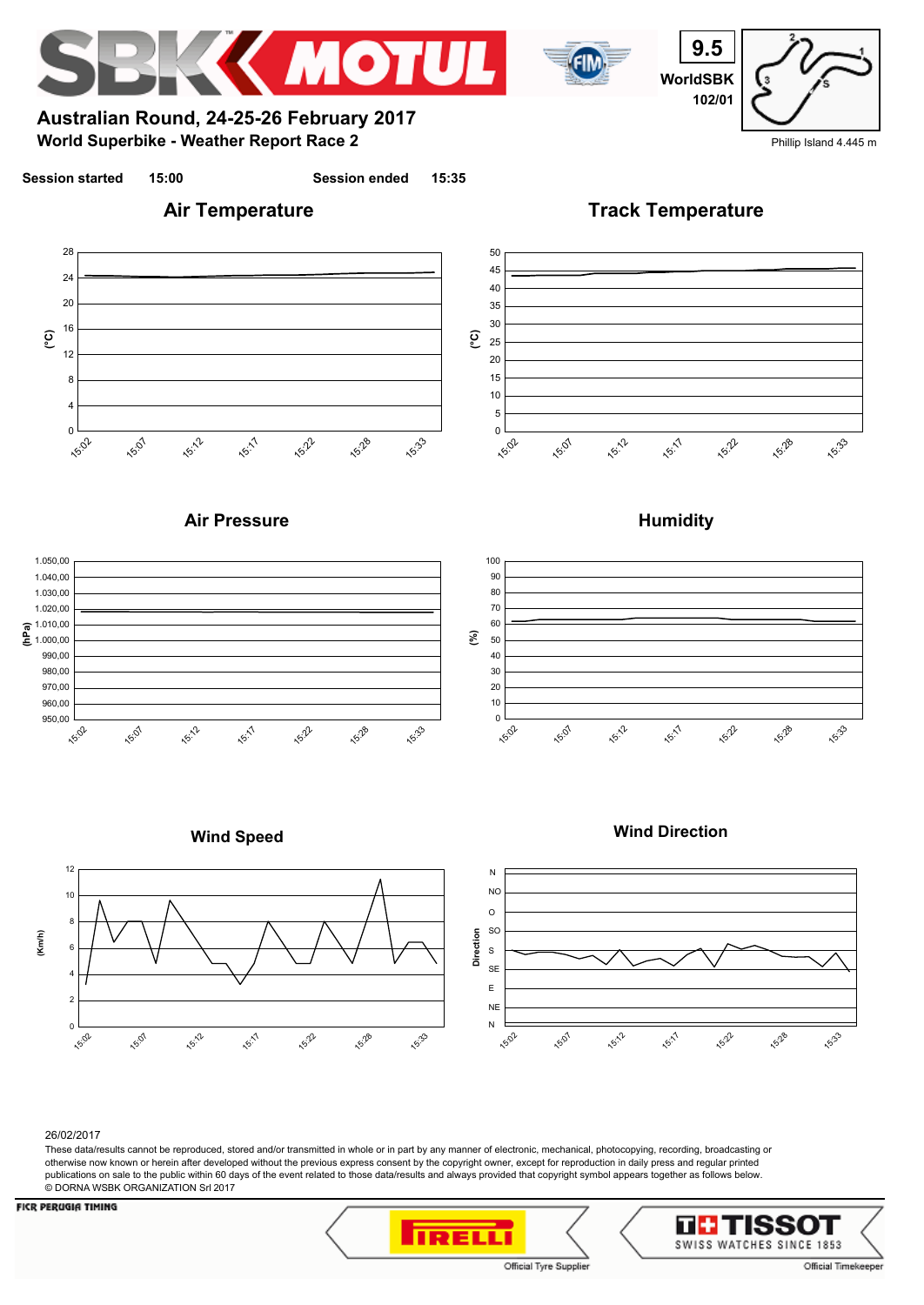



**WorldSBK 9.6 102/01**



Phillip Island 4.445 m

## **World Superbike - Championship Standings Australian Round, 24-25-26 February 2017**

|                                    | Points         | Points From First | Points From Previous    | PHILLIP ISLAND<br>26<br>February                | <b>BURIRAM</b><br>March 12 | ARAGÓN<br>April 2 | April 30<br>ASSEN | May 14<br><b>INOLA</b> | DONINGTON PARK<br>May 28 | <b>MISANO</b><br>June 18 | LAGUNA SECA<br>თ<br>ylnr | LAUSITZRING<br>August 20 | 17<br>September<br>PORTIMÃO | MAGNY COURS<br>October 1 | October 15<br>ĩФ | 4<br>November<br>LOSAIL |  |
|------------------------------------|----------------|-------------------|-------------------------|-------------------------------------------------|----------------------------|-------------------|-------------------|------------------------|--------------------------|--------------------------|--------------------------|--------------------------|-----------------------------|--------------------------|------------------|-------------------------|--|
| 1 REA<br>Jonathan (GBR)            | 50             |                   |                         | 25 25<br>$\overline{1}$<br>$\mathbf{1}$         |                            |                   |                   |                        |                          |                          |                          |                          |                             |                          |                  |                         |  |
| 2 DAVIES<br>Chaz (GBR)             | 40             | 10                |                         | 20<br>20<br>$\overline{c}$<br>$\overline{2}$    |                            |                   |                   |                        |                          |                          |                          |                          |                             |                          |                  |                         |  |
| 3 SYKES<br>Tom (GBR)               | 26             | 24                | 14                      | 16 10<br>$\mathbf{3}$<br>$\mathbf{3}$           |                            |                   |                   |                        |                          |                          |                          |                          |                             |                          |                  |                         |  |
| 4 LOWES<br>Alex (GBR)              | 26             | 24                | $\pmb{0}$               | 13<br>13<br>$\sqrt{3}$<br>$\overline{4}$        |                            |                   |                   |                        |                          |                          |                          |                          |                             |                          |                  |                         |  |
| 5 FORÉS<br>Xavi (ESP)              | 21             | 29                | $\sqrt{5}$              | 10<br>11<br>$\sqrt{5}$<br>6                     |                            |                   |                   |                        |                          |                          |                          |                          |                             |                          |                  |                         |  |
| 6 CAMIER<br>Leon (GBR)             | 19             | 31                | $\overline{\mathbf{c}}$ | 11<br>5<br>6                                    | 8                          |                   |                   |                        |                          |                          |                          |                          |                             |                          |                  |                         |  |
| 7 MELANDRI<br>Marco (ITA)          | 16             | 34                | $\mathsf 3$             | $0$ 16                                          | $\overline{7}$             |                   |                   |                        |                          |                          |                          |                          |                             |                          |                  |                         |  |
| 8 VAN DER MARK<br>Michael (NED)    | 16             | 34                | $\mathsf 0$             | $\overline{7}$<br>$\mathsf g$<br>$\overline{7}$ | 9                          |                   |                   |                        |                          |                          |                          |                          |                             |                          |                  |                         |  |
| 9 LAVERTY<br>Eugene (IRL)          | 14             | 36                | $\sqrt{2}$              | 8<br>8                                          | 6<br>$\boldsymbol{9}$      |                   |                   |                        |                          |                          |                          |                          |                             |                          |                  |                         |  |
| 10 TORRES<br>Jordi (ESP)           | 9              | 41                | $\sqrt{5}$              | 9<br>$\overline{7}$<br>10                       | 0                          |                   |                   |                        |                          |                          |                          |                          |                             |                          |                  |                         |  |
| 11 SAVADORI<br>Lorenzo (ITA)       | $\overline{7}$ | 43                | $\sqrt{2}$              | $\mathbf 0$<br>11                               | $\overline{7}$             |                   |                   |                        |                          |                          |                          |                          |                             |                          |                  |                         |  |
| <b>12 DE ANGELIS</b><br>Alex (RSM) | $\overline{7}$ | 43                | $\pmb{0}$               | $\mathbf 2$<br>11<br>14                         | 5                          |                   |                   |                        |                          |                          |                          |                          |                             |                          |                  |                         |  |
| 13 REITERBERGER<br>Markus (GER)    | $\overline{7}$ | 43                | $\pmb{0}$               | 4<br>12 11                                      | 3                          |                   |                   |                        |                          |                          |                          |                          |                             |                          |                  |                         |  |
| 14 KRUMMENACHER<br>Randy (SUI)     | 6              | 44                | $\mathbf{1}$            | 6<br>10<br>14                                   | 0                          |                   |                   |                        |                          |                          |                          |                          |                             |                          |                  |                         |  |
| 15 HAYDEN<br>Nicky (USA)           | 5              | 45                | $\mathbf{1}$            | 5<br>15<br>11                                   | $\overline{0}$             |                   |                   |                        |                          |                          |                          |                          |                             |                          |                  |                         |  |
| 16 RAMOS<br>Román (ESP)            | 5              | 45                | $\pmb{0}$               | 3<br>15<br>13                                   | $\overline{\mathbf{c}}$    |                   |                   |                        |                          |                          |                          |                          |                             |                          |                  |                         |  |
| 17 BROOKES<br>Joshua (AUS)         | 4              | 46                | $\mathbf{1}$            | 0<br>17                                         | 4                          |                   |                   |                        |                          |                          |                          |                          |                             |                          |                  |                         |  |
| 18 BRADL<br>Stefan (GER)           | $\mathbf{2}$   | 48                | $\sqrt{2}$              | 1<br>18<br>15                                   | $\overline{1}$             |                   |                   |                        |                          |                          |                          |                          |                             |                          |                  |                         |  |

26/02/2017 First Line: Championship Standings - Second Line: Ranking Progression

These data/results cannot be reproduced, stored and/or transmitted in whole or in part by any manner of electronic, mechanical, photocopying, recording, broadcasting or otherwise now known or herein after developed without the previous express consent by the copyright owner, except for reproduction in daily press and regular printed publications on sale to the public within 60 days of the event related to those data/results and always provided that copyright symbol appears together as follows below. © DORNA WSBK ORGANIZATION Srl 2017



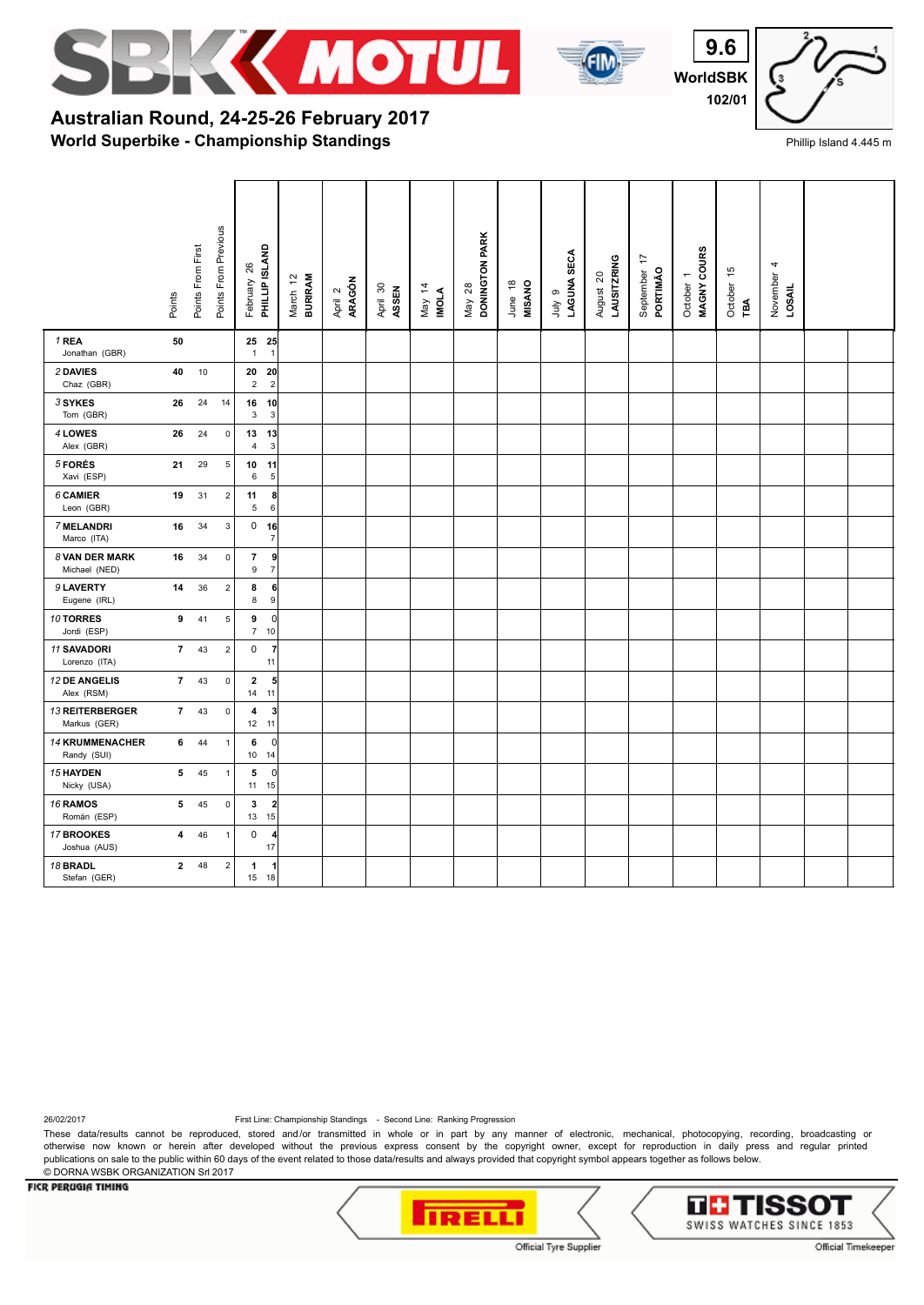





**World Superbike - Manufacturers Standings Australian Round, 24-25-26 February 2017**

|             | Points | Points From First | Points From Previous | PHILLIP ISLAND<br>February 26                                                        | <b>BURIRAM</b><br>$\tilde{L}$<br>March | ARAGÓN<br>April 2 | April 30<br>ASSEN | May 14<br>IMOLA | DONINGTON PARK<br>May 28 | $\overset{\circ}{\phantom{a}}$<br><b>MISANO</b><br>June | LAGUNA SECA<br>ၜ<br>Š | LAUSITZRING<br>$\mathsf{S}^{\mathsf{O}}$<br>August | 17<br>PORTIMÃO<br>September | MAGNY COURS<br>$\overline{\phantom{m}}$<br>October | 45<br>October<br>$\mathbb{R}^4$ | 4<br>November<br>LOSAIL |  |
|-------------|--------|-------------------|----------------------|--------------------------------------------------------------------------------------|----------------------------------------|-------------------|-------------------|-----------------|--------------------------|---------------------------------------------------------|-----------------------|----------------------------------------------------|-----------------------------|----------------------------------------------------|---------------------------------|-------------------------|--|
| 1 KAWASAKI  | 50     |                   |                      | $\begin{array}{cc} \textbf{25} & \textbf{25} \\ \textbf{1} & \textbf{1} \end{array}$ |                                        |                   |                   |                 |                          |                                                         |                       |                                                    |                             |                                                    |                                 |                         |  |
| 2 DUCATI    | 40     | 10                |                      | $\begin{array}{cc} \textbf{20} & \textbf{20} \\ \textbf{2} & \textbf{2} \end{array}$ |                                        |                   |                   |                 |                          |                                                         |                       |                                                    |                             |                                                    |                                 |                         |  |
| 3 YAMAHA    | 26     | 24                | 14                   | $\begin{array}{cc} 13 & 13 \\ 3 & 3 \end{array}$                                     |                                        |                   |                   |                 |                          |                                                         |                       |                                                    |                             |                                                    |                                 |                         |  |
| 4 MV AGUSTA | 19     | 31                | $\overline{7}$       | $\begin{array}{c} {\bf 8}\\ 4 \end{array}$<br>$\begin{array}{c} 11 \\ 4 \end{array}$ |                                        |                   |                   |                 |                          |                                                         |                       |                                                    |                             |                                                    |                                 |                         |  |
| 5 APRILIA   | 15     | 35                | 4                    | $\frac{7}{5}$<br>8<br>6                                                              |                                        |                   |                   |                 |                          |                                                         |                       |                                                    |                             |                                                    |                                 |                         |  |
| 6 BMW       | 12     | 38                | 3                    | $\frac{3}{6}$<br>9<br>5                                                              |                                        |                   |                   |                 |                          |                                                         |                       |                                                    |                             |                                                    |                                 |                         |  |
| 7 HONDA     | 6      | 44                | 6                    | $\frac{1}{7}$<br>$\frac{5}{7}$                                                       |                                        |                   |                   |                 |                          |                                                         |                       |                                                    |                             |                                                    |                                 |                         |  |

26/02/2017<br>These data/results cannot be reproduced, stored and/or transmitted in whole or in part by any manner of electronic, mechanical, photocopying, recording, broadcasting or otherwise now known or herein after developed without the previous express consent by the copyright owner, except for reproduction in daily press and regular printed publications on sale to the public within 60 days of the event related to those data/results and always provided that copyright symbol appears together as follows below. © DORNA WSBK ORGANIZATION Srl 2017



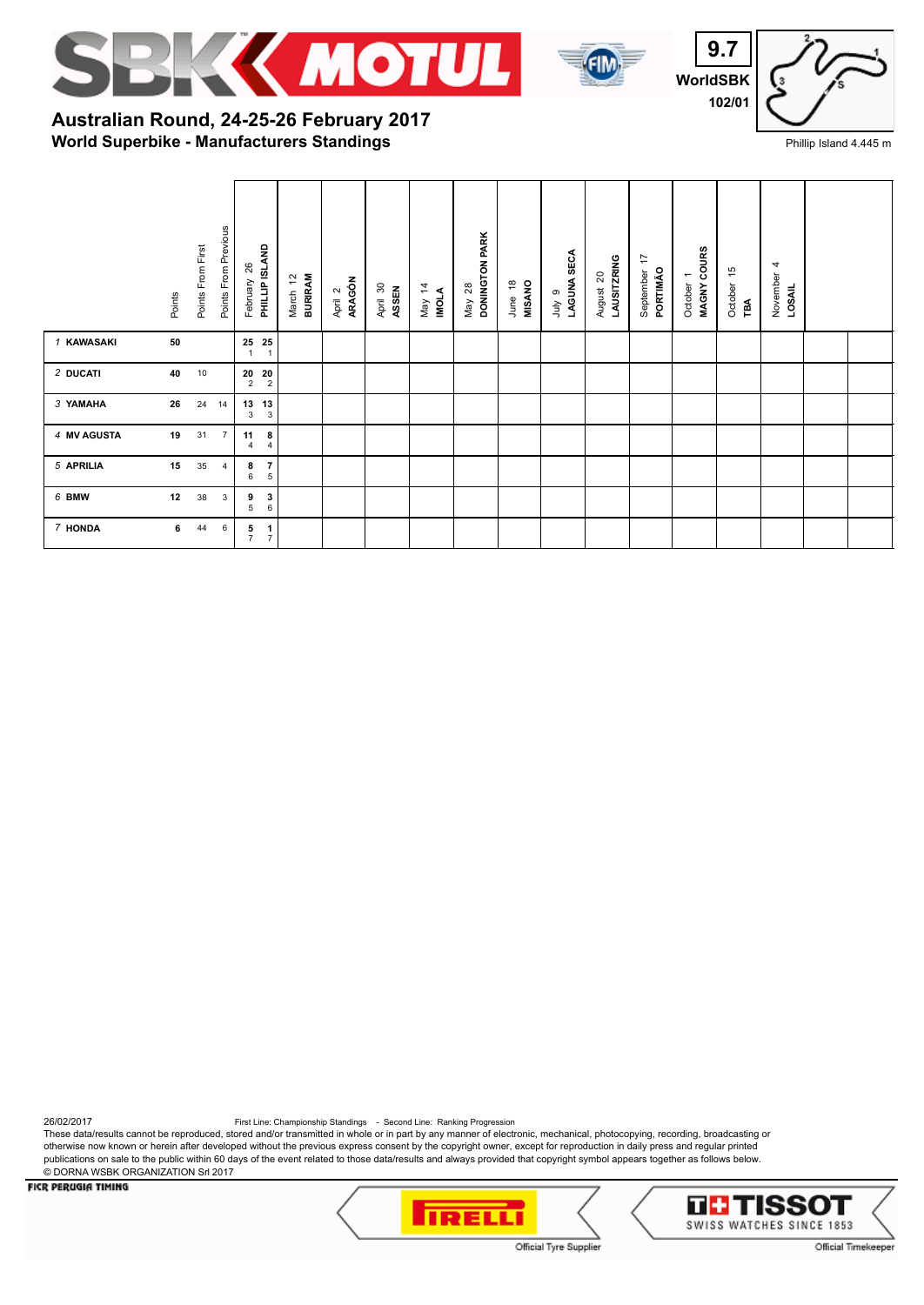





# **World Superbike - Pirelli Best Lap Award Australian Round, 24-25-26 February 2017**

|                           | Points | From First<br>Points | From Previous<br>Points | ę<br>26<br><u>ø</u><br>February<br>PHILLIP | <b>BURIRAM</b><br>$\tilde{c}$<br>March | ARAGÓN<br>$\sim$<br>April | 30<br>ASSEN<br>April | $\ddot{4}$<br>⋖<br>lo∥<br>Vay | May 28<br>DONINGTON PARK | <b>MISANO</b><br>₽<br>June | SECA<br>LAGUNA<br>ၜ<br>ήцι | AUSITZRING<br>20<br>August | ⇆<br>PORTIMÃO<br>September | COURS<br>$\overline{\phantom{0}}$<br>October<br><b>MAGNY</b> | $\frac{1}{2}$<br>October<br>ΡÁ | 4<br>November<br>LOSAIL |  |
|---------------------------|--------|----------------------|-------------------------|--------------------------------------------|----------------------------------------|---------------------------|----------------------|-------------------------------|--------------------------|----------------------------|----------------------------|----------------------------|----------------------------|--------------------------------------------------------------|--------------------------------|-------------------------|--|
|                           |        |                      |                         |                                            |                                        |                           |                      |                               | <b>Fastest Laps</b>      |                            |                            |                            |                            |                                                              |                                |                         |  |
| 1 REA<br>Jonathan (GBR)   |        |                      |                         |                                            |                                        |                           |                      |                               |                          |                            |                            |                            |                            |                                                              |                                |                         |  |
| 2 MELANDRI<br>Marco (ITA) |        | $\mathbf 0$          |                         |                                            |                                        |                           |                      |                               |                          |                            |                            |                            |                            |                                                              |                                |                         |  |

26/02/2017

These data/results cannot be reproduced, stored and/or transmitted in whole or in part by any manner of electronic, mechanical, photocopying, recording, broadcasting or otherwise now known or herein after developed without the previous express consent by the copyright owner, except for reproduction in daily press and regular printed publications on sale to the public within 60 days of the event related to those data/results and always provided that copyright symbol appears together as follows below. © DORNA WSBK ORGANIZATION Srl 2017

#### **FICR PERUGIA TIMING**





Official Timekeeper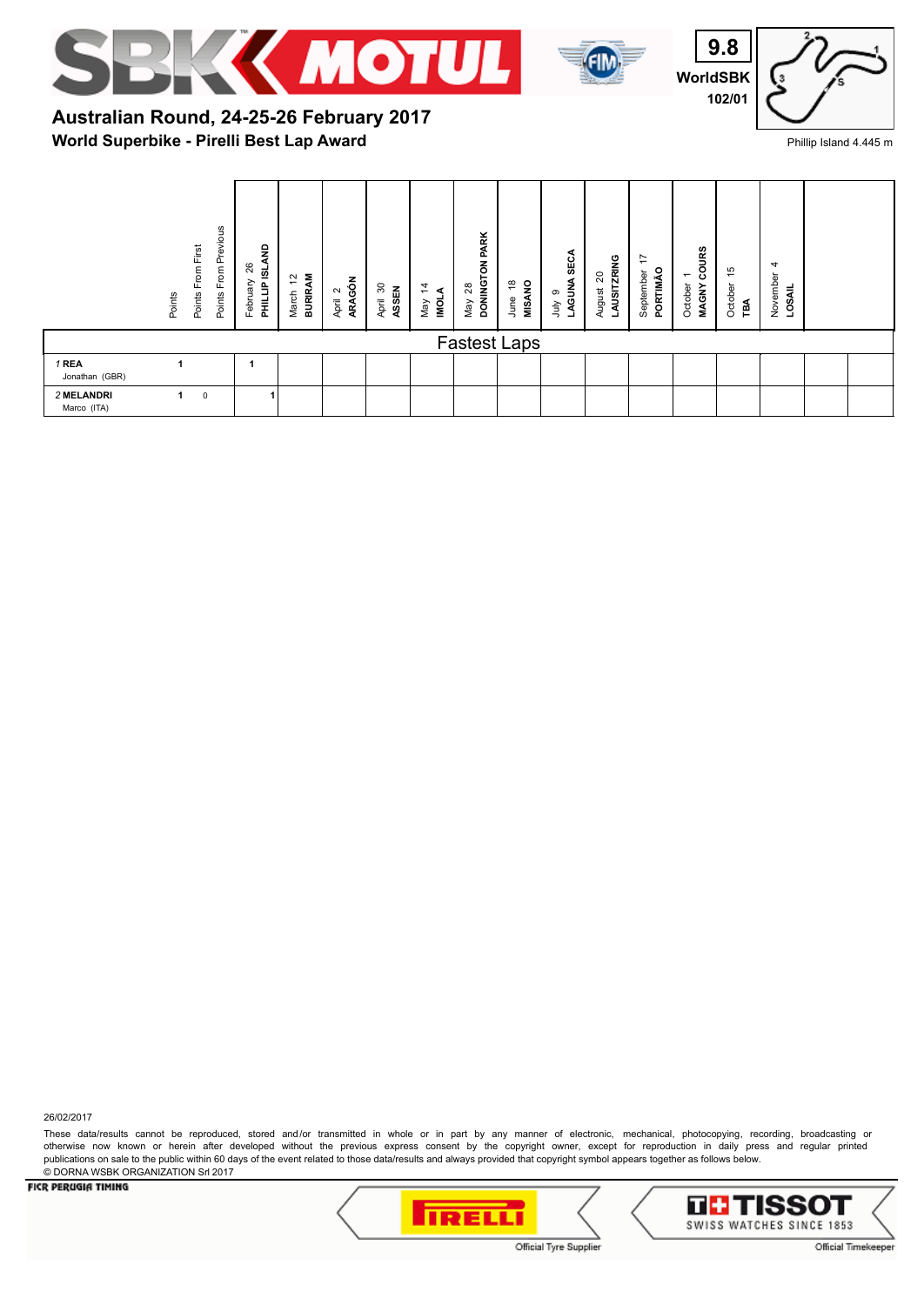



**WorldSBK 9.9 102/01**



Phillip Island 4.445 m

## **World Superbike - Rider's Performance Australian Round, 24-25-26 February 2017**

|                 | Points                  | Points From First | Points From Previous | PHILLIP ISLAND<br>February 26<br>G 1 2 | <b>BURIRAM</b><br>March 12<br>G 1 2 | ARAGÓN<br>April 2<br>G 1 2 | April 30<br>ASSEN<br>G 1 2 | May 14<br><b>INOLA</b><br>G 1 2 | DONINGTON PARK<br>May 28<br>G 1 2 | <b>MISANO</b><br>June 18<br>G 1 2 | LAGUNA SECA<br>e vinr<br>G 1 2 | LAUSITZRING<br>August 20<br>G 1 2 | 17<br>PORTIMÃO<br>September<br>G 1 2 | MAGNY COURS<br>$\overline{\phantom{0}}$<br>October<br>G 1 2 | October 15<br>'nА<br>G 1 2 | November <sub>4</sub><br><b>LOSAIL</b><br>G 1 2 | G 1 2 | G 1 2 |
|-----------------|-------------------------|-------------------|----------------------|----------------------------------------|-------------------------------------|----------------------------|----------------------------|---------------------------------|-----------------------------------|-----------------------------------|--------------------------------|-----------------------------------|--------------------------------------|-------------------------------------------------------------|----------------------------|-------------------------------------------------|-------|-------|
| 1 REA           | 50                      |                   |                      | $1 \quad 1 \quad 1$                    |                                     |                            |                            |                                 |                                   |                                   |                                |                                   |                                      |                                                             |                            |                                                 |       |       |
| 2 DAVIES        | 40                      | 10                |                      | $4$ 2 2                                |                                     |                            |                            |                                 |                                   |                                   |                                |                                   |                                      |                                                             |                            |                                                 |       |       |
| 3 LOWES         | 26                      | 24                | 14                   | 544                                    |                                     |                            |                            |                                 |                                   |                                   |                                |                                   |                                      |                                                             |                            |                                                 |       |       |
| 4 SYKES         | 26                      | 24                | 0                    | 236                                    |                                     |                            |                            |                                 |                                   |                                   |                                |                                   |                                      |                                                             |                            |                                                 |       |       |
| 5 FORÉS         | 21                      | 29                | 5 <sub>5</sub>       | 8 6 5                                  |                                     |                            |                            |                                 |                                   |                                   |                                |                                   |                                      |                                                             |                            |                                                 |       |       |
| 6 CAMIER        | 19                      | 31                | 2                    | 9 5 8                                  |                                     |                            |                            |                                 |                                   |                                   |                                |                                   |                                      |                                                             |                            |                                                 |       |       |
| 7 VAN DER MARK  | 16                      | 34                |                      | 3 1097                                 |                                     |                            |                            |                                 |                                   |                                   |                                |                                   |                                      |                                                             |                            |                                                 |       |       |
| 8 MELANDRI      | 16                      | 34                | 0                    | 3 Rt 3                                 |                                     |                            |                            |                                 |                                   |                                   |                                |                                   |                                      |                                                             |                            |                                                 |       |       |
| 9 LAVERTY       | 14                      | 36                |                      | 2 13 8 10                              |                                     |                            |                            |                                 |                                   |                                   |                                |                                   |                                      |                                                             |                            |                                                 |       |       |
| 10 TORRES       | 9                       | 41                | 5 <sup>1</sup>       | 7 7 Rt                                 |                                     |                            |                            |                                 |                                   |                                   |                                |                                   |                                      |                                                             |                            |                                                 |       |       |
| 11 DE ANGELIS   | $\overline{7}$          | 43                |                      | 2 20 14 11                             |                                     |                            |                            |                                 |                                   |                                   |                                |                                   |                                      |                                                             |                            |                                                 |       |       |
| 12 REITERBERGER | $\overline{7}$          | 43                | $\overline{0}$       | 12 12 13                               |                                     |                            |                            |                                 |                                   |                                   |                                |                                   |                                      |                                                             |                            |                                                 |       |       |
| 13 SAVADORI     | $\overline{7}$          | 43                | $\overline{0}$       | 6 Rt 9                                 |                                     |                            |                            |                                 |                                   |                                   |                                |                                   |                                      |                                                             |                            |                                                 |       |       |
| 14 KRUMMENACHER | 6                       | 44                |                      | 14 10 16                               |                                     |                            |                            |                                 |                                   |                                   |                                |                                   |                                      |                                                             |                            |                                                 |       |       |
| 15 RAMOS        | 5                       | 45                |                      | 17 13 14                               |                                     |                            |                            |                                 |                                   |                                   |                                |                                   |                                      |                                                             |                            |                                                 |       |       |
| 16 HAYDEN       | 5                       | 45                |                      | 0 11 11 Rt                             |                                     |                            |                            |                                 |                                   |                                   |                                |                                   |                                      |                                                             |                            |                                                 |       |       |
| 17 BROOKES      | 4                       | 46                |                      | 16 Rt 12                               |                                     |                            |                            |                                 |                                   |                                   |                                |                                   |                                      |                                                             |                            |                                                 |       |       |
| 18 BRADL        | $\overline{\mathbf{2}}$ | 48                |                      | 2 15 15 15                             |                                     |                            |                            |                                 |                                   |                                   |                                |                                   |                                      |                                                             |                            |                                                 |       |       |

G = Grid - 1 = Race 1 - 2 = Race 2

Ns = Did Not Start - Rt = Retired - Ex = Excluded

These data/results cannot be reproduced, stored and/or transmitted in whole or in part by any manner of electronic, mechanical, photocopying, recording, broadcasting or otherwise now known or herein after developed without the previous express consent by the copyright owner, except for reproduction in daily press and regular printed publications on sale to the public within 60 days of the event related to those data/results and always provided that copyright symbol appears together as follows below. © DORNA WSBK ORGANIZATION Srl 2017

### **FICR PERUGIA TIMING**

26/02/2017



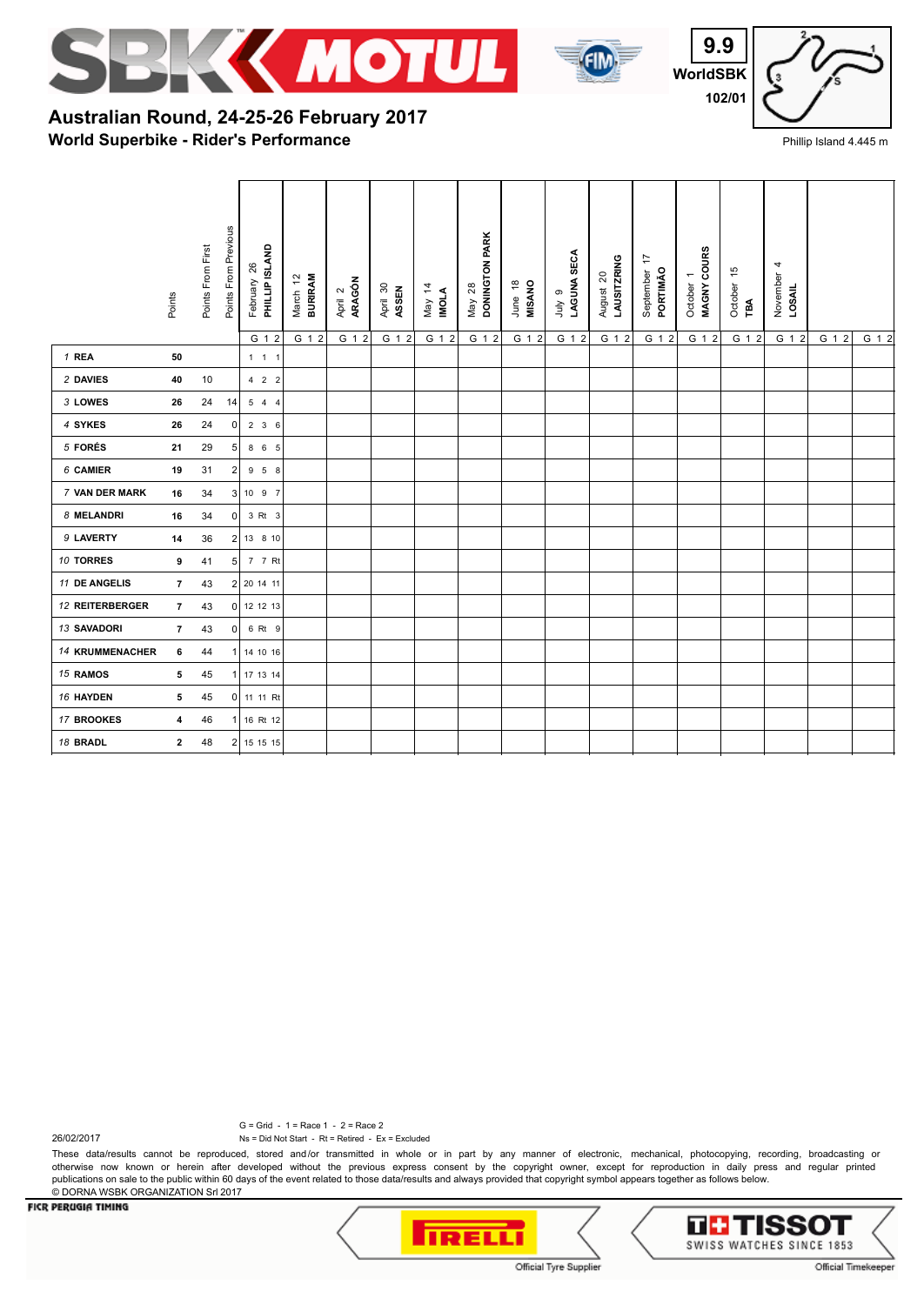

**World Superbike - Best Laps & Speeds**

**Australian Round, 24-25-26 February 2017**



**WorldSBK 9.10 102/01**

Phillip Island 4.445 m

**1 / 2**

|                |                                         |                               |    |                               |    |                               |    |                     |                               |                               |    |                      |                      |                               | 172 |
|----------------|-----------------------------------------|-------------------------------|----|-------------------------------|----|-------------------------------|----|---------------------|-------------------------------|-------------------------------|----|----------------------|----------------------|-------------------------------|-----|
|                | No. Rider<br><b>Bike</b><br>Nat         | <b>Best Lap</b><br>laps speed |    | FP <sub>1</sub><br>laps speed |    | FP <sub>2</sub><br>laps speed |    | FP3<br>laps speed   | SP <sub>1</sub><br>laps speed | SP <sub>2</sub><br>laps speed |    | RC1<br>laps speed    | W1A<br>laps speed    | RC <sub>2</sub><br>laps speed |     |
| -1             | 1 J. REA                                | 1'29.573                      |    | 1'30.255                      |    | 1'30.588                      |    | 1'30.274            |                               | 1'29.573                      |    | 1'31.197             | 1'30.796             | 1'31.560                      |     |
|                | GBR Kawasaki ZX-10R                     | 136 315,7                     | 28 | 315,7                         | 32 | 313,0 16                      |    | 309,4               |                               | 310,3 22<br>6                 |    | 313,9 10             | 309,4 22             | 313,9                         |     |
|                |                                         |                               |    |                               |    |                               |    |                     |                               |                               |    |                      |                      |                               |     |
| 2              | 66 T. SYKES                             | 1'29.605                      |    | 1'30.573                      |    | 1'31.079                      |    | 1'30.929            |                               | 1'29.605                      |    | 1'31.349             | 1'31.234             | 1'31.824                      |     |
|                | GBR<br>Kawasaki ZX-10R                  | 122 313,0                     | 25 | 312,1 24                      |    | 307,6 14                      |    | 306,8               |                               | 6<br>307,6 22                 |    | 311,2 9              | 309,4 22             | 313,0                         |     |
| 3              | 33 M. MELANDRI                          | 1'29.734                      |    | 1'30.686                      |    | 1'30.627                      |    | 1'30.647            |                               | 1'29.734                      |    | 1'31.227             | 1'30.957             | 1'31.178                      |     |
|                | ITA<br>Ducati Panigale R                | 117 317,6                     | 27 | 311,2 24                      |    | 313,9 13                      |    | 313,9               |                               | 308,5 15<br>6                 |    | 314,8 10             | 313,0 22             | 317,6                         |     |
| 4              | 7 C. DAVIES                             | 1'29.847                      |    | 1'30.189                      |    | 1'31.000                      |    | 1'30.874            |                               | 1'29.847                      |    | 1'31.288             | 1'31.203             | 1'31.588                      |     |
|                | GBR Ducati Panigale R                   | 133 317,6                     | 31 | 314,8 29                      |    | 313,0 14                      |    | 307,6               |                               | 6<br>311,2 22                 |    | $317,6$ 9            | 313,9 22             | 315,7                         |     |
| 5              | 22 A. LOWES                             | 1'30.016                      |    | 1'30.911                      |    | 1'30.817                      |    | 1'31.062            |                               | 1'30.016                      |    | 1'31.516             | 1'31.188             | 1'31.723                      |     |
|                | GBR Yamaha YZF R1                       | 130 313,9                     | 22 | 307,6 33                      |    | 309,4 14                      |    | 305,9               |                               | 7<br>305,9 22                 |    | $313,9$ 10           | 308,5 22             | 311,2                         |     |
| 6              | 32 L. SAVADORI                          | 1'30.023                      |    | 1'31.677                      |    | 1'30.847                      |    | 1'31.678            |                               | 1'30.023                      |    | 1'31.602             | 1'32.379             | 1'32.212                      |     |
|                | ITA<br>Aprilia RSV4 RF                  | 103 312,1                     | 22 | 307,6 25                      |    | 305,9 13                      |    | 305,9               |                               | $\overline{7}$<br>305,9 5     |    | $312,1$ 9            | 305,9 22             | 308,5                         |     |
| $\overline{7}$ | 12 X. FORÉS                             | 1'30.486                      |    | 1'30.486                      |    | 1'30.688                      |    | 1'30.840            |                               | 1'30.728                      |    | 1'31.549             | 1'31.607             | 1'31.717                      |     |
|                | <b>ESP</b><br>Ducati Panigale R         | 122 311,2                     | 22 | 310,3 30                      |    | 307,6 13                      |    | 307,6               |                               | 5<br>306,8 22                 |    | $311,2$ 8            | 306,8 22             | 311,2                         |     |
| 8              | 81 J. TORRES                            | 1'30.564                      |    | 1'31.130                      |    | 1'31.121                      |    | 1'31.679            |                               | 1'30.564                      |    | 1'32.069             | 1'32.072             |                               |     |
|                | <b>ESP</b><br><b>BMW S 1000 RR</b>      | 106 319,5                     | 27 | 310,3 25                      |    | 306,8 16                      |    | 306,8               |                               | 6<br>308,5 22                 |    | $319,5$ 10           | 314,8                |                               |     |
| 9              | 2 L. CAMIER                             | 1'30.749                      |    | 1'31.405                      |    |                               |    | 1'31.403            | 1'31.011                      | 1'30.749                      |    | 1'31.744             | 1'31.187             | 1'32.227                      |     |
|                | GBR MV Agusta 1000 F4                   | 83 317,6                      | 4  | 302,5                         |    |                               | 14 | 304,2 7             | 302,5 6                       | 300,0 22                      |    | $317,6$ 8            | 307,6 22             | 309,4                         |     |
|                |                                         |                               |    |                               |    |                               |    |                     |                               |                               |    |                      |                      |                               |     |
| 10             | 60 M. VAN DER MARK<br>NED Yamaha YZF R1 | 1'30.761<br>139 316,7         | 26 | 1'31.351<br>310,3 29          |    | 1'31.783<br>308,5 16          |    | 1'31.735<br>309,4 8 | 1'31.223<br>309,4 6           | 1'30.761<br>305,9 22          |    | 1'32.253<br>315,7 10 | 1'31.962<br>316,7 22 | 1'31.954<br>314,8             |     |
|                |                                         |                               |    |                               |    |                               |    |                     |                               |                               |    |                      |                      |                               |     |
| 11             | 69 N. HAYDEN                            | 1'30.885                      |    | 1'31.099                      |    | 1'31.653                      |    | 1'31.214            |                               | 1'30.885                      |    | 1'32.239             | 1'31.557             | 1'32.360                      |     |
|                | USA Honda CBR1000RR                     | 109 313,9                     | 24 | 306,8 25                      |    | 305,0 14                      |    | 303,3               |                               | $\overline{7}$<br>301,6 22    |    | $313,9$ 9            | 309,4 8              | 302,5                         |     |
| 12             | 21 M. REITERBERGER                      | 1'31.009                      |    | 1'31.129                      |    | 1'31.653                      |    | 1'31.819            |                               | 1'31.009                      |    | 1'32.237             | 1'33.076             | 1'32.606                      |     |
|                | GER BMW S 1000 RR                       | 129 310,3                     | 27 | 309,4 27                      |    | 305,9 13                      |    | 302,5               |                               | 8<br>305,0 22                 |    | $310,3$ 10           | 306,8 22             | 305,9                         |     |
| 13             | 50 E. LAVERTY                           | 1'31.287                      |    | 1'31.706                      |    | 1'31.287                      |    | 1'31.465            | 1'31.372                      |                               |    | 1'32.007             | 1'31.433             | 1'31.817                      |     |
|                | Aprilia RSV4 RF<br>IRL                  | 106 316,7                     | 21 | 312,1 20                      |    | 313,9 12                      |    | 308,5 2             | 309,4                         |                               | 22 | $316,7$ 7            | 311,2 22             | 310,3                         |     |
| 14             | 88 R. KRUMMENACHER                      | 1'31.387                      |    | 1'31.468                      |    | 1'32.247                      |    | 1'31.387            | 1'31.624                      |                               |    | 1'32.009             | 1'31.974             | 1'32.456                      |     |
|                | SUI<br>Kawasaki ZX-10R                  | 116 317,6                     | 25 | 306,8 19                      |    | 302,5 14                      |    | 308,5 8             | 302,5                         |                               | 22 | $317,6$ 6            | 301,6 22             | 302,5                         |     |
| 15             | 15 A. DE ANGELIS                        | 1'31.490                      |    | 1'32.253 1'31.490             |    |                               |    | 1'32.295            | 1'32.358                      |                               |    | 1'32.495             | 1'32.093             | 1'32.615                      |     |
|                | RSM Kawasaki ZX-10R                     | 123 308,5                     | 26 | 305,9 24                      |    | $308,5$ 11                    |    | 300,08              | 307,6                         |                               | 22 | 305,9 10             | 305,0 22             | 307,6                         |     |
| 16             | 6 S. BRADL                              | 1'31.707                      |    | 1'31.707                      |    | 1'32.022                      |    | 1'32.191            | 1'31.850                      |                               |    | 1'32.375             | 1'32.461             | 1'32.388                      |     |
|                | GER Honda CBR1000RR                     | 127 312,1                     | 25 | 306,8 27                      |    | 305,9 13                      |    | 301,6 8             | 306,8                         |                               |    | 22 311,2 10          | 312,1 22             | 309,4                         |     |
| 17             | 86 A. BADOVINI                          | 1'31.712                      |    | 1'32.559                      |    | 1'31.712                      |    | 1'33.107            | 1'32.481                      |                               |    | 1'32.659             | 1'32.893             | 1'33.385                      |     |
|                | ITA Kawasaki ZX-10R                     | 90 305,9                      |    | 21 300,8 17                   |    | 300,0 10                      |    | 304,2 7             | 299,1                         |                               | 22 | $305,9$ 6            | 305,0 7              | 298,3                         |     |
| 18             | 25 J. BROOKES                           | 1'31.859                      |    | 1'32.143                      |    | 1'31.973                      |    | 1'32.206            | 1'31.859                      |                               |    | 1'32.259             | 1'32.362             | 1'32.708                      |     |
|                | AUS Yamaha YZF R1                       | 113 307,6                     |    | 27 295,8 30                   |    | 303,3 13                      |    | 301,6 9             | 297,5                         |                               | 6  | $307,6$ 6            | 303,3 22             | 304,2                         |     |
| 19             | 40 R. RAMOS                             | 1'31.959                      |    | 1'32.165                      |    | 1'32.055                      |    | 1'32.067            | 1'31.959                      |                               |    | 1'32.579             | 1'32.632             | 1'32.664                      |     |
|                | ESP Kawasaki ZX-10R                     | 122 310,3                     |    | 21 305,0 24 309,4 16          |    |                               |    | 301,6 8             | 303,3                         |                               | 22 | $310,3$ 9            | 306,8 22             | 307,6                         |     |
| 20             | 84 R. RUSSO                             | 1'31.996                      |    | 1'32.563                      |    | 1'32.703                      |    | 1'32.515            | 1'31.996                      |                               |    | 1'32.628             | 1'32.496             | 1'33.406                      |     |
|                | ITA Yamaha YZF R1                       | 84 305,0                      |    | 21 300,0 13 300,0 11 300,0 8  |    |                               |    |                     | 302,5                         |                               | 22 | $305,0$ 7            | $305,0$ 2            | 305,0                         |     |
|                |                                         |                               |    |                               |    |                               |    |                     |                               |                               |    |                      |                      |                               |     |

#### 26/02/2017

These data/results cannot be reproduced, stored and/or transmitted in whole or in part by any manner of electronic, mechanical, photocopying, recording, broadcasting or otherwise now known or herein after developed without the previous express consent by the copyright owner, except for reproduction in daily press and regular printed publications on sale to the public within 60 days of the event related to those data/results and always provided that copyright symbol appears together as follows below. © DORNA WSBK ORGANIZATION Srl 2017



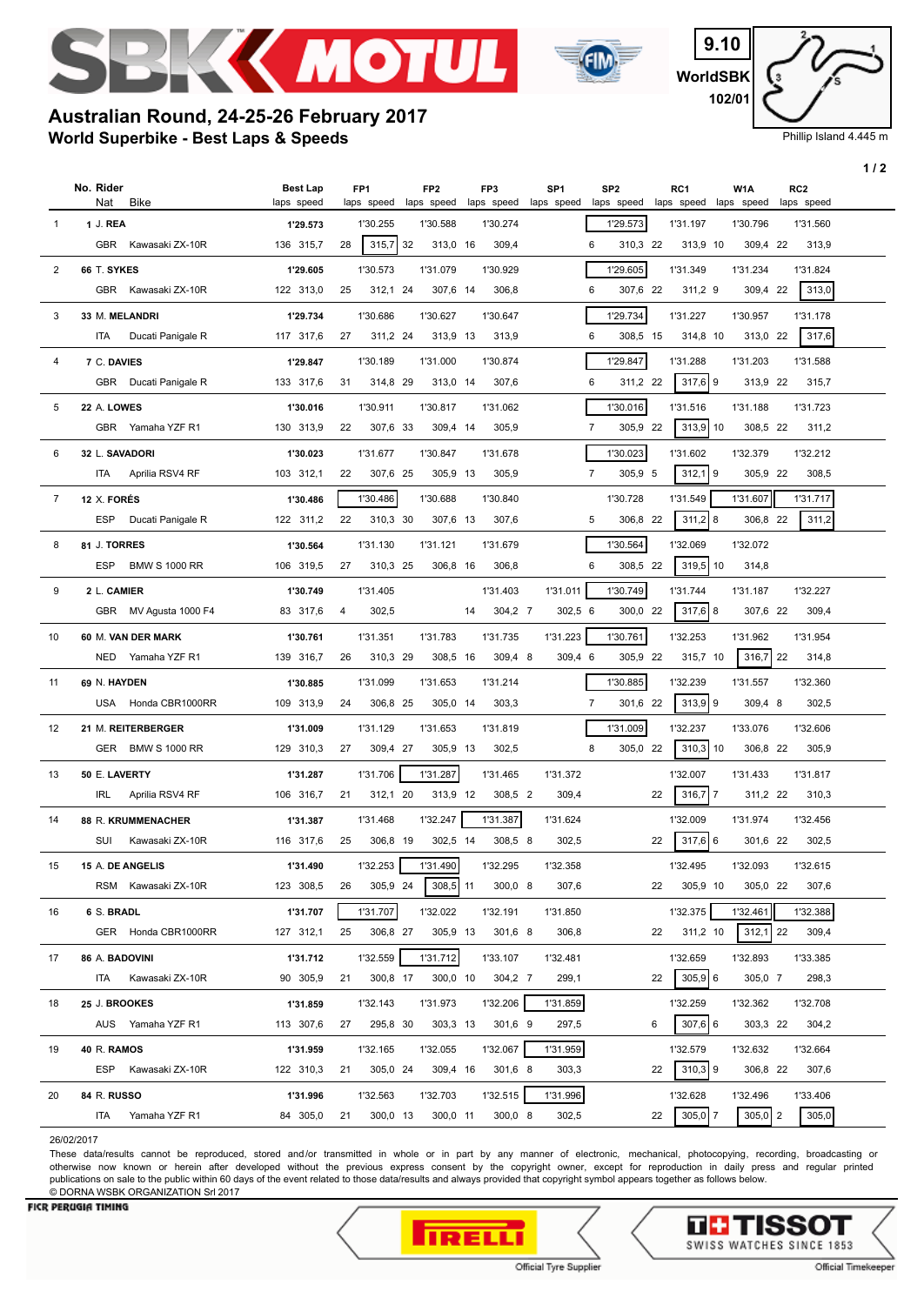



**WorldSBK 9.10 102/01**

#### Phillip Island 4.445 m

**2 / 2**

## **World Superbike - Best Laps & Speeds Australian Round, 24-25-26 February 2017**

| No. Rider<br><b>Bike</b><br>Nat | <b>Best Lap</b><br>laps speed | FP <sub>1</sub><br>laps speed | FP <sub>2</sub><br>laps speed | FP3<br>laps speed | SP <sub>1</sub><br>laps speed | SP <sub>2</sub><br>laps speed | RC <sub>1</sub><br>laps speed | W <sub>1</sub> A<br>laps speed | RC <sub>2</sub><br>laps speed |  |
|---------------------------------|-------------------------------|-------------------------------|-------------------------------|-------------------|-------------------------------|-------------------------------|-------------------------------|--------------------------------|-------------------------------|--|
| 37 O. JEZEK                     | 1'31.576                      | 1'32.870                      | 1'32.129                      | 1'31.576          | 1'32.070                      |                               | 1'33.245                      | 1'32.914                       | 1'33.280                      |  |
| CZE<br>Kawasaki ZX-10R          | 118 302,5                     | 295.0 22<br>24                | 300.8 11                      | 297.5 8           | 292,6                         |                               | $302.5$ 9<br>22               | 295,0 22                       | 300,8                         |  |

26/02/2017

These data/results cannot be reproduced, stored and/or transmitted in whole or in part by any manner of electronic, mechanical, photocopying, recording, broadcasting or otherwise now known or herein after developed without the previous express consent by the copyright owner, except for reproduction in daily press and regular printed publications on sale to the public within 60 days of the event related to those data/results and always provided that copyright symbol appears together as follows below. © DORNA WSBK ORGANIZATION Srl 2017



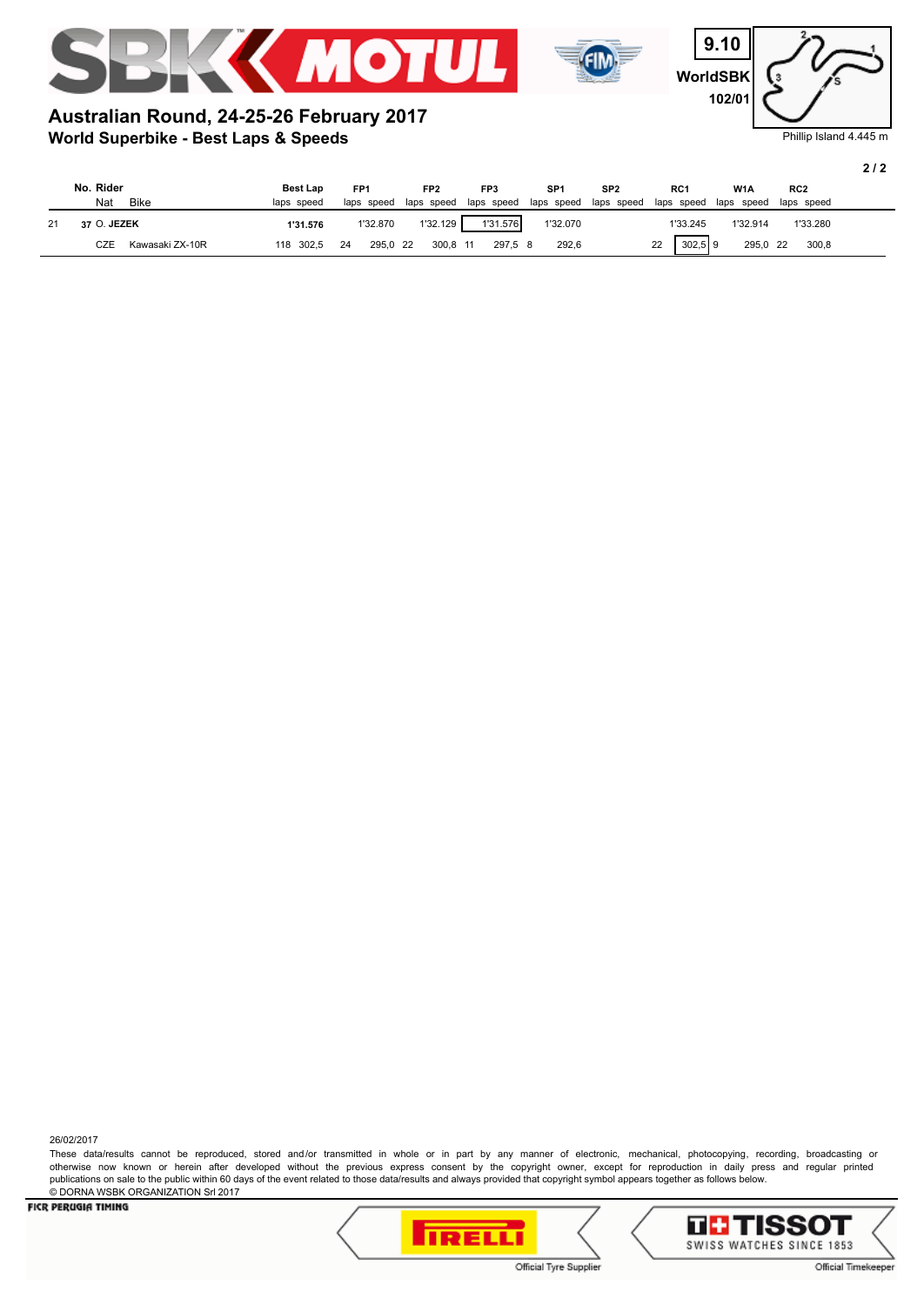

**Australian Round, 24-25-26 February 2017**



**WorldSBK 9.11 102/01**

## Phillip Island 4.445 m

#### **World Superbike - Race Winners** 2014 2015 2016 2017 **01 Phillip Island** R1: Laverty (Irl) Suz R2: Guintoli (Fra) Apr R1: Rea (Gbr) Kaw R2: Haslam (Gbr) Apr R1: Rea (Gbr) Kaw R2: Rea (Gbr) Kaw R1: Rea (Gbr) Kaw R2: Rea (Gbr) Kaw **02 Buriram R1: Rea** (Gbr) Kaw R2: Rea (Gbr) Kaw R1: Rea (Gbr) Kaw R2: Sykes (Gbr) Kaw **03 Aragón** R1: Sykes (Gbr) Kaw R2: Sykes (Gbr) Kaw R1: Rea (Gbr) Kaw R2: Davies (Gbr) Duc R1: Davies (Gbr) Duc R2: Davies (Gbr) Duc **04 Assen** R1: Guintoli (Fra) Apr R2: Rea (Gbr) Hon R1: Rea (Gbr) Kaw R2: Rea (Gbr) Kaw R1: Rea (Gbr) Kaw R2: Rea (Gbr) Kaw **05 Imola** R1: Rea (Gbr) Hon R2: Rea (Gbr) Hon R1: Rea (Gbr) Kaw R2: Rea (Gbr) Kaw R1: Davies (Gbr) Duc R2: Davies (Gbr) Duc **06 Donington Park** R1: Sykes (Gbr) Kaw R2: Sykes (Gbr) Kaw R1: Sykes (Gbr) Kaw R2: Sykes (Gbr) Kaw R1: Sykes (Gbr) Kaw R2: Sykes (Gbr) Kaw **07 Misano World Circuit** R1: Sykes (Gbr) Kaw R2: Sykes (Gbr) Kaw R1: Sykes (Gbr) Kaw R2: Rea (Gbr) Kaw R1: Rea (Gbr) Kaw R2: Rea (Gbr) Kaw **08 Laguna** | R1: Melandri (Ita) Apr R2: Sykes (Gbr) Kaw R1: Davies (Gbr) Duc R2: Davies (Gbr) Duc R1: Rea (Gbr) Kaw R2: Sykes (Gbr) Kaw **09 Lausitzring Community Community Community Community Community Community Community Community Community Community** R2: Rea (Gbr) Kaw **10 Portimao** R1: Sykes (Gbr) Kaw R2: Rea (Gbr) Hon R1: Rea (Gbr) Kaw R2: Rea (Gbr) Kaw 11 Magny-Cours | R1: Guintoli (Fra) Apr R2: Melandri (Ita) Apr R1: Rea (Gbr) Kaw R2: Rea (Gbr) Kaw R1: Davies (Gbr) Duc R2: Davies (Gbr) Duc **12 Jerez** R1: Melandri (Ita) Apr R2: Melandri (Ita) Apr R1: Sykes (Gbr) Kaw R2: Davies (Gbr) Duc R1: Davies (Gbr) Duc R2: Davies (Gbr) Duc 13 Losail R1: Guintoli (Fra) Apr R2: Guintoli (Fra) Apr R1: Torres (Esp) Apr R2: Haslam (Gbr) Apr R1: Davies (Gbr) Duc R2: Davies (Gbr) Duc **2017 2** J. Rea **ALL TIMES 59** C. Fogarty  **52** T. Bayliss  **43** N. Haga  **40** J. Rea  **33** T. Corser  **31** C. Edwards  **31** T. Sykes  **27** D. Polen  **24** C. Checa  **23** R. Roche  **21** M. Biaggi  **20** C. Davies  **19** M. Melandri  **17** P. Chili  **16** N. Hodgson  **16** J. Toseland  **14** J. Kocinski  **14** S. Russell  **14** B. Spies  **13** A. Slight  **13** E. Laverty **11** S. Mertens **11** R. Xaus **11** R. Laconi  **10** F. Pirovano  **10** C. Vermeulen  **9** S. Guintoli  **8** F. Merkel  **7** B. Bostrom  **5** D. Tardozzi  **5** L. Haslam  **4** R. Phillis  **4** Y. Kagayama  **4** M. Fabrizio  **3** M. Doohan  **3** A. Yanagawa  **3** M. Tamada  **3** L. Lanzi  **3** R. Kiyonari  **3** C. Crutchlow  **2** M. Lucchiari  **2** T. Rymer  **2** P. Goddard  **2** M. Lucchinelli  **2** M. Dowson  **2** K. Magee  **2** H. Izutsu  **2** S. Byrne  **2** M. Neukirchner  **2** L. Baz  **1** A. Ryo  **1** K. Kitagawa  **1** Y. Takeda  **1** T. Aoki  **1** J. Whitham  **1** A. Vieira  **1** G. Goodfellow  **1** P. Picotte  **1** T. Kipp  **1** A. Meklau  **1** J. Reynolds  **1** C. Walker  **1** N. Hayden  **1** A. Pitt  **1** G. McCoy  **1** F. Nieto  **1** A. Barros  **1** J. Torres

#### 23/02/2014

 **16** G. Falappa

 **8** A. Gobert

These data/results cannot be reproduced, stored and/or transmitted in whole or in part by any manner of electronic, mechanical, photocopying, recording, broadcasting or otherwise now known or herein after developed without the previous express consent by the copyright owner, except for reproduction in daily press and regular printed publications on sale to the public within 60 days of the event related to those data/results and always provided that copyright symbol appears together as follows below. © DORNA WSBK ORGANIZATION Srl 2017

 **2** D. Chandler

#### **FICR PERUGIA TIMING**





 **1** A. Morillas